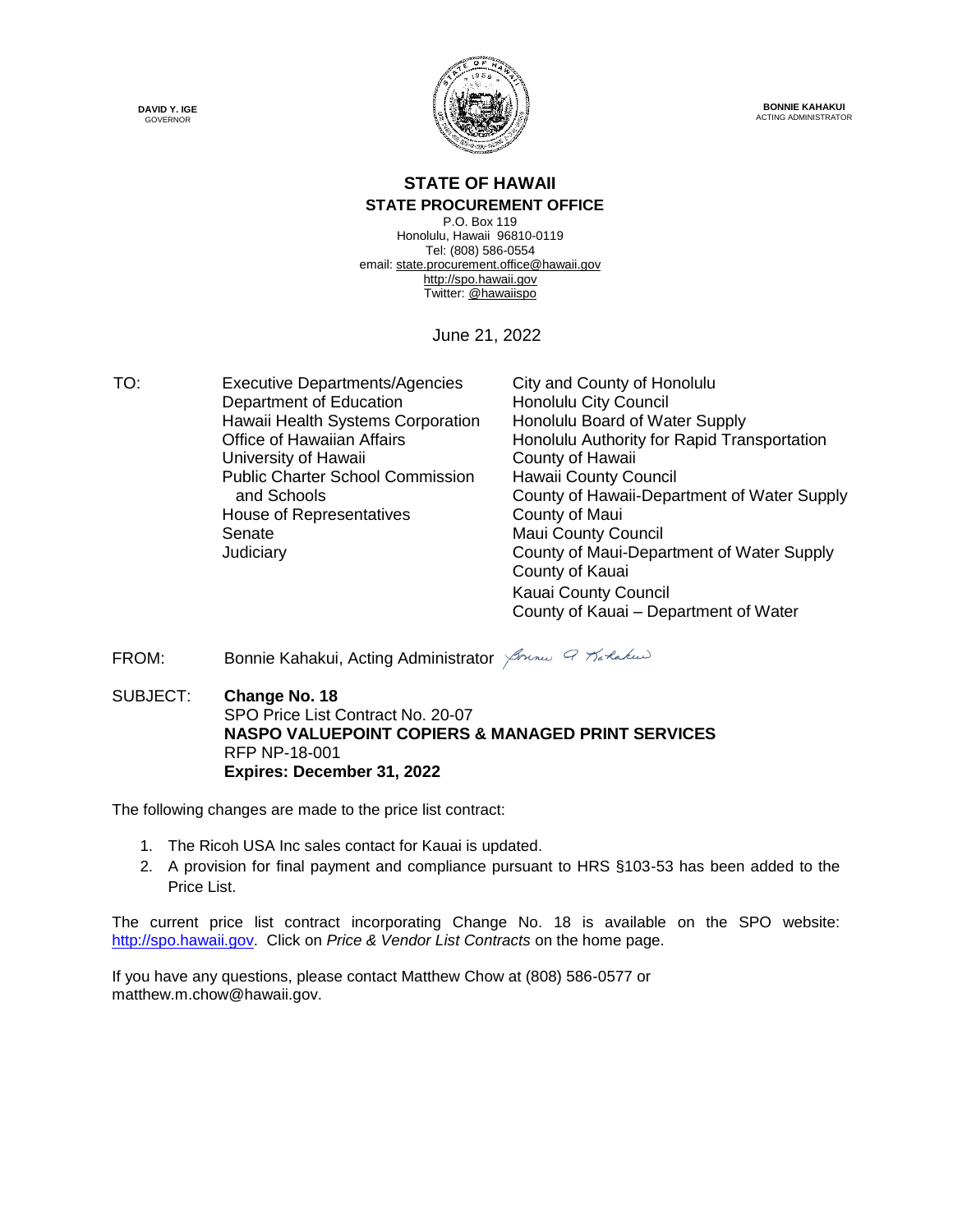#### **WHERE TO FIND**

#### Purchase, Lease and Rental Programs

| Equipment Upgrade or Downgrade/Non-Appropriation of Funds 25       |  |
|--------------------------------------------------------------------|--|
|                                                                    |  |
|                                                                    |  |
| Installation and Environmental Requirements/Paper Specifications26 |  |
| Warranty/Lemon Clause/ADA/Hard Drive Removal/Delivery26-27         |  |
|                                                                    |  |
|                                                                    |  |

### Vendor Contact Information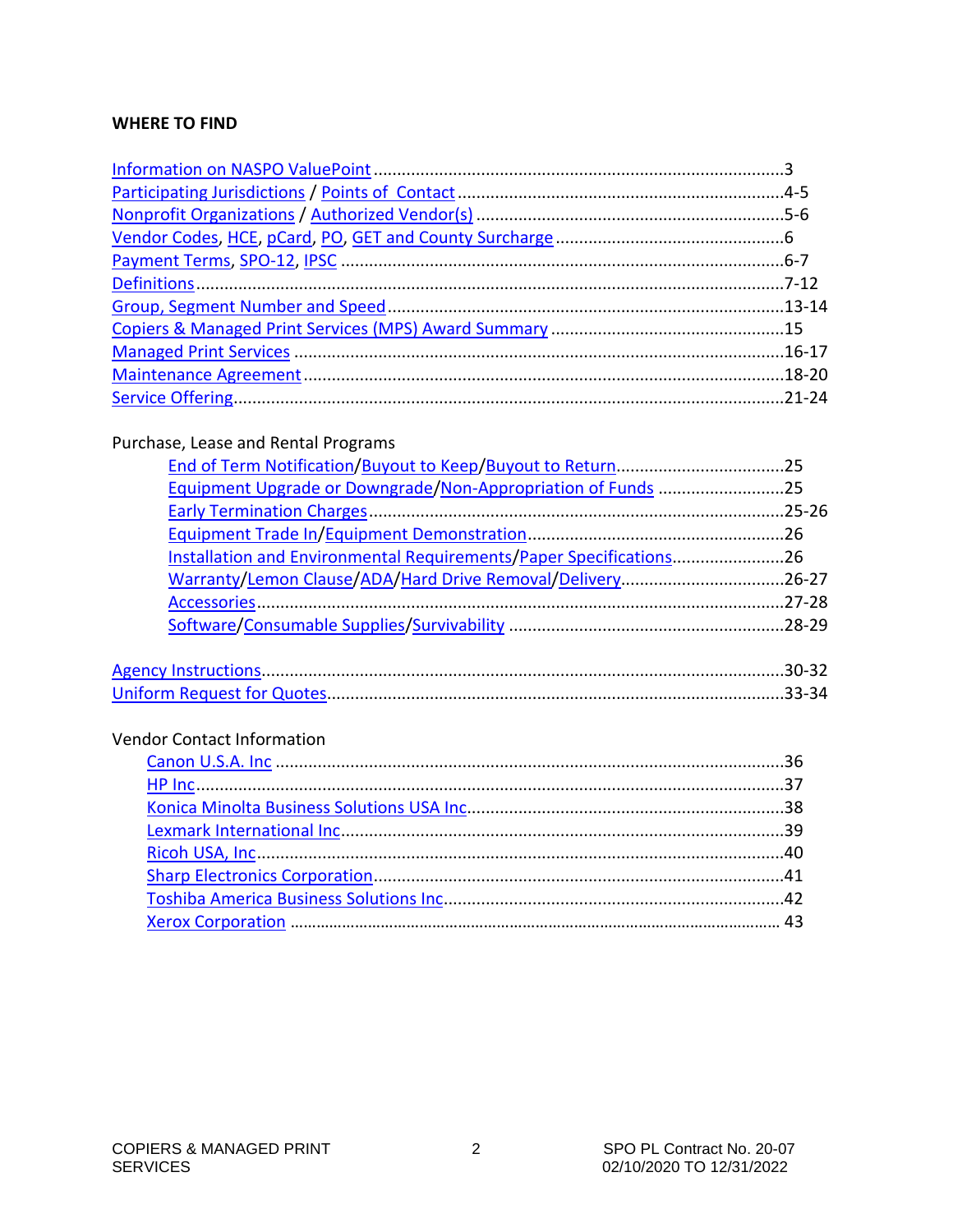#### <span id="page-2-0"></span>**STATE OF HAWAII STATE PROCUREMENT OFFICE**

**SPO Price List Contract No. 20-07**

Replaces SPO Vendor List Contract No. 15-10 Includes Change No. 18 Effective: 06/21/2022

### **NASPO VALUEPOINT COPIERS & MANAGED PRINT SERVICES**

#### RFP NP-18-001 **February 10, 2020 to December 31, 2022**

#### **INFORMATION ON NASPO VALUEPOINT**

The NASPO ValuePoint Cooperative Purchasing Organization is a multi-state contracting consortium of state governments, including local governments, of which the State of Hawaii is a member. NASPO ValuePoint Purchasing Organization seeks to achieve price discounts by combining the requirements of multi-state governmental agencies, and cost-effective and efficient acquisition of quality products and services.

The State of Colorado is the current lead agency and contract administrator for the NASPO ValuePoint Copiers and Managed Print Services contract. A request for competitive sealed proposals was issued on behalf of NASPO ValuePoint Cooperative Purchasing Organization and contracts were awarded to nine (9) qualified Contractors. The State of Hawaii has signed a Participating Addendum with eight (8) Contractors.

The purpose of this contract is to provide Multi-function Devices (MFD's), Single-function Printers, Production Equipment, Large/Wide Format Equipment, Scanners, Managed Print Services (MPS) and software bundles that enable and enhance the productivity and capability of the Devices.

The following items are not included in this contract: interactive white boards; computers, monitors or other related items; fax machines; overhead projectors; and cameras.

For additional information on this contract, visit the NASPO ValuePoint website at [https://www.naspovaluepoint.org/portfolio/copiers-managed-print-services-2019-2024/.](https://www.naspovaluepoint.org/portfolio/copiers-managed-print-services-2019-2024/)

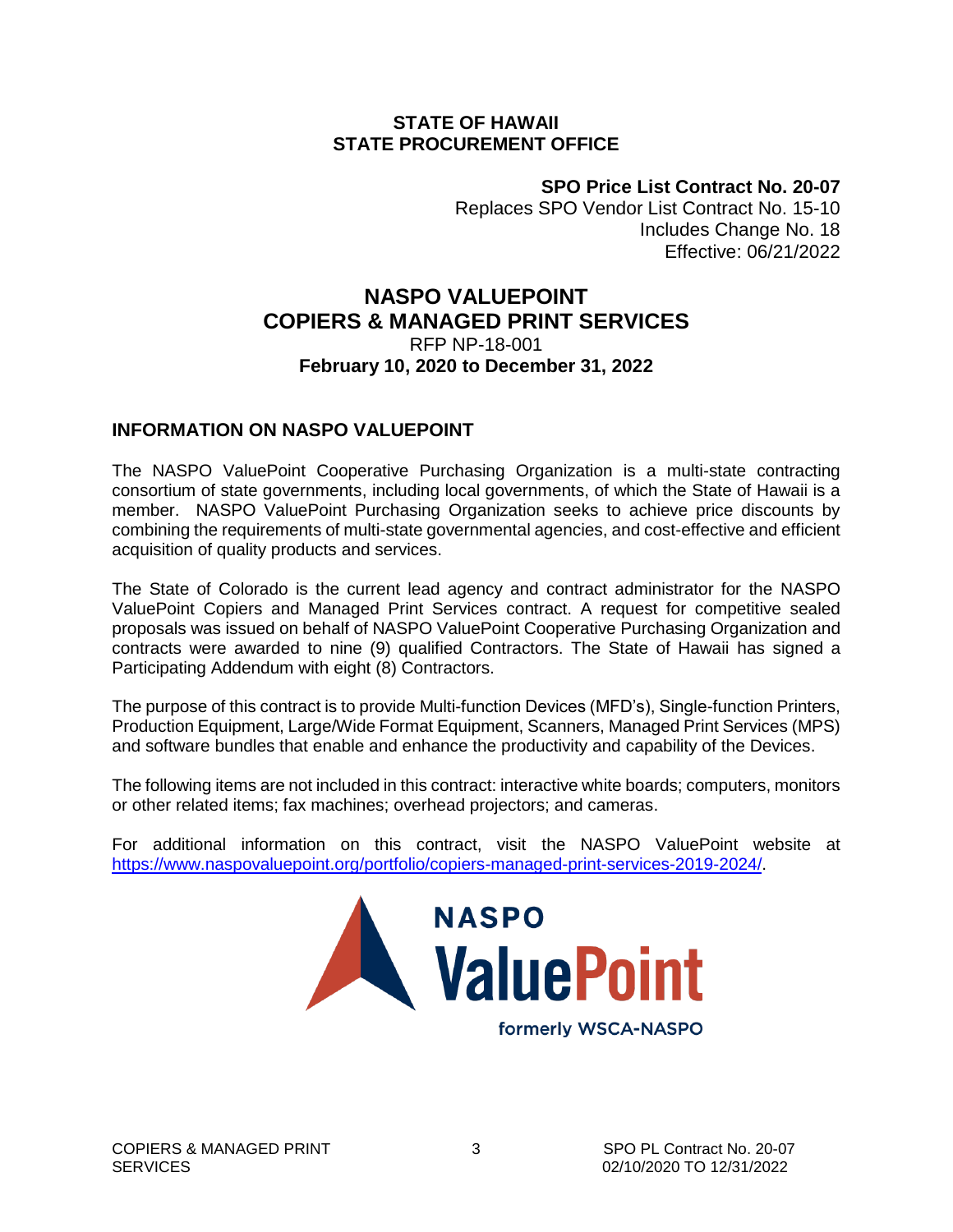<span id="page-3-0"></span>**PARTICIPATING JURISDICTIONS** listed below have signed a cooperative agreement with the SPO and are authorized to utilize this price list contract.

| <b>Executive Departments/Agencies</b>               | City and County of Honolulu                   |
|-----------------------------------------------------|-----------------------------------------------|
| Department of Education (DOE)                       | <b>Honolulu City Council</b>                  |
| Hawaii Health Systems Corporation                   | Honolulu Board of Water Supply                |
| <b>Office of Hawaiian Affairs</b>                   | Honolulu Authority for Rapid Transportation   |
| University of Hawaii                                | County of Hawaii                              |
| <b>Public Charter School Commission and Schools</b> | <b>Hawaii County Council</b>                  |
| House of Representatives                            | County of Hawaii – Department of Water Supply |
| Senate                                              | County of Maui                                |
| Judiciary                                           | <b>Maui County Council</b>                    |
| Kauai County Council                                | County of Maui - Department of Water Supply   |
| County of Kauai – Department of Water               | County of Kauai                               |

The participating jurisdictions are not required but may purchase from this price list contract, and requests for exception from the contract are not required. Participating jurisdictions are allowed to purchase from other contractors; however, HRS chapter 103D, and the procurement rules apply to purchases by using the applicable method of procurement and its procedures, such as small purchases or competitive sealed bidding. The decision to use this contract or to solicit pricing from other sources is at the discretion of the participating jurisdiction.

**POINT OF CONTACT**. Questions regarding the products listed, ordering, pricing and status should be directed to the contractor(s).

| <b>Jurisdiction</b>   | <b>Name</b>            | <b>Telephone</b> | <b>Fax</b> | E-mail                           |
|-----------------------|------------------------|------------------|------------|----------------------------------|
| <b>Executive</b>      | <b>Matthew Chow</b>    | 586-0577         | 586-0570   | matthew.m.chow@hawaii.gov        |
| <b>DOE</b>            | Procurement            | 675-0130         | 675-0133   | G-OFS-DOE-                       |
|                       | <b>Staff</b>           |                  |            | Procurement@k12.hi.us            |
| <b>HHSC</b>           | Nancy Delima           | 359-0994         |            | ndelima@hhsc.org                 |
| <b>OHA</b>            | Christopher            | 594-1833         | 594-1865   | chriss@oha.org                   |
|                       | Stanley                |                  |            |                                  |
| UH                    | Karlee Hisashima       | 956-8687         | 956-2093   | karlee@hawaii.edu                |
|                       |                        |                  |            |                                  |
| <b>Public Charter</b> | Danny                  | 586-3775         | 586-3776   | danny.vasconcellos@spcsc.hawaii. |
| School                | Vasconcellos           |                  |            | gov                              |
| Commission and        |                        |                  |            |                                  |
| <b>Schools</b>        |                        |                  |            |                                  |
| House                 | <b>Brian Takeshita</b> | 586-6423         | 586-6401   | takeshita@capitol.hawaii.gov     |
|                       |                        |                  |            |                                  |
| Senate                | Carol Taniguchi        | 586-6720         | 586-6719   | c.taniquchi@capitol.hawaii.gov   |
|                       |                        |                  |            |                                  |
| Judiciary             | <b>Tritia Cruz</b>     | 538-5805         | 538-5802   | tritia.l.cruz@courts.hawaii.gov  |
|                       |                        |                  |            |                                  |
| C&C of Honolulu       | Procurement            | 768-5535         | 768-3299   | bfspurchasing@honolulu.gov       |
|                       | Specialist             |                  |            |                                  |

Procurement questions or concerns may be directed as follows: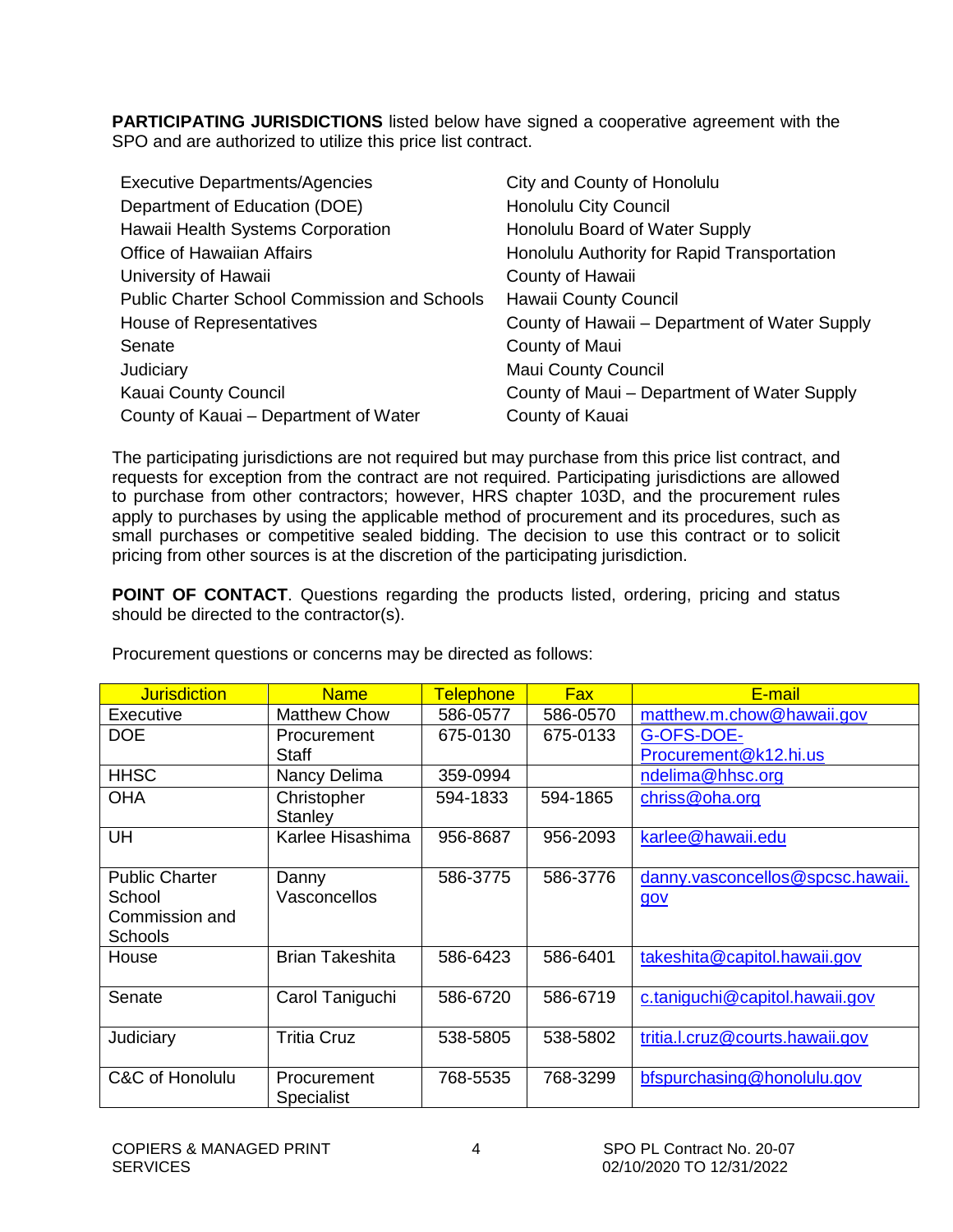<span id="page-4-0"></span>

| <b>Jurisdiction</b> | <b>Name</b>            | <b>Telephone</b> | <b>Fax</b> | E-mail                        |
|---------------------|------------------------|------------------|------------|-------------------------------|
| Honolulu City       | Kendall Amazaki,       | 768-5084         | 768-5011   | kamazaki@honolulu.gov         |
| Council             | Jr. Nanette Saito      | 768-5085         |            | nsaito@honolulu.gov           |
| Honolulu Board of   | Procurement            | 748-5071         |            | fn_procurement@hbws.org       |
| <b>Water Supply</b> | Office                 |                  |            |                               |
| <b>HART</b>         | Dean Matro             | 768-6246         |            | dean.matro@honolulu.gov       |
| County of Hawaii    | Diane Nakagawa         | 961-8440         | 961-8248   | Diane.Nakagawa@hawaiicounty.g |
|                     |                        |                  |            | <b>OV</b>                     |
| Hawaii County       | Diane Nakagawa         | 961-8440         | 961-8248   | Diane.Nakagawa@hawaiicounty.g |
| Council             |                        |                  |            | <b>OV</b>                     |
| County of Hawaii-   | Ka'iulani L.           | 961-8050         | 961-8657   | kmatsumoto@hawaii.dws.org     |
| Department of       | Matsumoto              | x224             |            |                               |
| <b>Water Supply</b> |                        |                  |            |                               |
| County of Maui      | Jared Masuda           | 463-3816         |            | jared.masuda@co.maui.hi.us    |
| Maui County         | Marlene Rebugio        | 270-7838         |            | marlene.rebugio@mauicounty.us |
| Council             |                        |                  |            |                               |
| County of Maui-     | Kenneth L.             | 270-7684         | 270-7136   | ken.bissen@co.maui.hi.us      |
| Department of       | <b>Bissen</b>          |                  |            |                               |
| <b>Water Supply</b> |                        |                  |            |                               |
| County of Kauai     | <b>Ernest Barreira</b> | 241-4295         | 241-6349   | ebarreira@kauai.gov           |
|                     |                        |                  |            |                               |
| Kauai County        | Codie Tabalba          | 241-4193         | 241-6349   | ctabalba@kauai.gov            |
| Council             | <b>Scott Sato</b>      | 241-4810         | 241-6349   | ssato@kauai.gov               |
| County of Kauai-    | Marcelino Soliz        | 245-5470         | 241-5813   | msoliz@kauaiwater.org         |
| Department of       |                        |                  |            |                               |
| Water               |                        |                  |            |                               |

**USE OF PRICE & VENDOR LIST CONTRACTS BY NONPROFIT ORGANIZATIONS.** Pursuant to HRS §103D-804, nonprofit organizations with current purchase of service contracts (HRS chapter 103F) have been invited to participate in the SPO price & vendor lists contracts.

A listing of these nonprofit organizations is available at the SPO website: [http://spo.hawaii.gov.](http://spo.hawaii.gov/) Click on *For Vendors > Non-Profits > Cooperative Purchasing Program > View the list of qualifying nonprofits eligible to participate in cooperative purchasing.*

If a nonprofit wishes to purchase from a SPO price or vendor list contract, the nonprofit must obtain approval from each Contractor, i.e., participation must be mutually agreed upon. A Contractor may choose to deny participation by a nonprofit. Provided, however, if a nonprofit and Contractor mutually agree to this arrangement, it is understood that the nonprofit will retain its right to purchase from other than a SPO price or vendor list Contractor(s).

**VENDORS.** The following vendors are authorized to provide copiers, printers & related devices. They have signed a Master Agreement with the State of Colorado and a Participating Addendum with the Hawaii State Procurement Office.

Canon U.S.A. Inc HP Inc Konica Minolta Business Solutions USA Inc Lexmark International, Inc Ricoh USA, Inc Sharp Electronics Corporation Toshiba America Business Solutions Inc Xerox Corporation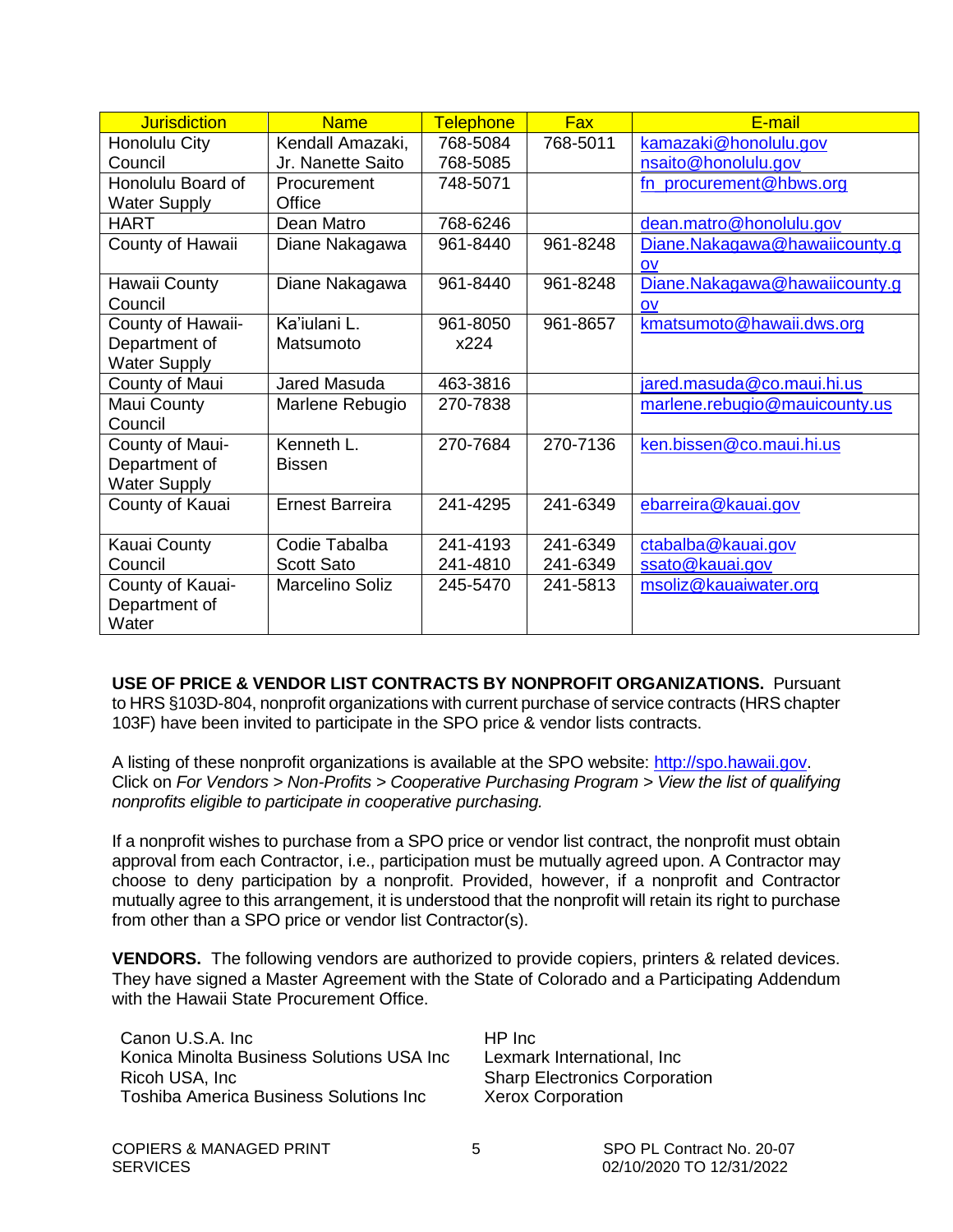<span id="page-5-0"></span>**VENDOR CODES** for annotation on purchase orders are obtainable from the *Alphabetical Vendor Edit Table* available at your department's fiscal office. Agencies are cautioned that the remittance address on an invoice may be different from the address of the vendor code annotated on the purchase order.

**COMPLIANCE PURSUANT TO HRS §103D-310(c).** Prior to awarding this contract, the SPO verified compliance of the Contractor(s) named in the SPO Price List Contract No. 20-07. *No further compliance verification is required prior to issuing a contract, purchase order, or pCard payment when utilizing this contract.*

**PURCHASING CARD (pCard).** The State of Hawaii Purchasing Card (pCard) is required to be used by the Executive departments/agencies, excluding DOE, HHSC, OHA and UH for orders totaling less than \$2,500. For purchases of \$2,500 or more, agencies may use the pCard, subject to its credit limit, or issue a purchase order.

**PURCHASE ORDERS** may be issued for purchases \$2,500 or more, and for Contractors who either do not accept the pCard, set minimum order requirements before accepting the pCard for payment, or charge its customers a transaction fee for the usage.

**"SPO PL CONTRACT NO. 20-07** & **NASPO VALUEPOINT CONTRACT NO."** (Canon U.S.A. Inc **140595**; HP Inc **140596**; Konica Minolta Business Solutions USA Inc **140597**; Lexmark International Inc **140601**; Ricoh USA, Inc **140602**; Sharp Electronics Corporation **140603**; Toshiba America Business Solutions Inc **140604**; Xerox Corporation **140606**) shall be typed on purchase orders issued against this price list contract**.** For pCard purchases, the SPO PL Contract No. 20- 07 and Master Agreement No. shall be notated on the appropriate transaction document.

**STATE GENERAL EXCISE TAX (GET) AND COUNTY SURCHARGE** shall not exceed the following rates if seller elects to pass on the charges to its customers.

| <b>COUNTY</b>              | <b>COUNTY</b><br><b>SURCHARGE</b> | <b>STATE</b><br><b>GET</b> | <b>TAX</b><br><b>ON</b> | <b>MAX PASS- EXPIRATION DATE</b><br><b>SURCHARGE</b><br><b>OF</b> |
|----------------------------|-----------------------------------|----------------------------|-------------------------|-------------------------------------------------------------------|
|                            | <b>TAX RATE</b>                   |                            | <b>RATE</b>             | <b>TAX RATE</b>                                                   |
| <b>C&amp;C OF HONOLULU</b> | 0.50%                             | 4.0%                       | 4.7120%                 | 12/31/2030                                                        |
| <b>HAWAII</b>              | 0.50%                             | 4.0%                       | 4.7120%                 | 12/31/2030                                                        |
| COUNTY OF<br>MAUI          | 0.0%                              | 4.0%                       | 4.1666%                 | No county surcharge                                               |
| (including Molokai and     |                                   |                            |                         |                                                                   |
| Lanai)                     |                                   |                            |                         |                                                                   |
| <b>KAUAI</b>               | 0.50%                             | 4.0%                       | 4.7120%                 | 12/31/2030                                                        |

The GET or use tax and county surcharge may be added to the invoice as a separate line item and shall not exceed the current max pass-on tax rate(s) for each island.

County surcharges on state general excise (GE) tax or Use tax may be visibly passed on but is not required. For more information on county surcharges and the max pass-on tax rate, please visit the Department of Taxation's website at [http://tax.hawaii.gov/geninfo/countysurcharge.](http://tax.hawaii.gov/geninfo/countysurcharge)

**PAYMENTS** are to be made to the Contractor(s) remittance address. HRS §103-10 provides that the State shall have thirty (30) calendar days after receipt of invoice or satisfactory completion of contract to make payment. Payments may also be made via pCard.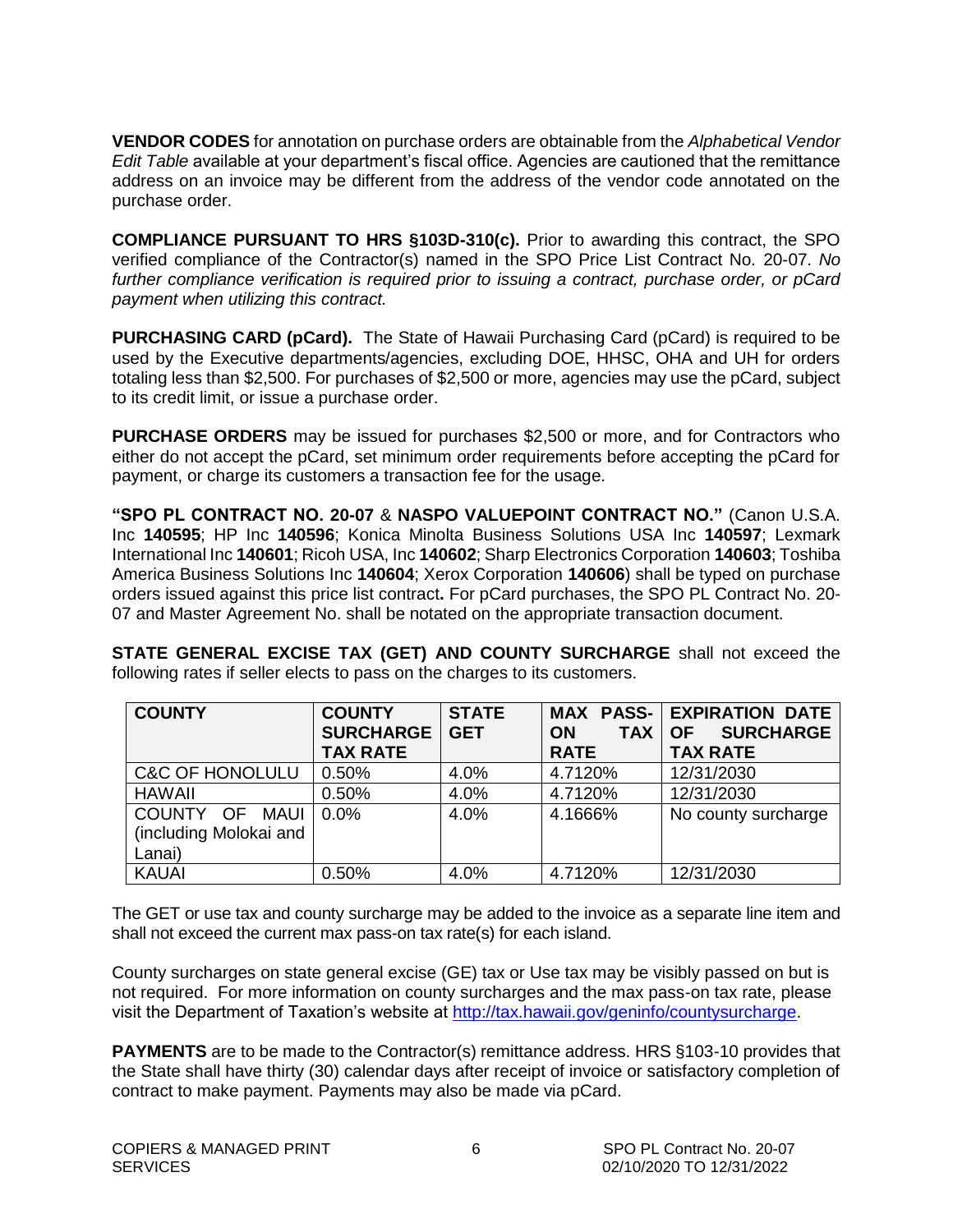<span id="page-6-0"></span>**COMPLIANCE PURSUANT TO HRS §103-53.** All state and county contracting officers or agents shall withhold final payment of a contract until the receipt of tax clearances from the director of taxation and the Internal Revenue Service. This section does not apply to contracts of less than \$25,000.

**VENDOR AND PRODUCT EVALUATION** form, SPO-012, for the purpose of addressing concerns on this vendor list contract, is available to agencies at the SPO website: [http://spo.hawaii.gov.](http://spo.hawaii.gov/) Click on *Forms* on the home page.

**PRICE OR VENDOR LIST CONTRACT AVAILABLE ON THE INTERNET** at the SPO website: [http://spo.hawaii.gov.](http://spo.hawaii.gov/) Click on *Price & Vendor List Contracts* on the home page.

#### **INFORMATION PRIVACY AND SECURITY COUNCIL (IPSC) GUIDELINE FOR MULTI-FUNCTION DEVICES.**

- The purpose of this document is to provide basic guidelines for all State and County agencies for protection of sensitive information on multi-function copier/printer (MFP) devices.
- The IPSC guideline for multi-function copier may be found at the following website: [http://ipsc.hawaii.gov/guidelines-best-practices/](http://ipsc.hawaii.gov/guidelines-best-practices), click on *Multi-Function Copier/Printer Procurement Guidelines.*

| <b>Term</b>                            | <b>Description</b>                                                                                                                                                                                                                                                                                                                                                                                                                                   |
|----------------------------------------|------------------------------------------------------------------------------------------------------------------------------------------------------------------------------------------------------------------------------------------------------------------------------------------------------------------------------------------------------------------------------------------------------------------------------------------------------|
| A3 MFD                                 | A Multi-function Device which is designed to handle letter, legal, ledger<br>and some smaller paper sizes, such as postcards and envelopes.                                                                                                                                                                                                                                                                                                          |
| <b>A4 MFD</b>                          | A Multi-function Device which is designed to handle letter, legal and some<br>smaller paper sizes, such as postcards and envelopes. Ledger size paper<br>is NOT an option on this Device.                                                                                                                                                                                                                                                            |
| <b>Acceptance</b>                      | A written notice from a Purchasing Department to Contractor advising<br>Contractor that the Product has passed its Acceptance Testing.<br>Acceptance of a Product for which Acceptance Testing is not required<br>shall occur following the completion of delivery, installation, if required, and<br>a reasonable time for inspection of the Product, unless the Purchasing<br>Department provides a written notice of rejection to the Contractor. |
| <b>Acceptance Testing</b>              | The process set forth in the Master Agreement for ascertaining that the<br>Product meets the standard of performance prior to Acceptance by the<br>Purchasing Department.                                                                                                                                                                                                                                                                            |
| Accessory                              | A compatible item that is added to the Base Unit to enhance its capabilities<br>and functions.                                                                                                                                                                                                                                                                                                                                                       |
| <b>Authorized Dealer</b><br>("Dealer") | The Manufacturer's authorized sales and Service center (also known as a<br>Dealer, Distributor, or Partner) that must be certified by the Manufacturer<br>to sell the Manufacturer's Products and perform machine installation and<br>maintenance on Devices offered by the Manufacturer. A Purchasing<br>Department must be able to, at a minimum, visit the sales and Service<br>center to view and test Equipment.                                |

#### **DEFINITIONS**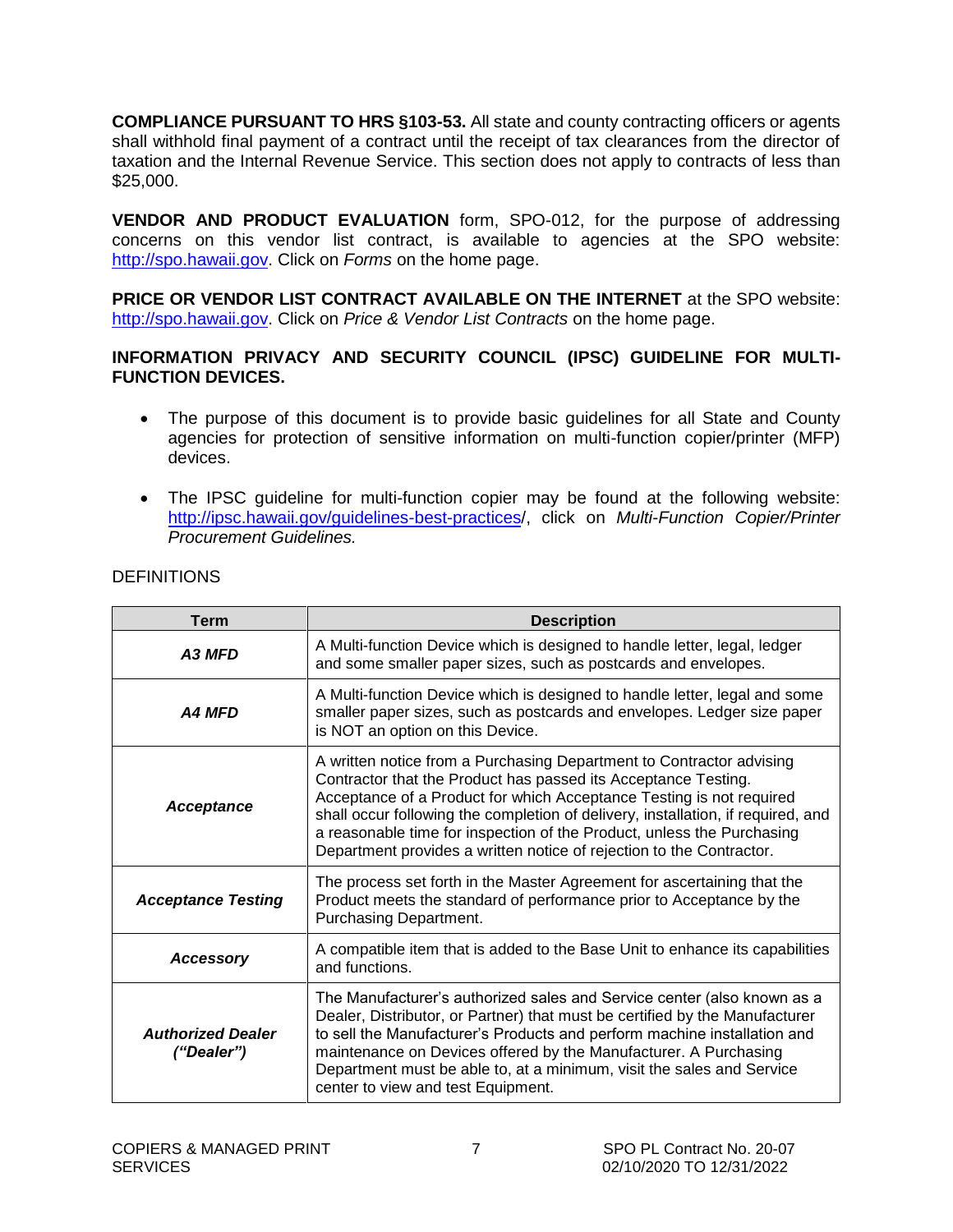| <b>Base Unit</b>          | The copier, printer, scanner, large/wide format and production Devices that<br>include all standard Accessories and parts and excludes optional<br>Accessories and/or software.                                                                                                                                                                                                                                                                                                                                                                                                                                                                                                                                                                                                                        |
|---------------------------|--------------------------------------------------------------------------------------------------------------------------------------------------------------------------------------------------------------------------------------------------------------------------------------------------------------------------------------------------------------------------------------------------------------------------------------------------------------------------------------------------------------------------------------------------------------------------------------------------------------------------------------------------------------------------------------------------------------------------------------------------------------------------------------------------------|
| <b>Blended Rate</b>       | A rate that is derived by taking the b&w and color cost per click rates on<br>one or more Devices and calculating one rate that a customer will be billed<br>for all copies, regardless of Device type and b&w or color output. Allows<br>for simplicity when billing copies run.                                                                                                                                                                                                                                                                                                                                                                                                                                                                                                                      |
| <b>Bronze Standard</b>    | Devices which meet less than 50% of the 28 optional EPEAT criteria.                                                                                                                                                                                                                                                                                                                                                                                                                                                                                                                                                                                                                                                                                                                                    |
| <b>Business Day</b>       | Any day other than Saturday, Sunday or a legal holiday.                                                                                                                                                                                                                                                                                                                                                                                                                                                                                                                                                                                                                                                                                                                                                |
| <b>Buyout to Keep</b>     | The early termination option on an FMV or Capital Lease that involves the<br>acquisition of the Equipment by the Purchasing Department, and consists<br>of any current and past due amount, plus the remaining stream of<br><b>Equipment Payments.</b>                                                                                                                                                                                                                                                                                                                                                                                                                                                                                                                                                 |
| <b>Buyout to Return</b>   | The early termination option on an FMV, Capital or Straight Lease that<br>involves the return of the Equipment by the Purchasing Department to<br>Contractor, in good working condition (ordinary wear and tear excepted),<br>and consists of any current and past due amounts, plus the remaining<br>stream of Equipment Payments.                                                                                                                                                                                                                                                                                                                                                                                                                                                                    |
| <b>Cancellable Rental</b> | An agreement that is cancellable upon the Purchasing Department<br>providing the Contractor with a thirty (30) day written notice and is subject<br>to a maximum penalty of up to three (3) months of Total Monthly<br>Payments. Equipment ownership is not an option.                                                                                                                                                                                                                                                                                                                                                                                                                                                                                                                                 |
| <b>Capital Lease</b>      | A Capital Lease shall also be referred to as a \$1 Buyout Lease and title of<br>the Equipment will automatically pass from the Contractor to the<br>Purchasing Department at the end of the Initial Lease Term, and the<br>Purchasing Department will not be subject to additional payments in order<br>to assume ownership. However, it will be at the discretion of the<br>Purchasing Entity as to whether other criteria will also be considered, such<br>as a bargain purchase option, a lease term longer than 75% of the<br>estimated economic life of the Equipment, or the present value of the lease<br>payments is greater than 90% of the fair market value of the Equipment at<br>the beginning of the Initial Lease Term, or any other legal requirements<br>relating to a Capital Lease. |
| <b>Ceiling Pricing</b>    | Pricing that is established as a "not-to-exceed" amount; the maximum<br>price Contractor may charge for Products, Services, and Supplies.                                                                                                                                                                                                                                                                                                                                                                                                                                                                                                                                                                                                                                                              |
| <b>Contractor</b>         | Also referred to as Awarded Vendor or Offeror; is the person or entity<br>delivering Products or performing Services under the terms and conditions<br>set forth in the Master Agreement.                                                                                                                                                                                                                                                                                                                                                                                                                                                                                                                                                                                                              |
| <b>Coterminous</b>        | Two or more leases or rentals that end at the same time. The original<br>lease or rental payment is modified to reflect the addition of a new piece of<br>Equipment or Accessory. The original term of the lease or rental is not<br>modified as a result of a Coterminous addition.                                                                                                                                                                                                                                                                                                                                                                                                                                                                                                                   |
| <b>Device</b>             | Also referred to as "Equipment." The Base Unit, either with or without<br>optional Accessories and/or software.                                                                                                                                                                                                                                                                                                                                                                                                                                                                                                                                                                                                                                                                                        |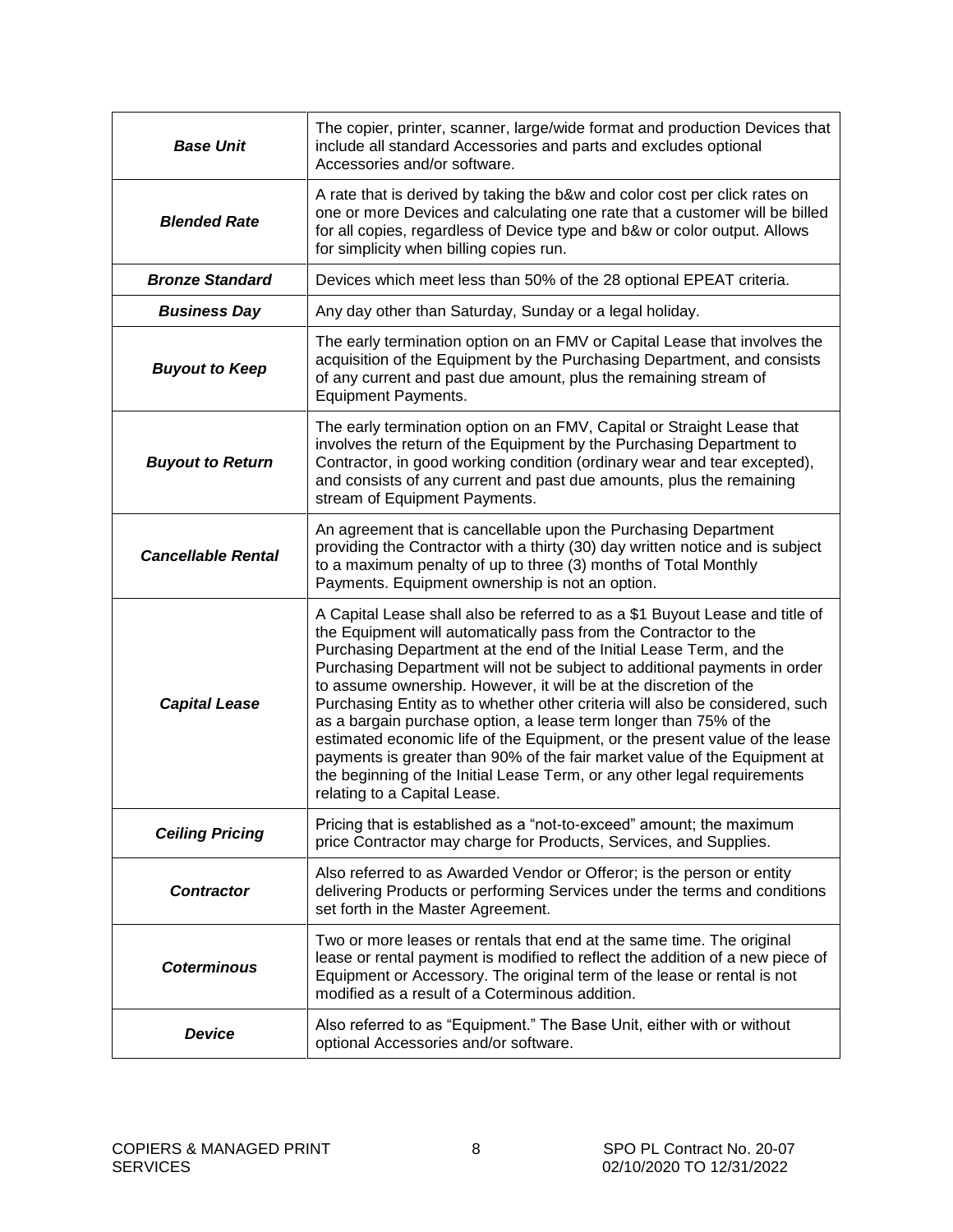| <b>Direct Material</b>                                                                 | Materials which are easily identified, measured, and charged to the cost of<br>production; part of the finished Product. Examples include timber for<br>furniture and leather for shoes.                                                                                                                                                                                                                               |
|----------------------------------------------------------------------------------------|------------------------------------------------------------------------------------------------------------------------------------------------------------------------------------------------------------------------------------------------------------------------------------------------------------------------------------------------------------------------------------------------------------------------|
| <b>Electronic Product</b><br><b>Environmental</b><br><b>Assessment Tool</b><br>(EPEAT) | A tool which evaluates and selects Equipment according to a list of<br>preferred environmental attributes. EPEAT registered means Devices<br>meet the 1680.2 IEEE Standard for Environmental Assessment of Imaging<br>Equipment, as amended. https://www.epeat.net/                                                                                                                                                    |
| <b>Energy Star</b>                                                                     | The U.S. Environmental Protection Agency's standard for energy<br>efficiency.                                                                                                                                                                                                                                                                                                                                          |
| <b>Equipment</b>                                                                       | Also referred to as "Device." The Base Unit, either with or without optional<br>Accessories and/or software.                                                                                                                                                                                                                                                                                                           |
| <b>Equipment Downtime</b>                                                              | The period of time that a Device is waiting for Service to be completed.                                                                                                                                                                                                                                                                                                                                               |
| <b>Equipment Payment</b>                                                               | The Equipment portion of the payment, less any Service, Supplies, and<br>maintenance.                                                                                                                                                                                                                                                                                                                                  |
| <b>Equipment Trade-In</b>                                                              | An agreed upon transaction between the Purchasing Department and<br>Contractor, in which Contractor takes ownership of Purchasing<br>Department's owned Device, often for a discounted amount.                                                                                                                                                                                                                         |
| <b>Equipment Upgrade or</b><br>Downgrade                                               | A replacement of the Purchasing Department's existing lease or rental<br>Equipment, with a different piece of Equipment, of either greater or lesser<br>value. A new lease or rental is then originated for the new piece of<br>Equipment, with the remaining lease or rental payments on the old<br>Equipment wrapped into it. The old lease or rental is closed out, and the<br>Equipment is returned to Contractor. |
| <b>Fair Market Value (FMV)</b><br>Lease                                                | A lease in which the Purchasing Department can either 1) Take title to the<br>Equipment at the end of the Initial Lease Term by paying the residual<br>value to Contractor, 2) Enter into a Renewal Term for the Equipment, or 3)<br>Return the Equipment to Contractor at the end of the Initial Lease Term.                                                                                                          |
| Free on Board (FOB)<br><b>Destination</b>                                              | Contractor is responsible for transportation and handling charges and the<br>sale does not occur until the Products arrive at the Purchasing<br>Department's specified location.                                                                                                                                                                                                                                       |
| Group                                                                                  | The Device classification for the different types of Equipment solicited in<br>this RFP. Groups are determined by the Devices primary functions and/or<br>capabilities.                                                                                                                                                                                                                                                |
| <b>Initial Lease or Rental</b><br><b>Term</b>                                          | The length of time (i.e. 12, 18, 24, 36, 48, or 60 months) that a Purchasing<br>Department enters into a lease or rental agreement.                                                                                                                                                                                                                                                                                    |
| <b>Large/Wide Format</b><br><b>Equipment</b>                                           | A Device that prints on a large paper via a variety of output options.                                                                                                                                                                                                                                                                                                                                                 |
| Lease                                                                                  | A lease is defined as a contract that conveys control of the right to use<br>another entity's nonfinancial asset (the underlying asset) as specified in<br>the contract for a period of time in an exchange or exchange-like<br>transaction.<br>A Lease shall contain the following options:                                                                                                                           |
|                                                                                        | 1. Short-Term Lease: Maximum possible term is 12 months, including any<br>renewal or extension options.                                                                                                                                                                                                                                                                                                                |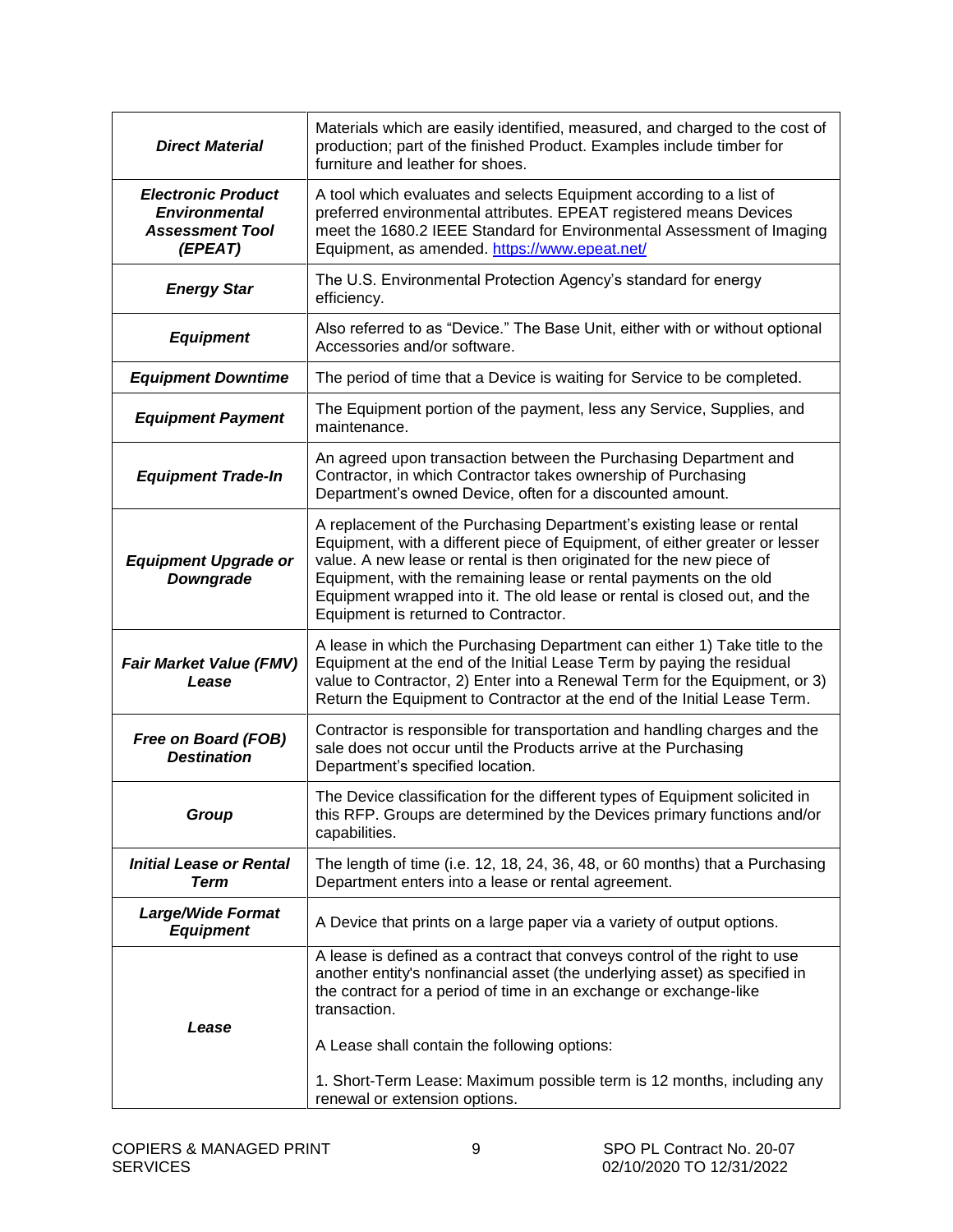|                                                                  | 2. Straight Lease: A type of agreement in which ownership is not an option<br>and the Total Monthly Payment amount remains firm throughout the Initial<br>Term.                                                                                                                                                                                    |
|------------------------------------------------------------------|----------------------------------------------------------------------------------------------------------------------------------------------------------------------------------------------------------------------------------------------------------------------------------------------------------------------------------------------------|
|                                                                  | 3. Fair Market Value Lease (FMV): A lease in which the Purchasing<br>Department can either 1) Take title to the Equipment at the end of the<br>Initial Lease Term by paying the residual value to Contractor, 2) Enter into<br>a Renewal Term for the Equipment, or 3) Return the Equipment to<br>Contractor at the end of the Initial Lease Term. |
|                                                                  | 4. \$1 Buyout Lease: A lease in which title to the Equipment will<br>automatically pass from the Contractor to the Purchasing Department at<br>the end of the Initial Lease Term, and the Purchasing Department will not<br>be subject to additional payments in order to assume ownership.                                                        |
| <b>Legacy Equipment</b>                                          | Equipment that was purchased, leased, or rented either under a prior<br>NASPO ValuePoint or WSCA Master Agreement, another program, or via<br>any other means.                                                                                                                                                                                     |
| <b>Maintenance</b><br><b>Agreement</b>                           | An agreement in which the Contractor provides monthly Service, parts,<br>Supplies, and Preventative Maintenance on purchased, leased or rented<br>Devices.                                                                                                                                                                                         |
| <b>Managed Print Services</b><br>(MPS)                           | The management, Service, and support of the Purchasing Department's<br>entire enterprise and output infrastructure of printed materials, with the<br>objective of creating a solution that improves the print process and<br>reduces the expense of printed material.                                                                              |
| <b>Manufacturer</b>                                              | A company that, as its primary business function, designs, assembles, and<br>owns the trademark/patent and markets a Product. Also referred to as<br>Offeror, Awarded Vendor and Contractor.                                                                                                                                                       |
| <b>Manufacturer's</b><br><b>Suggested Retail Price</b><br>(MSRP) | The list price or recommended retail price of a Product in which the<br>Manufacturer recommends that the retailer sell the Product.                                                                                                                                                                                                                |
| <b>Multi-function Device</b><br>(MFD)                            | A Device which incorporates the functionality of multiple Devices into one,<br>such as print, fax, copy and scan. Each feature can work independently of<br>the other.                                                                                                                                                                             |
| <b>Newly Manufactured</b>                                        | Devices that have not been Refurbished, Remanufactured, rented, leased,<br>sold, or used in a demonstration, and are currently being marketed by the<br>Manufacturer.                                                                                                                                                                              |
| <b>Normal Business Hours</b>                                     | 8:00 a.m. to 5:00 p.m., Monday through Friday (state holidays excluded),<br>regardless of time zone.                                                                                                                                                                                                                                               |
| <b>Not Specifically Priced</b><br>(NSP)                          | NSP items are items that enhance or compliment the Contractor's Product<br>and may be acquired by a Purchasing Department under Contractor's<br>Master Agreement but are not listed or priced in Contractor's NASPO<br>ValuePoint Price List. NSP's may include Coin Op equipment, empowering<br>software, etc. NSP items do not include Services. |
| <b>OEM</b>                                                       | Original Equipment Manufacturer.                                                                                                                                                                                                                                                                                                                   |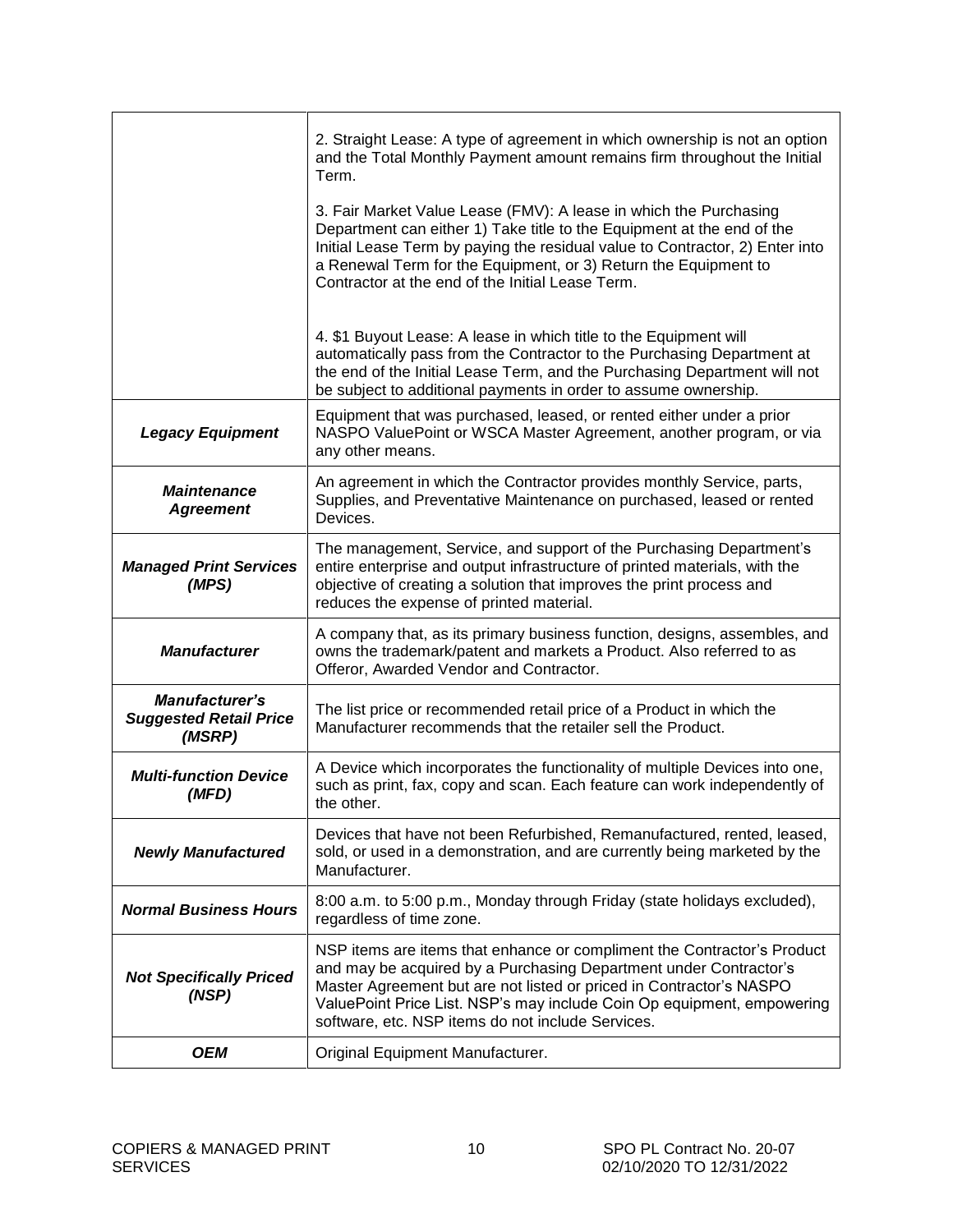| <b>Order</b>                                                                                                                                                                                                                                                                                                                                                                         | Any type of encumbrance document or commitment voucher, including,<br>but not limited to, a purchase order, contract, MPS statement of work,<br>Maintenance Agreement, lease agreement, rental agreement etc.)                                                                                                                                                                                     |  |
|--------------------------------------------------------------------------------------------------------------------------------------------------------------------------------------------------------------------------------------------------------------------------------------------------------------------------------------------------------------------------------------|----------------------------------------------------------------------------------------------------------------------------------------------------------------------------------------------------------------------------------------------------------------------------------------------------------------------------------------------------------------------------------------------------|--|
| <b>Power Filter</b>                                                                                                                                                                                                                                                                                                                                                                  | An electronic filter which is placed between an external power line and a<br>Device for the purpose of removing frequencies or electromagnetic<br>interference.                                                                                                                                                                                                                                    |  |
| <b>Preventative</b><br><b>Maintenance</b>                                                                                                                                                                                                                                                                                                                                            | The servicing of a Device for the purpose of maintaining a satisfactory<br>operating condition by providing systematic inspection, detection, and<br>correction of failures either before they occur or before they develop into<br>major defects.                                                                                                                                                 |  |
| <b>Product</b>                                                                                                                                                                                                                                                                                                                                                                       | Devices, Accessories, parts, software, and/or Supplies provided or created<br>by the Contractor pursuant to the Master Agreement.                                                                                                                                                                                                                                                                  |  |
| <b>Production Equipment</b>                                                                                                                                                                                                                                                                                                                                                          | A high-speed, high-quality printing Device that typically has advanced<br>finishing functionality.                                                                                                                                                                                                                                                                                                 |  |
| <b>Purchasing Department</b>                                                                                                                                                                                                                                                                                                                                                         | A participating jurisdiction's department/agency who issues an Order<br>against the SPO PL Contract No. 20-07.                                                                                                                                                                                                                                                                                     |  |
| <b>Refurbished</b>                                                                                                                                                                                                                                                                                                                                                                   | A Product which has received extensive maintenance and/or minor repair,<br>including the replacement of all standard parts subject to wear during the<br>normal course of use. Refurbished Equipment shall not have more than<br>750,000 original copies on it. In addition, Refurbished Equipment must<br>only contain OEM parts. Refurbished Equipment must be certified by the<br>Manufacturer. |  |
| The process of disassembling Devices known to be worn or defective that<br>can be reused or brought up to OEM specification by cleaning, repairing or<br>replacing it in a manufacturing environment and then reassembling and<br><b>Remanufactured</b><br>testing it, so that it will operate like a new Device. Remanufactured<br>Equipment must be certified by the Manufacturer. |                                                                                                                                                                                                                                                                                                                                                                                                    |  |
| <b>Renewal Term</b>                                                                                                                                                                                                                                                                                                                                                                  | A lease term that supersedes the Initial Lease Term, and which a<br>Purchasing Department may enter into upon thirty (30) days prior written<br>notice to the Contractor. Each Renewal Term shall not exceed 12 months,<br>the residual value of the Equipment, or the Useful Life of the Equipment.<br>Capital Leases are excluded from going into renewal.                                       |  |
| <b>Response Time</b>                                                                                                                                                                                                                                                                                                                                                                 | The time from when the original Service Call is placed with the Contractor<br>or Authorized Dealer, to when the Service technician arrives at the<br>Purchasing Department's location.                                                                                                                                                                                                             |  |
| <b>Scanner</b>                                                                                                                                                                                                                                                                                                                                                                       | A Device that scans documents and converts them into digital data.                                                                                                                                                                                                                                                                                                                                 |  |
| <b>Segment</b>                                                                                                                                                                                                                                                                                                                                                                       | The various speeds that Devices are categorized by.                                                                                                                                                                                                                                                                                                                                                |  |
| <b>Service Base Location</b>                                                                                                                                                                                                                                                                                                                                                         | The place of business where the Contractor or Authorized Dealer stores<br>parts and provides training for service technicians.                                                                                                                                                                                                                                                                     |  |
| <b>Service Call</b>                                                                                                                                                                                                                                                                                                                                                                  | An on-site Service technician visit due to Device error or malfunction.                                                                                                                                                                                                                                                                                                                            |  |
| <b>Services</b>                                                                                                                                                                                                                                                                                                                                                                      | The labor required to be performed by Contractor pursuant to the Master<br>Agreement or an Order.                                                                                                                                                                                                                                                                                                  |  |
| <b>Short-Term Rental</b>                                                                                                                                                                                                                                                                                                                                                             | A type of agreement in which ownership is not an option and the maximum<br>rental term does not exceed 18 months.                                                                                                                                                                                                                                                                                  |  |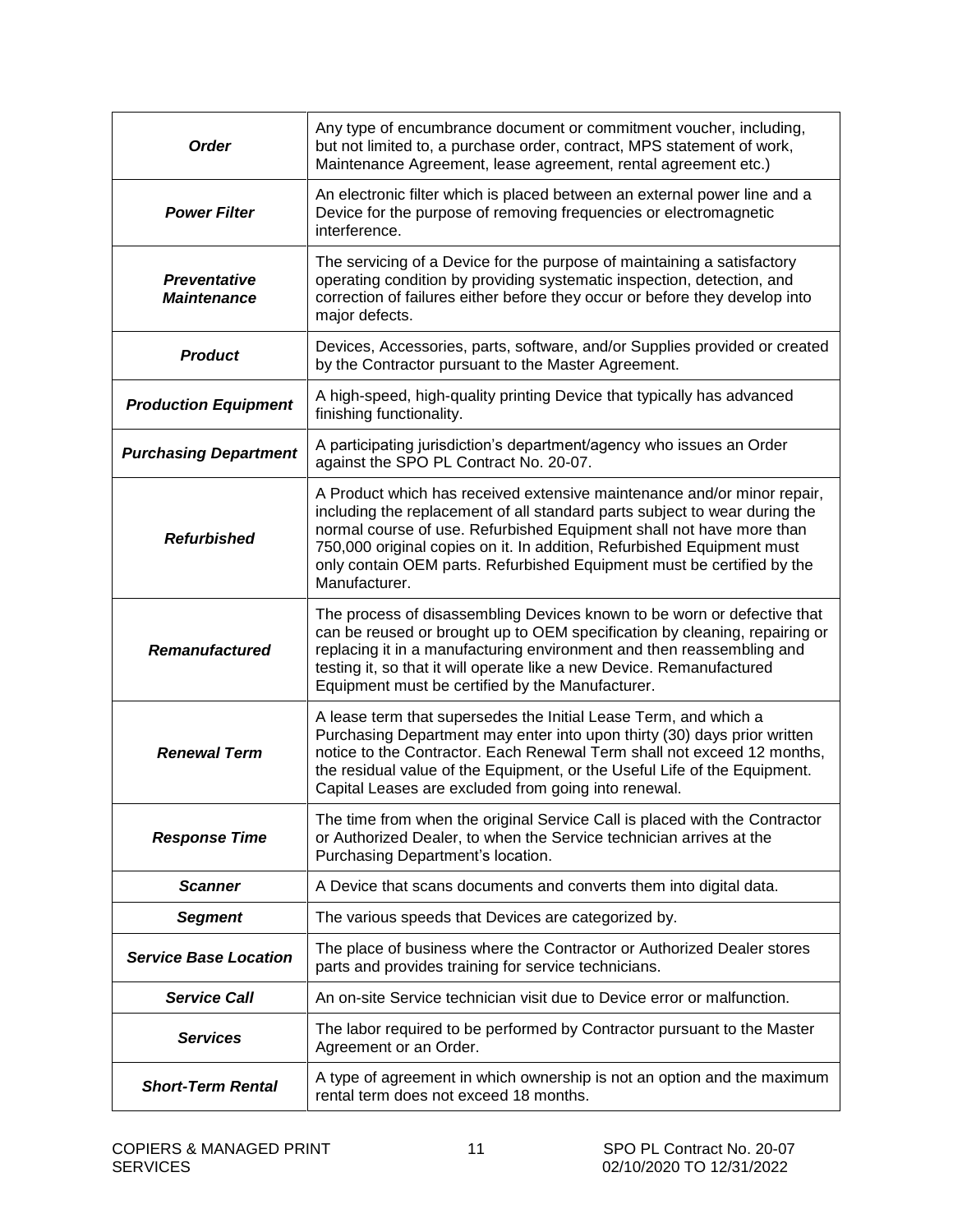| <b>Single-function Printer</b>                                                                               | An inkjet or laser Device that only prints and is not capable of other<br>functions such as copying, faxing or scanning.                                                                              |  |
|--------------------------------------------------------------------------------------------------------------|-------------------------------------------------------------------------------------------------------------------------------------------------------------------------------------------------------|--|
| <b>Statement of Work</b><br>(SOW)                                                                            | Defines the activities, services, and/or devices that will be provided by the<br>contractor.                                                                                                          |  |
| <b>Straight Lease</b>                                                                                        | A type of agreement in which ownership is not an option and the Total<br>Monthly Payment amount remains firm throughout the Initial Term.                                                             |  |
| <b>Supplemental</b><br><b>Documents</b>                                                                      | Documents include, but are not limited to, lease agreements, rental<br>agreements, Maintenance Agreements, and software or click-wrap<br>agreements that are pertinent to the Products being offered. |  |
| Consumable items that gets used up or are discarded once used, such as<br><b>Supplies</b><br>ink cartridges. |                                                                                                                                                                                                       |  |
| <b>Third Party</b>                                                                                           | Someone who may be indirectly involved but is not a principal party to an<br>arrangement, contract, deal, lawsuit or transaction.                                                                     |  |
| <b>Total Monthly Payment</b>                                                                                 | The Equipment portion of the payment, as well as any Service, Supplies or<br>maintenance, and less any applicable taxes.                                                                              |  |
| Useful Life                                                                                                  | Period during which a Device is expected to be usable for the purpose in<br>which it was manufactured.                                                                                                |  |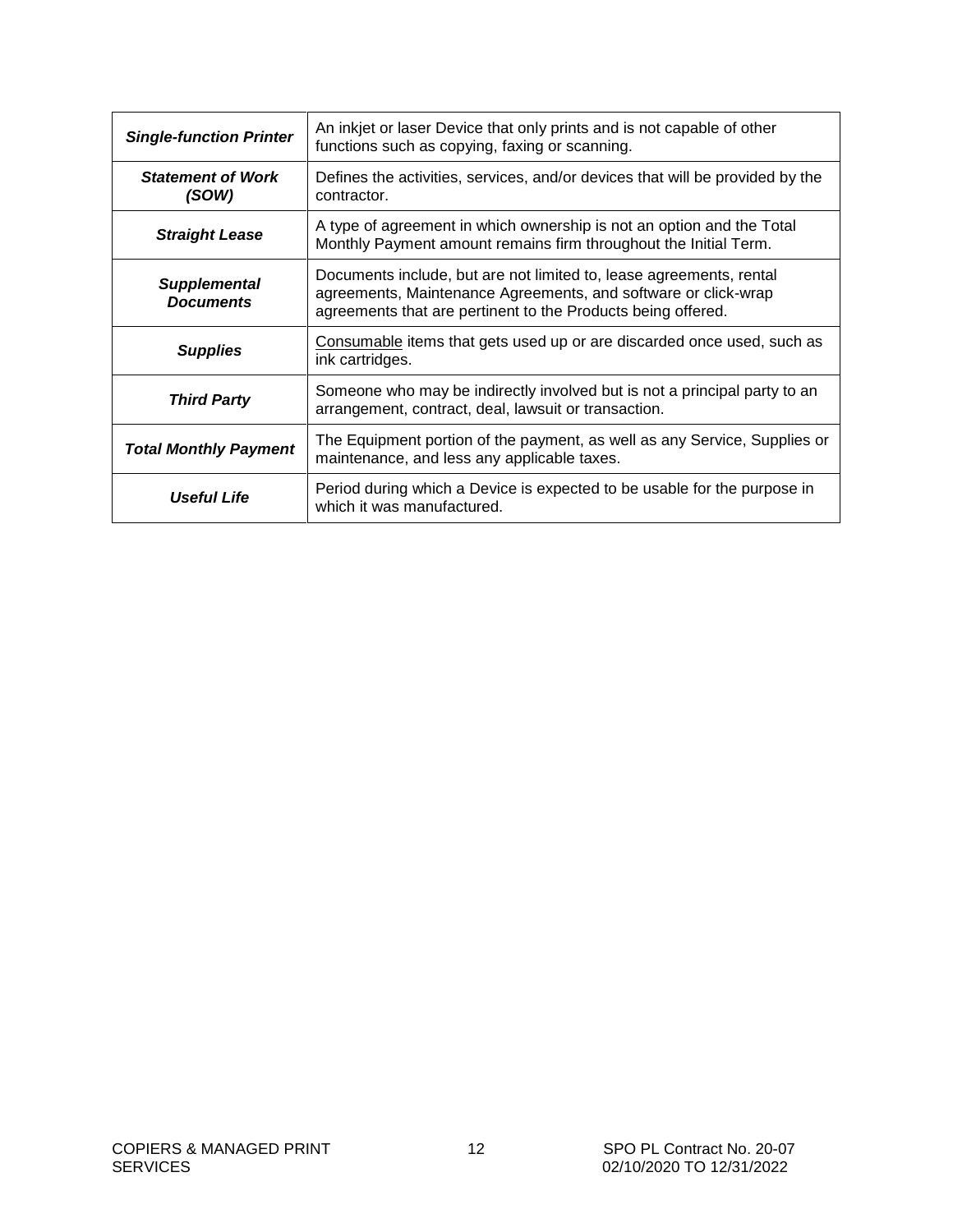### **GROUP, SEGMENT NUMBER AND SPEED**

<span id="page-12-0"></span>

| Group A - MFD, A3                      |            |  |  |  |
|----------------------------------------|------------|--|--|--|
| <b>B&amp;W only; Color and B&amp;W</b> |            |  |  |  |
| <b>Segment</b>                         | <b>PPM</b> |  |  |  |
| $\overline{2}$                         | $20 - 30$  |  |  |  |
| 3                                      | $31 - 40$  |  |  |  |
| 4                                      | $41 - 50$  |  |  |  |
| 5                                      | $51 - 60$  |  |  |  |
| 6                                      | $61 - 70$  |  |  |  |
| 7                                      | $71 - 90$  |  |  |  |

| Group B - MFD, A4 |                                        |  |  |  |  |
|-------------------|----------------------------------------|--|--|--|--|
|                   | <b>B&amp;W only; Color and B&amp;W</b> |  |  |  |  |
| <b>Segment</b>    | <b>PPM</b>                             |  |  |  |  |
| $\mathbf{1}$      | Up to 20                               |  |  |  |  |
| $\overline{2}$    | $21 - 30$                              |  |  |  |  |
| 3                 | $31 - 40$                              |  |  |  |  |
| 4                 | $41 - 50$                              |  |  |  |  |
| 5                 | $51 - 60$                              |  |  |  |  |
| 6                 | $61+$                                  |  |  |  |  |

| <b>Group C - Production Equipment</b>  |             |  |  |  |
|----------------------------------------|-------------|--|--|--|
| <b>B&amp;W only; Color and B&amp;W</b> |             |  |  |  |
| <b>Segment</b>                         | <b>PPM</b>  |  |  |  |
| 1                                      | $65 - 79$   |  |  |  |
| 2                                      | $80 - 89$   |  |  |  |
| 3                                      | $90 - 110$  |  |  |  |
| 4                                      | $111 - 130$ |  |  |  |
| 5                                      | $131+$      |  |  |  |

| <b>Group D - Single-function Printers</b> |                                        |  |  |  |  |
|-------------------------------------------|----------------------------------------|--|--|--|--|
|                                           |                                        |  |  |  |  |
|                                           | <b>B&amp;W only; Color and B&amp;W</b> |  |  |  |  |
| <b>Segment</b>                            | <b>PPM</b>                             |  |  |  |  |
| 1                                         | Up to 20                               |  |  |  |  |
| 2                                         | $21 - 40$                              |  |  |  |  |
| 3                                         | $41 - 60$                              |  |  |  |  |
| 4                                         | $61+$                                  |  |  |  |  |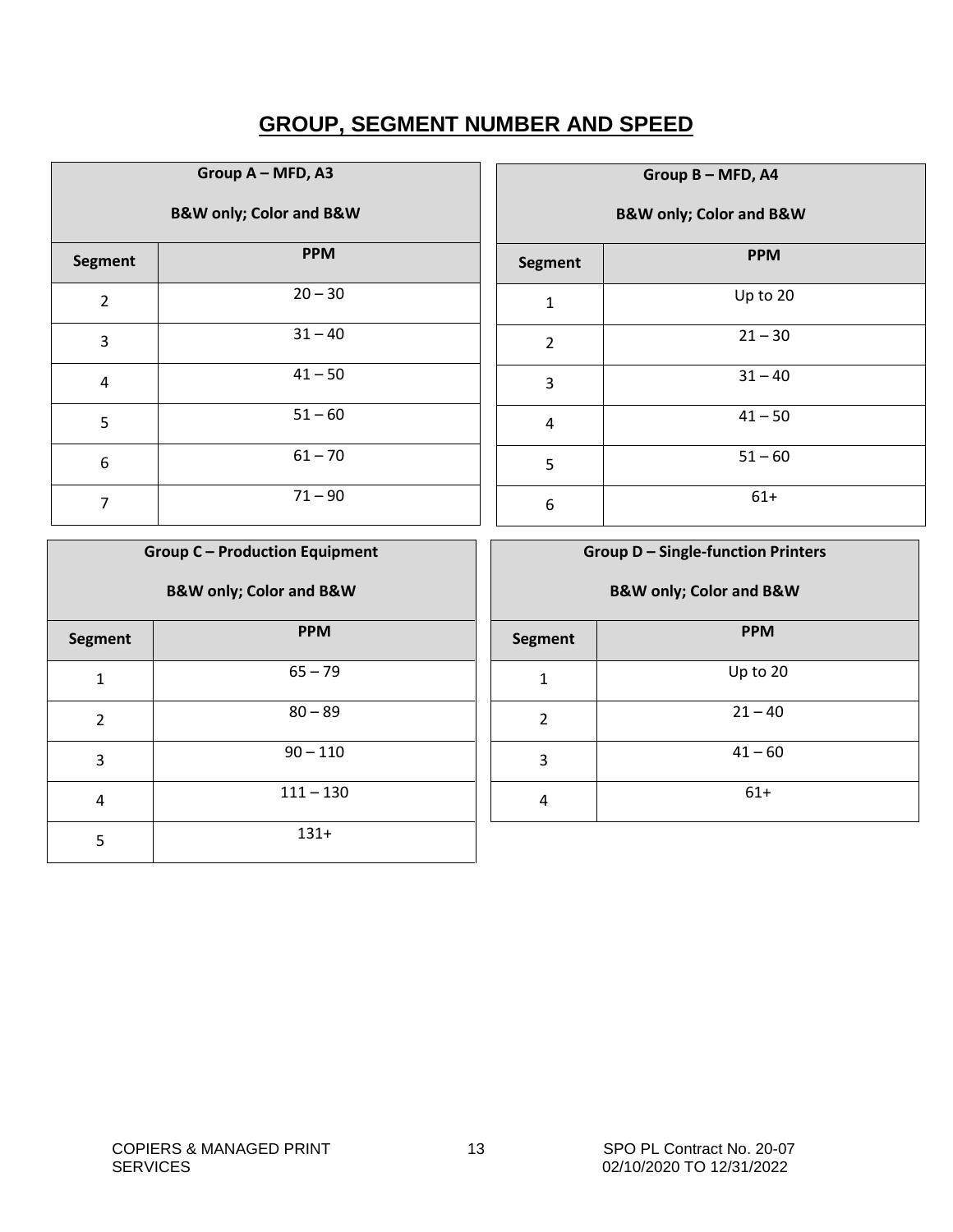| Group E - Large/Wide Format Equipment<br><b>B&amp;W only; Color and B&amp;W</b> |                   |  |  |
|---------------------------------------------------------------------------------|-------------------|--|--|
| Segment                                                                         | A1 or D Size PPM* |  |  |
| Low                                                                             | $1 - 3$           |  |  |
| Medium Low                                                                      | $4 - 8$           |  |  |
| Medium High                                                                     | $9 - 19$          |  |  |
| High                                                                            | $20+$             |  |  |

| <b>Group F - Scanners</b> |             |  |  |  |
|---------------------------|-------------|--|--|--|
| <b>Segment</b>            | <b>PPM</b>  |  |  |  |
| $\mathbf{1}$              | $10 - 29$   |  |  |  |
| $\overline{2}$            | $30 - 49$   |  |  |  |
| 3                         | $50 - 69$   |  |  |  |
| 4                         | $70 - 89$   |  |  |  |
| 5                         | $90 - 110$  |  |  |  |
| 6                         | $111 - 130$ |  |  |  |
| 7                         | $131+$      |  |  |  |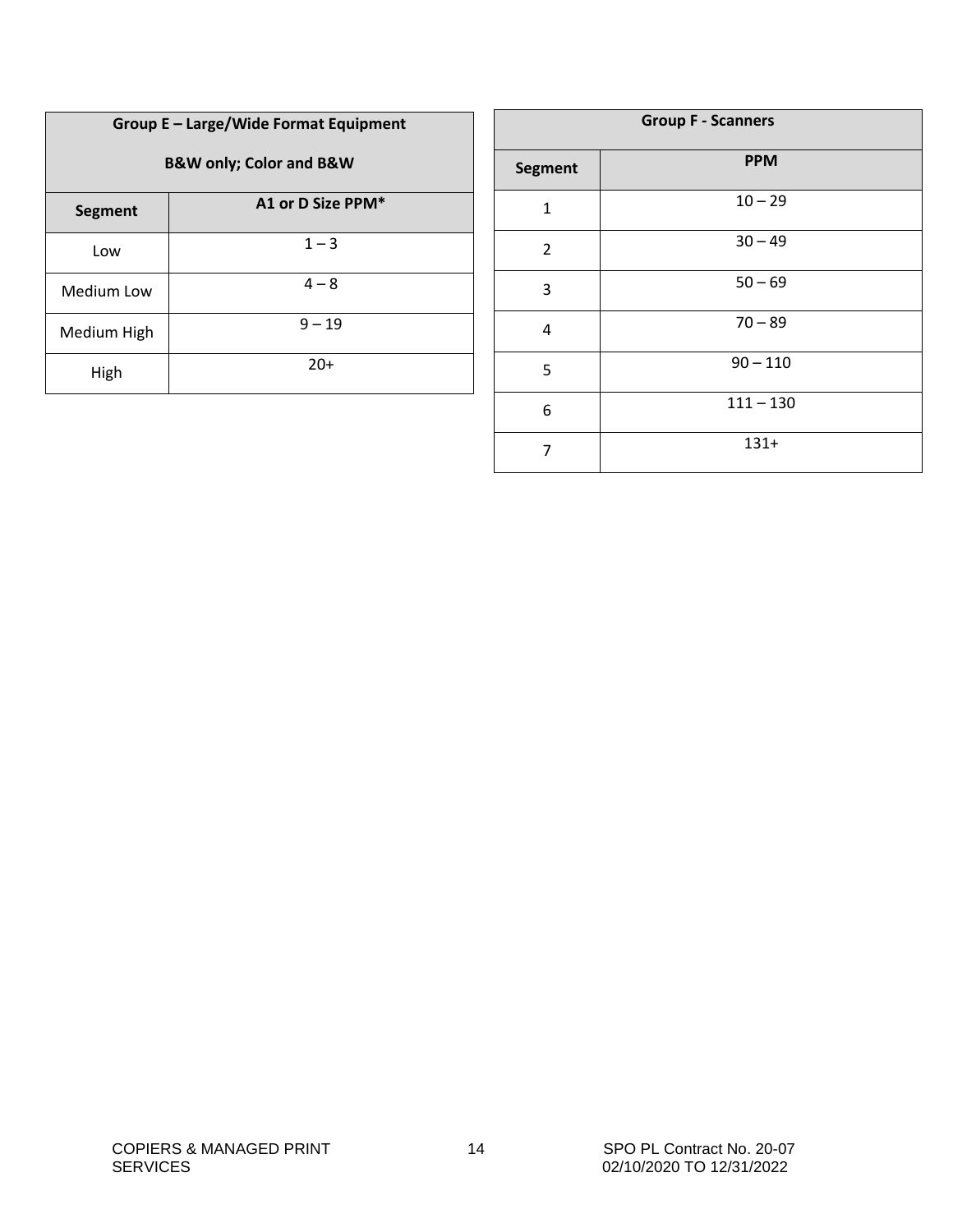### <span id="page-14-0"></span>**COPIERS & MANAGED PRINT SERVICES (MPS) AWARD SUMMARY**

| <b>Groups Awarded</b>                                                 |            |       |            |       |        |       |                        |
|-----------------------------------------------------------------------|------------|-------|------------|-------|--------|-------|------------------------|
|                                                                       | Group      | Group | Group      | Group | Group  | Group | <b>MPS</b>             |
|                                                                       | A          | в     | C          | D     | Е      | F     |                        |
| Canon                                                                 | Yes        | Yes   | Yes*       | Yes   | Yes    | Yes   | MPS on Groups A-F      |
| HP                                                                    | Yes        | Yes   | No**       | Yes   | Yes    | Yes   | MPS on Groups A, B, D, |
|                                                                       |            |       |            |       |        |       | E and F                |
| Konica                                                                | Yes        | Yes   | Yes        | Yes   | Yes    | Yes   | MPS on Groups A-F      |
| Lexmark                                                               | No**       | Yes   | No**       | Yes   | $No**$ | No**  | MPS on Groups B and D. |
| Ricoh                                                                 | Yes        | Yes   | Yes        | Yes   | Yes    | Yes   | MPS on Groups A-F      |
| Sharp                                                                 | Yes        | Yes   | Yes        | Yes   | No**   | Yes   | MPS on Groups A, B, C, |
|                                                                       |            |       |            |       |        |       | D and F                |
| Toshiba                                                               | <b>Yes</b> | No**  | Yes*       | Yes   | Yes    | Yes   | MPS on Groups A, C, D, |
|                                                                       |            |       |            |       |        |       | $E$ and $F$ .          |
| Xerox                                                                 | <b>Yes</b> | Yes   | <b>Yes</b> | Yes   | Yes    | No**  | MPS on Groups A-E      |
| *Offers 72 and 84 months lease rates                                  |            |       |            |       |        |       |                        |
| **MPS can only be provided if Purchasing Department own the equipment |            |       |            |       |        |       |                        |

|         |          | <b>Financial Vehicle and Terms Offered</b>               |                                  |          |                  |                   |
|---------|----------|----------------------------------------------------------|----------------------------------|----------|------------------|-------------------|
|         |          | Fair Market                                              | Capital                          | Straight | Cancellable      | <b>Short Term</b> |
|         |          | Value Lease                                              | Lease                            | Lease    | Rental           | Rental            |
| Canon   |          |                                                          | 12, 18, 24, 36, 48 and 60 months |          |                  | 12 months         |
| HP.     |          |                                                          | 36, 48 and 60 months             |          |                  | N/A               |
| Konica  | Purchase | 18, 24, 36, 48 and 60 months<br>24, 36, 48 and 60 months |                                  | N/A      |                  |                   |
| Lexmark | Allowed  | 12, 18, 24, 36, 48 and 60 months<br>N/A                  |                                  |          | 12 months        |                   |
| Ricoh   |          | 12, 18, 24, 36, 48 and 60 months                         |                                  |          | 12 months        |                   |
| Sharp   |          | 12, 18, 24, 36, 48 and 60 months                         |                                  |          | 12 months        |                   |
| Toshiba |          |                                                          | 12, 18, 24, 36, 48 and 60 months |          | N/A              | N/A               |
| Xerox   |          |                                                          | 36, 48 and 60 months             |          | 24 and 36 months | N/A               |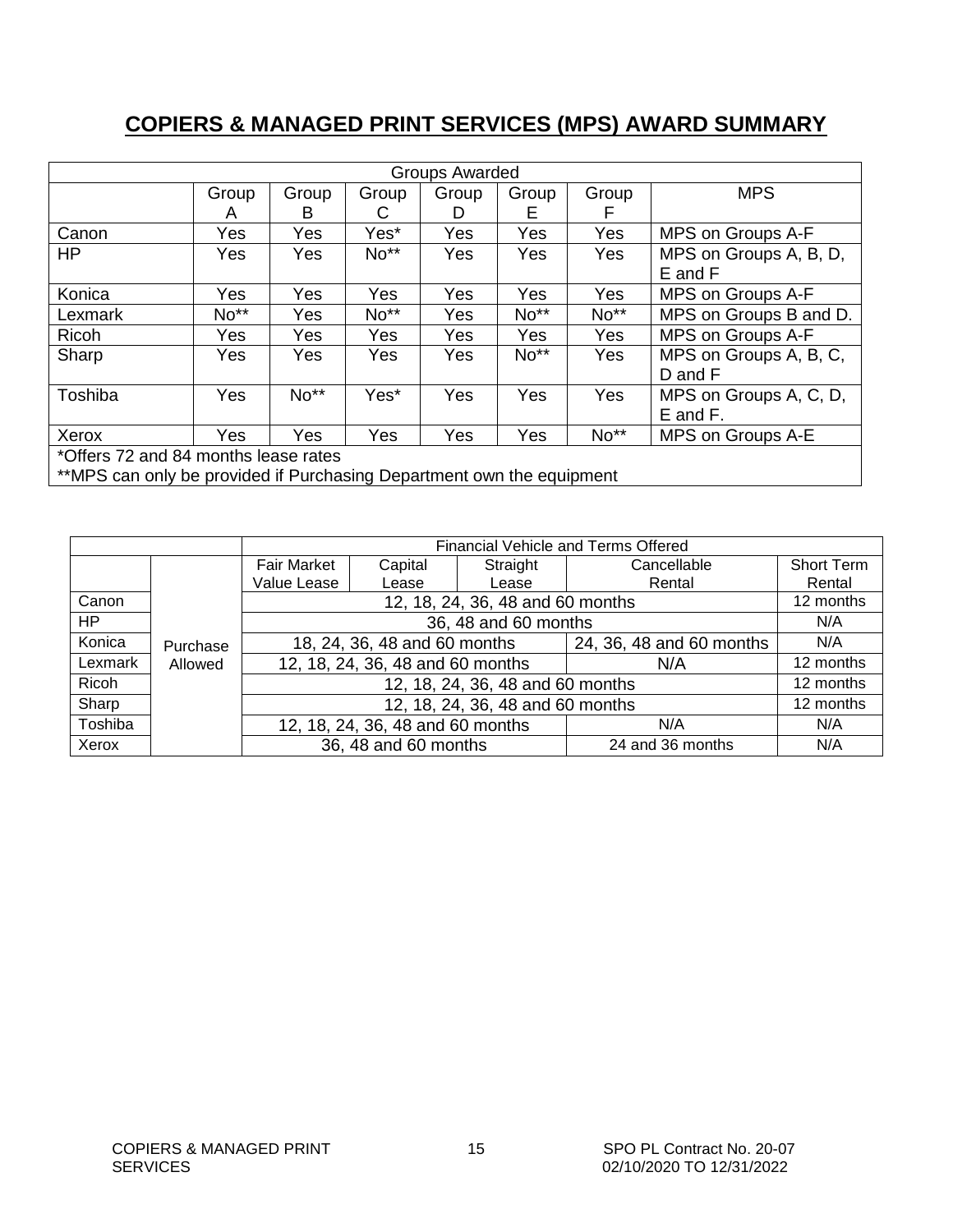#### **MANAGED PRINT SERVICES (MPS)**

- <span id="page-15-0"></span>1) Contractor(s) may not provide MPS maintenance or repair Services on any Devices that are being leased or rented to a Purchasing Department by another Manufacturer, unless they have a written agreement with the Manufacturer to do so. Purchasing Department must obtain in writing and kept in procurement file.
- 2) The main components of an MPS engagement are needs assessment, selective or general replacement of Devices, and the Service, parts and Supplies needed to operate the new and/or existing Devices, including existing Third-Party Equipment as owned by the Purchasing Department. The Contractor(s) track how the Equipment fleet is being used, the problems associated with that use, and customer satisfaction in regard to meeting Statement of Work objectives.
- 3) In addition to the ongoing monitoring and management of a fleet of Devices, Contractor(s) must also offer project implementation Services, and customer help-desk support and training.
- 4) Contractor(s) may also offer hourly Services for consulting purposes, project management, change management plans, and other staffed Services which meet customer needs such as to operate copy centers or complete back file scanning projects.
- 5) MPS may also include enterprise content management Services and workflow optimization components, such as scanning and document capture solutions, developing custom applications for smart MFDs that automate paper-intensive document workflows and route scanned pages to document management systems. It can also be extended to include the restructuring of document workflows. Some MPS engagements may be designed to improve document security or to reduce print volumes and power consumption for environmental reasons.
- 6) All MPS engagements shall require the Contractor and Purchasing Department to complete a detailed Statement of Work and it must be approved by both parties prior to the initiation of any engagement.
- 7) Any MPS engagement shall include the following:
	- a. Free Initial Assessment (includes, but is not limited to: document workflow; identification of Service, Supplies, and parts; current output; total cost of ownership; employee to Device ratio; preliminary estimated cost savings);
	- b. Implementation (e.g. plan development; hardware and software installation and set-up);
	- c. Remote Device Monitoring (e.g. job accounting; automated meter reads; automated toner replenishment);
	- d. End-user Support (e.g. training; Help Desk); and
	- e. Account management (e.g. reporting; invoicing; customer business reviews).
- 8) The MPS engagement may include, but is not limited to, the following:
	- a. Professional Services (e.g. consulting; project management; record management; network and data security; document workflow consulting; document scanning; back-file conversion; mail-room Services);
	- b. Cost-based Assessment (e.g. asset mapping; end-user survey; detailed recommendation; analysis and plan design);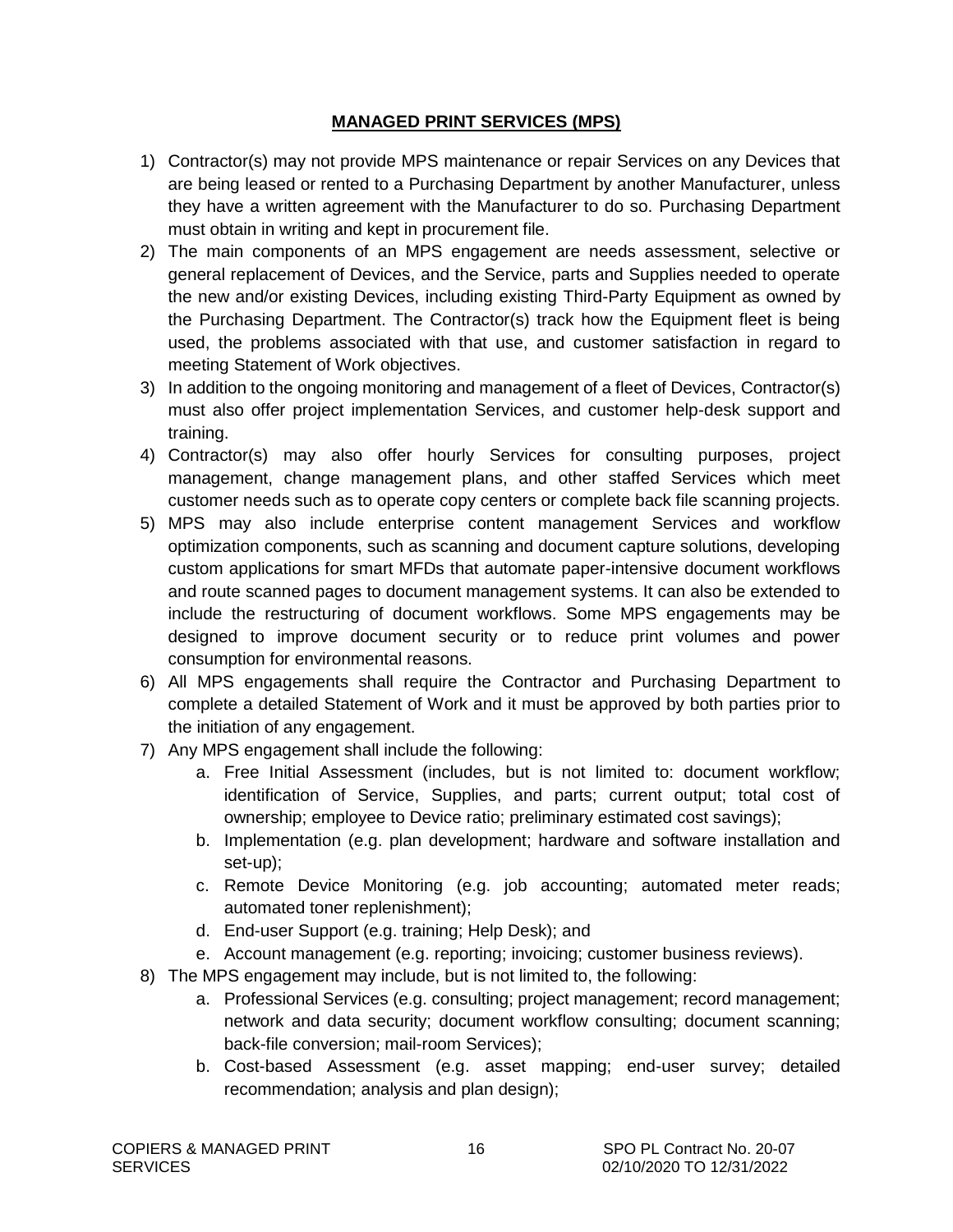- c. Change Management;
- d. Maintenance (e.g. Preventative Maintenance; Service and repair; on-site break/fix; parts management; warranty management);
- e. Ongoing Fleet Management and Optimization (e.g. consumable spend; continual assessments; green initiatives; add/move/change Services; disaster recovery).
- f. Software and Cloud Solutions (e.g. mobile print, pull-print, enterprise content management; automated workflow; capture and route; security); and
- g. Cartridge Recycling.
- 9) The free initial assessment shall not constitute a commitment on behalf of the Purchasing Department. Upon request from a Purchasing Department, Contractor(s) must provide the assessment with the understanding that the Purchasing Department is under no obligation to enter into an MPS engagement.
- 10) MPS pricing and billing options shall be flexible and the Purchasing Department will drive the complexity of the solution required with a staged approach to implementation.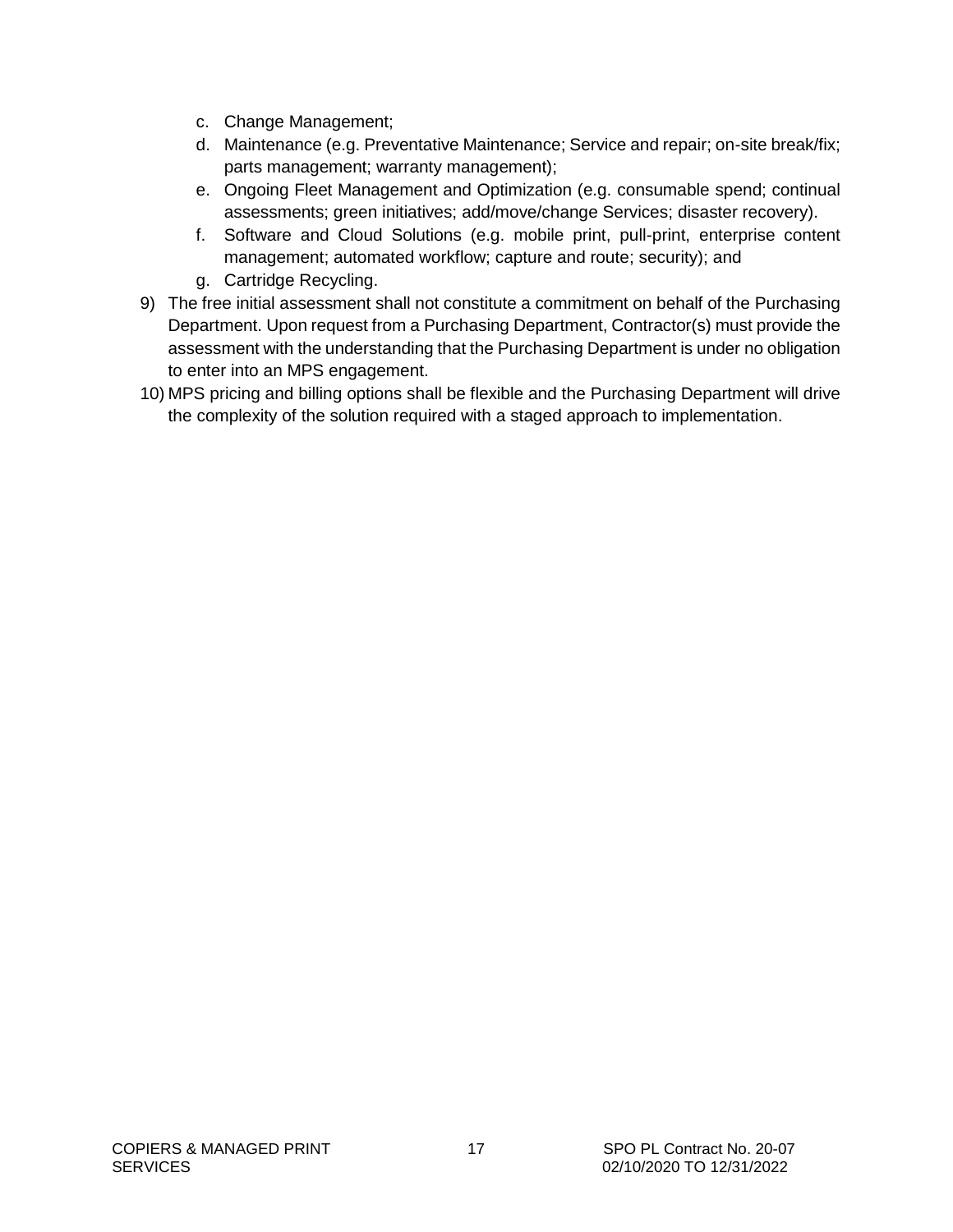#### **MAINTENANCE AGREEMENTS**

- <span id="page-17-0"></span>1) Pricing
	- a. Pricing must include a zero base, cost per click rate for b&w and/or color for Groups A, B, C and D.
	- b. Pricing for a monthly base charge, a set copy allowance and an overage rate for b&w and/or color may also be provided.
	- c. Pricing must be provided that includes all parts, labor, Preventative Maintenance, Service Calls, and Supplies for Groups A, B, C and D.
	- d. Pricing for ALL Groups must also be provided that includes all parts, labor, Preventative Maintenance (if applicable), and Service Calls, but excludes Supplies.
	- e. Paper and ink for Group E Devices shall not be included as part of the Service and Supply pricing.
	- f. Contractor(s) may increase their Service and Supply pricing to include staples (if applicable to the Device).
	- g. Contractor(s) may charge flat rate fees for Services performed on any Accessories.
	- h. Service Calls due to misuse, neglect or abuse shall not be covered by the Maintenance Agreement and Contractor(s) and Authorized Dealers may bill the Purchasing Department at an hourly rate for Services rendered.
	- i. 11"x17" impressions:
		- i. Shall be counted as two (2) clicks on Group A Devices; and
		- ii. May be counted as two (2) clicks on Group C Devices.
	- j. Contractor(s) may offer a one (1) click rate that encompasses all paper sizes for Group C Devices.
	- k. A two-sided document shall be counted as two (2) clicks.
	- l. Contractor(s) must not charge for scans on any MFD.
	- m. Initial Term:
		- i. Pricing shall remain firm for the initial term of the Maintenance Agreement.
		- ii. For lease and rental Equipment, the Maintenance Agreement term is equal to the term of the lease or rental (i.e. 24, 36, 48 months etc.).
		- iii. For purchased Equipment, the initial term is whatever period of time the Purchasing Department elects, as long as it does not exceed 60 months on Group A, Group B, Group D, Group E, and Group F Devices, and 84 months on Group C Devices.
	- n. Renewal Term:
		- i. If a Purchasing Department wishes to renew a Maintenance Agreement for Equipment that was acquired under the new Master Agreement (RFP-NP-18-001), then the Contractor may negotiate new pricing. This pricing shall not exceed the new Master Agreement pricing.
		- ii. If a Purchasing Department wishes to renew a Maintenance Agreement for Equipment that was acquired under SPO PL 15-10 (Master Agreement 3091), then Maintenance Agreements shall apply. All products on Contractor's Price List may be purchased, leased or renter, either as a packaged-deal or standalone item.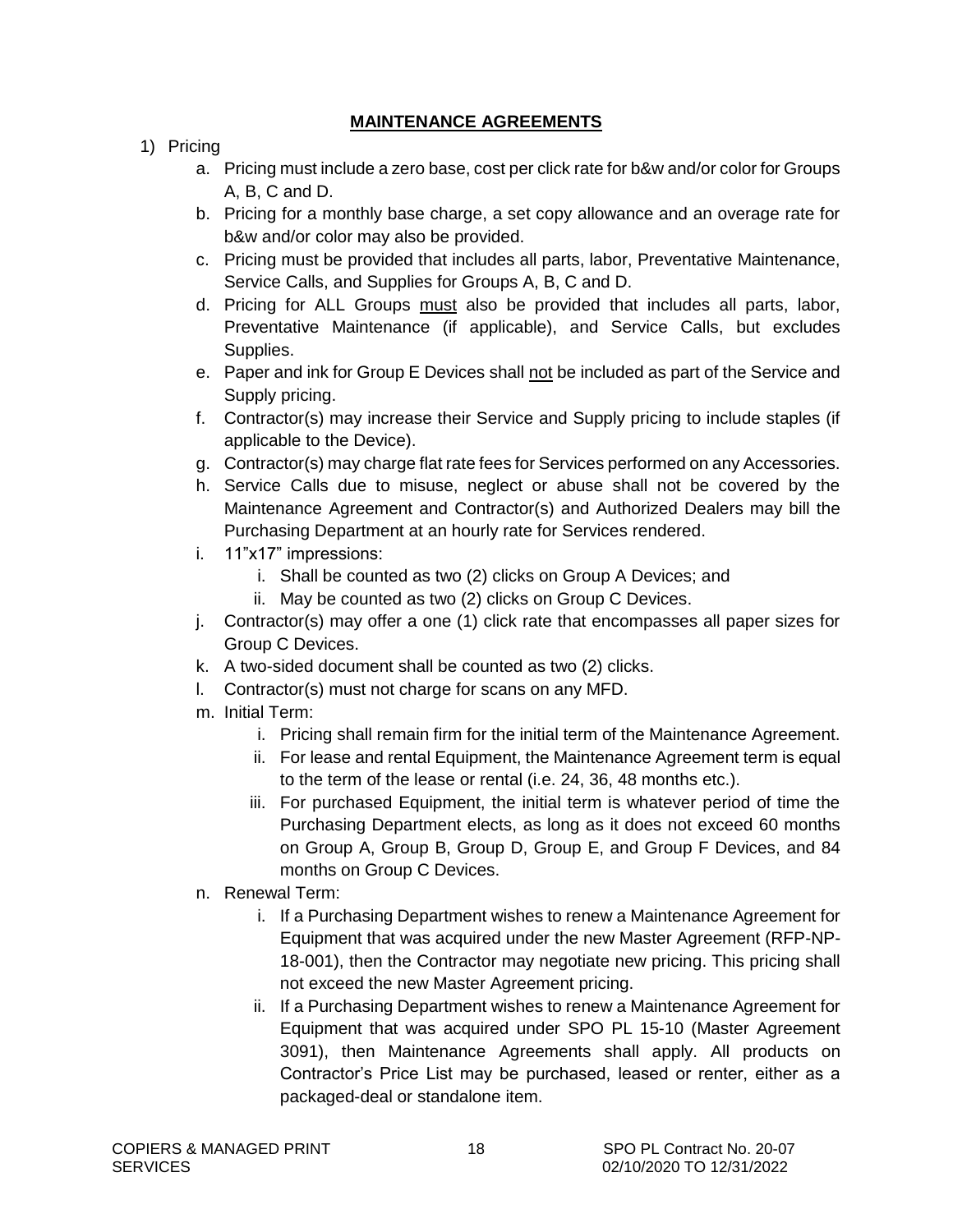- 2) Blended Rates
	- a. Contractor(s) must have the ability to blend the Service and Supply costs over a large Equipment fleet, and the Blended Rate must cover all units in the fleet.
	- b. The Blended Rate must be divided between b&w and color.
	- c. Contractor(s) shall provide the Purchasing Department with the Blended Rate calculation prior to Order placement.
	- d. Utilizing a Blended Rate shall be at the discretion of the Purchasing Department.
- 3) Manual Meter Reads
	- a. Contractor(s) must have an electronic method for collecting meter reads from a Purchasing Department.
	- b. Meter reads may be submitted via the Contractor(s) online portal, or through email, or facsimile.
	- c. A Purchasing Department may also elect, at their discretion, to submit meter reads through the Device.
- 4) Customer Owned Equipment
	- a. Purchasing Department's may elect to enter into a Maintenance Agreement for Equipment they already own, or Equipment they acquire through an up-front purchase.
	- b. The Maintenance Agreement may be priced on a flat rate fee, which shall include parts, labor, Preventative Maintenance (if applicable) and Service calls. Supplies may or may not be included.
	- c. The Maintenance Agreement shall not be subject to automatic renewals.
- 5) Lease or Rental Equipment
	- a. Contractor(s) shall be required to provide a Maintenance Agreement on all Equipment that is leased or rented by a Purchasing Department.
	- b. The Maintenance Agreement shall be priced based on a cost per click rate, or a monthly base charge.
	- c. The term of the Maintenance Agreement shall be equal to the term of the lease or rental agreement.
- 6) Legacy Equipment
	- a. Upon request from the Purchasing Department, Contractor(s) may provide Maintenance Agreements on any Equipment that is owned or was leased or rented through SPO PL 15-10 (Master Agreement 3091), or via any other means, providing the following conditions are met:
		- i. The Device has not reached the end of its Useful Life;
		- ii. The maximum term of the Maintenance Agreement does not exceed the Useful Life of the Device; and
		- iii. The Maintenance Agreement adheres to the same requirements as outlined in Customer Owned Equipment and Lease or Rental Equipment.
	- b. Devices that were previously serviced by another Dealer or Manufacturer must be inspected and repaired, if necessary. Upon mutual agreement, Contractor may charge Purchasing Department for any parts and/or labor required to bring the Device up to acceptable maintenance levels.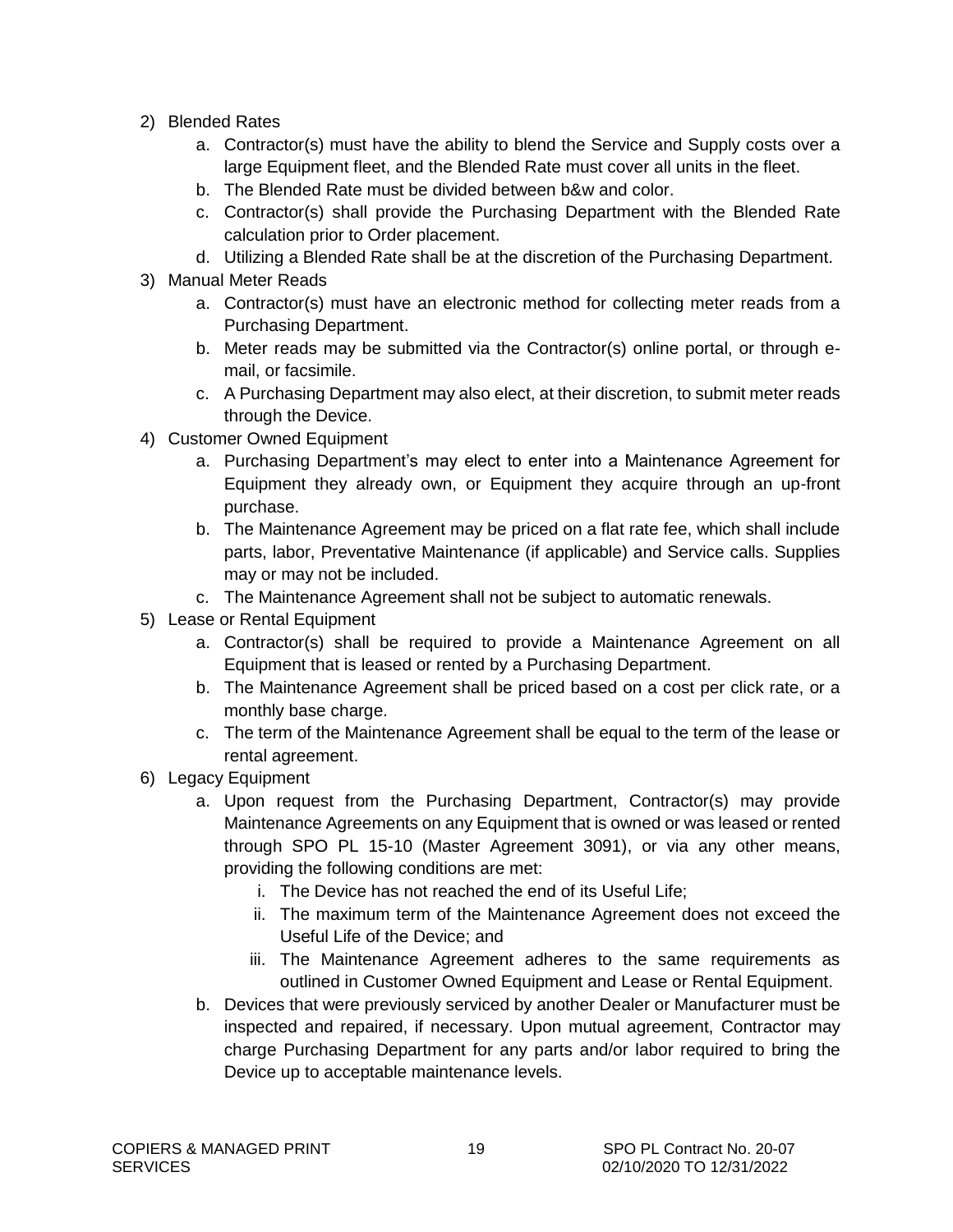- i. If the Device has been at the Purchasing Department's location for less than five (5) years, then Maintenance Agreement pricing shall not exceed the new Master Agreement pricing, until the Purchasing Department reaches the five (5) year mark. Refer to 6.b.ii below for additional information.
- ii. If the Device has been at the Purchasing Department's location for more than five (5) years, then Maintenance Agreement pricing shall not exceed 107% of the Service and Supply pricing in the new Master Agreement for years 5 through 7, and 110% for years 8 and beyond. The Service and Supply pricing that will be used for this calculation will be based on the following:
	- 1. The Group and Segment to which the Device is categorized; and
	- 2. The Service and Supply pricing for that Group and Segment, as listed under Newly Manufactured Equipment in the new Master Agreement. *For example*:
		- a. A customer entered into a 60-month lease for a Group A, Segment 4 Device under SPO PL 15-10 (Master Agreement 3091), and that lease expires in March 2021. After March 2021, the new Master Agreement will be in effect, renewal pricing will be subject to the new Master Agreement pricing. Therefore, if the customer now wants to enter into a 12 month Renewal Term, then the Service and Supply pricing will be based upon the pricing for Group A, Segment 4 for Newly Manufactured Equipment, and the Contractor will have the option to increase that pricing by 7%.
		- b. Using the same example as above, if the customer instead wants to enter into a 36-month Renewal Term, then the Service and Supply pricing may be increased by 7% for years 6 and 7, and then by 10% for year eight (8).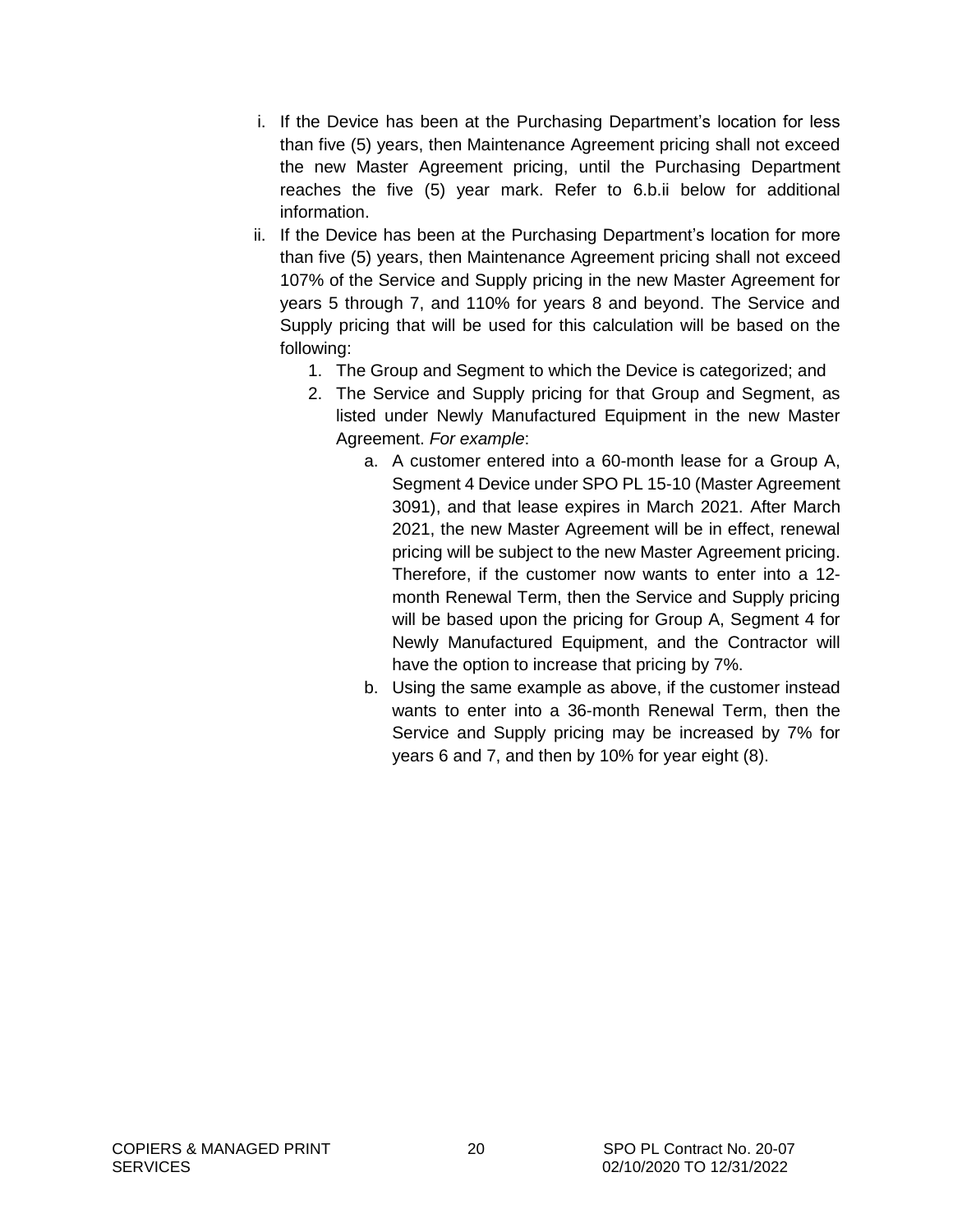#### **SERVICE OFFERING**

- <span id="page-20-0"></span>1) Technicians. All technicians must be factory trained by the OEM and certified to Service the Devices.
- 2) Standard Service Levels. Purchasing Departments shall negotiate their own Service Level Agreement (SLA) with the Contractor(s) which may be included in the SOW or as an attachment. The SLA, must, at a minimum, adhere to the following requirements:
	- a. End-User Training
		- i. An initial, no charge, on-site, one-hour training session for each Device, must be offered by Contractor for all non-desktop Products placed at each Purchasing Department's location. For drop-shipped or desktop Products, Contractor shall offer an initial, one-hour, no charge, web-based, or on-line training session.
		- ii. If Purchasing Department elects to exercise the training option, then Contractor shall provide the training within ten (10) Business Days of Purchasing Department's request.
		- iii. Contractor(s) may offer additional on-site, one-hour training sessions for a flat rate fee. Additional charges for travel and per diem, if applicable, must be disclosed to the Purchasing Department prior to Order placement.
		- iv. Contractor(s) must provide on-site or off-site operational training to designated Purchasing Department personnel, until the personnel are able to operate the Equipment independently. Pricing for operational training shall be based on a flat rate fee. Additional charges for travel and per diem, if applicable, must be disclosed to the Purchasing Department prior to Order placement.
		- v. Contractor(s) shall provide Product literature, user-manuals, and access to on-line resources, if available, at no charge to the Purchasing Department.
		- vi. Contractor shall provide a toll-free end-user technical support number that Purchasing Departments can utilize for everyday minor troubleshooting. A Purchasing Department must be able to obtain assistance during Normal Business Hours.
		- vii. Contractor(s) shall provide phone/technical support within two (2) hours of Purchasing Department's request for assistance.
	- b. Preventative Maintenance. Contractor(s) must perform all Preventative Maintenance Services at the Manufacturer's suggested intervals, or as specified in an Order. Preventative Maintenance shall not be a requirement on desktop Devices.
	- c. Equipment Performance
		- i. Equipment Downtime shall be computed from the time the Contractor is notified of Equipment failure until the time in which the Equipment is fully operational.
		- ii. Equipment Downtime due to lack of consumable Supplies is not acceptable.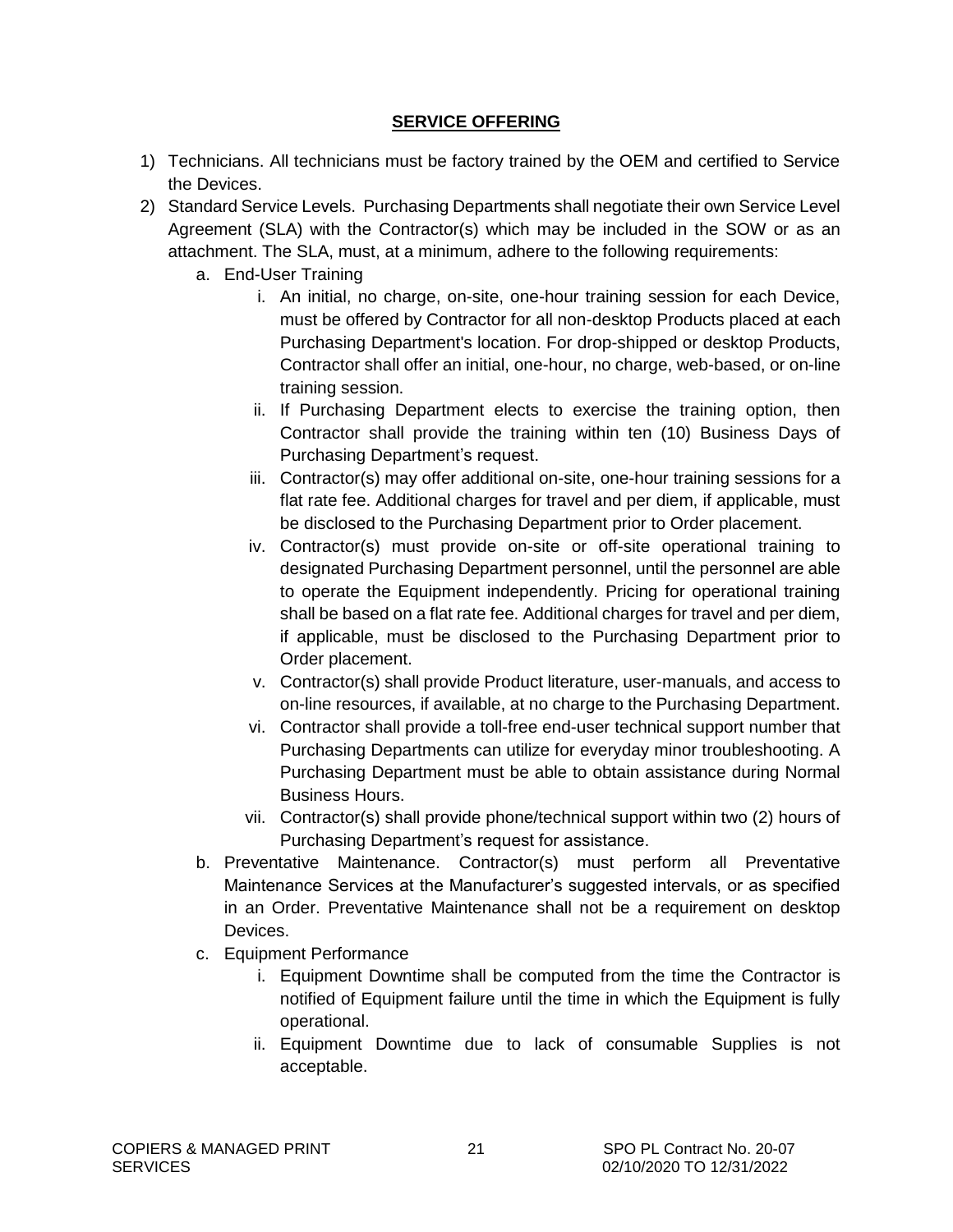- iii. Contractor(s) shall guarantee that the fleet of Devices for each Purchasing Department will be operational at least 96% of the time, during Normal Business Hours for Group A, Group B, Group C, and Group D.
- iv. If any fleet of Devices fails to perform at the operation level specified in Service Requirements, then the Lemon Clause shall apply.
- v. Contractor(s) must provide daily communication to the Purchasing Department regarding inoperable Equipment, including updates regarding resolution timeframe, and any parts, Accessories, or Devices on backorder.
- d. Loaner Equipment. If any Device is inoperable for two (2) Business Days, due to Equipment malfunction, as reasonably determined by Contractor, then Contractor shall provide the Purchasing Department with:
	- i. A loaner Device of similar speed and capabilities until such time as the inoperable Device(s) are now operable; or
	- ii. At the discretion of the Purchasing Department, provide the Purchasing Department with off-site manned production capabilities, at the sole cost to the Contractor, to accomplish the work of the Device that is inoperable.
- e. Repair Parts
	- i. Contractor(s) shall guarantee the availability of repair parts for a minimum of five (5) years after the Purchasing Department's Acceptance of any Device.
	- ii. All Device components, spare parts, application software, and ancillary Equipment that is supplied under any resulting Master Agreement, must conform to Manufacturer specifications.
	- iii. Contractor(s) shall be responsible for ensuring that any repair parts are operable and installed in accordance with Manufacturer specifications.
	- iv. Repair parts may be new, reconditioned, reprocessed or recovered.
- f. Service Zones
	- i. Contractor(s) shall adhere to the following Service Call Response Times based on the distance that their Service Base Location is from the Purchasing Department:

| <b>Service Zone</b> | <b>Definition</b>                                        | <b>Response Time</b> |
|---------------------|----------------------------------------------------------|----------------------|
| Urban               | Within 60 miles                                          | $4 - 6$ Hours        |
| Rural               | $60 - 120$ miles                                         | 1 - 2 Business Days  |
| Remote              | 120+ miles, or only<br>accessible by plane or by<br>boat | 4 - 5 Business Days  |

ii. Repair or replacement of parts and/or Devices shall occur within four (4) Business Days of Contractor arriving at Purchasing Department's location, with the following exception: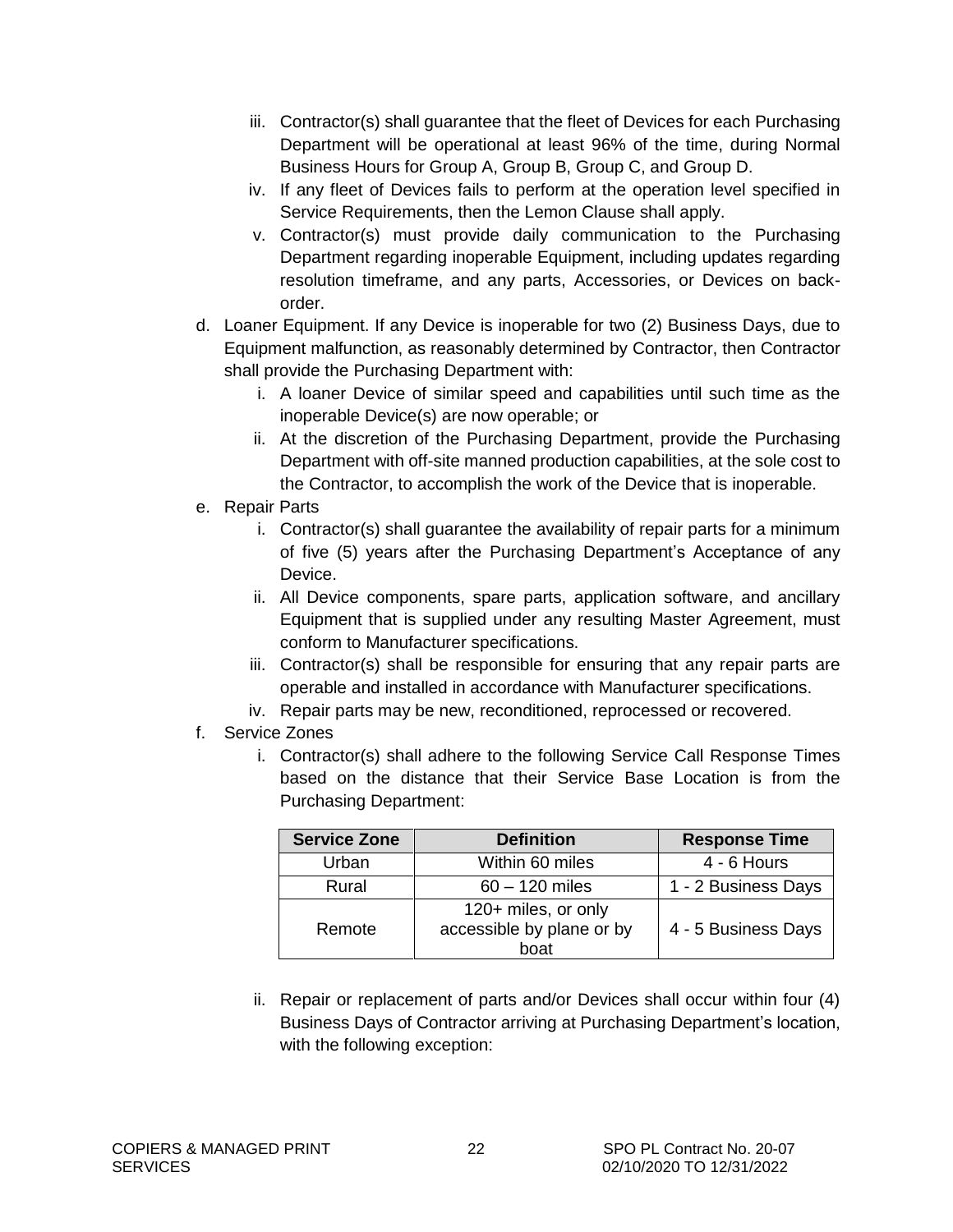- 1. If Contractor is drop-shipping a new Device to replace a defective Device, then Purchasing Department must receive the new Device within four (4).
- iii. Contractor(s) may charge different rates according to each Service Zone.
- g. Service Logs
	- i. Contractor shall maintain a Service log which describes the maintenance and repair Services provided for each Device.
	- ii. A no-cost copy of Service logs/reports must be provided to the Purchasing Department, within five (5) Business Days of the request.
- h. Equipment Relocation
	- i. Equipment relocation Services include dismantling, packing, transporting, and re-installing Equipment.
	- ii. Contractor(s) may charge for this Service based on the following table:

| <b>Service</b><br>Zone | <b>Distance from original placement</b><br>of Device                      | Charge                                        |
|------------------------|---------------------------------------------------------------------------|-----------------------------------------------|
| 1                      | Within the same building                                                  | No Charge Allowed*                            |
| 2                      | Up to 50 miles from building in<br>which Device was originally placed     | Flat Rate Fee, plus Per<br>Mile or Hourly Fee |
| 3                      | More than 50 miles from building in<br>which Device was originally placed | Flat Rate Fee, plus Per<br>Mile or Hourly Fee |

\*Contractor(s) may charge Purchasing Department a mutually agreed upon price for special rigging in the event a Purchasing Department's demographics require such rigging for Zone 1 relocation. The price shall be agreed upon in writing by Contractor and Purchasing Department prior to any Equipment relocation in Zone 1.

- iii. Contractor(s) may not charge for any fees incurred due to fuel or tolls.
- iv. Moves must be performed within thirty (30) calendar days of the Purchasing Department request. Request may be verbal or written but Contractor(s) must confirm the request in writing and provide a date that the move will occur. Written confirmation must be sent to the Purchasing Department within three (3) Business Days of request. In the event that there will be a delay in these Services, Contractor(s) shall communicate with Purchasing Department and agree on a mutually beneficial timeframe.
- 3) Meter Read Invoicing
	- a. In order for Contractor(s) to generate accurate invoices, Purchasing Department shall provide meter reads within the Contractor(s) requested time-frame.
	- b. Invoices that are generated without receiving the proper meter read information from the Purchasing Department will not be considered inaccurate.
	- c. The Purchasing Department shall provide written notice of any such alleged invoicing issue and the Contractor will be allowed a thirty (30) day cure period to address any such issue. During the thirty (30) day cure period, the Purchasing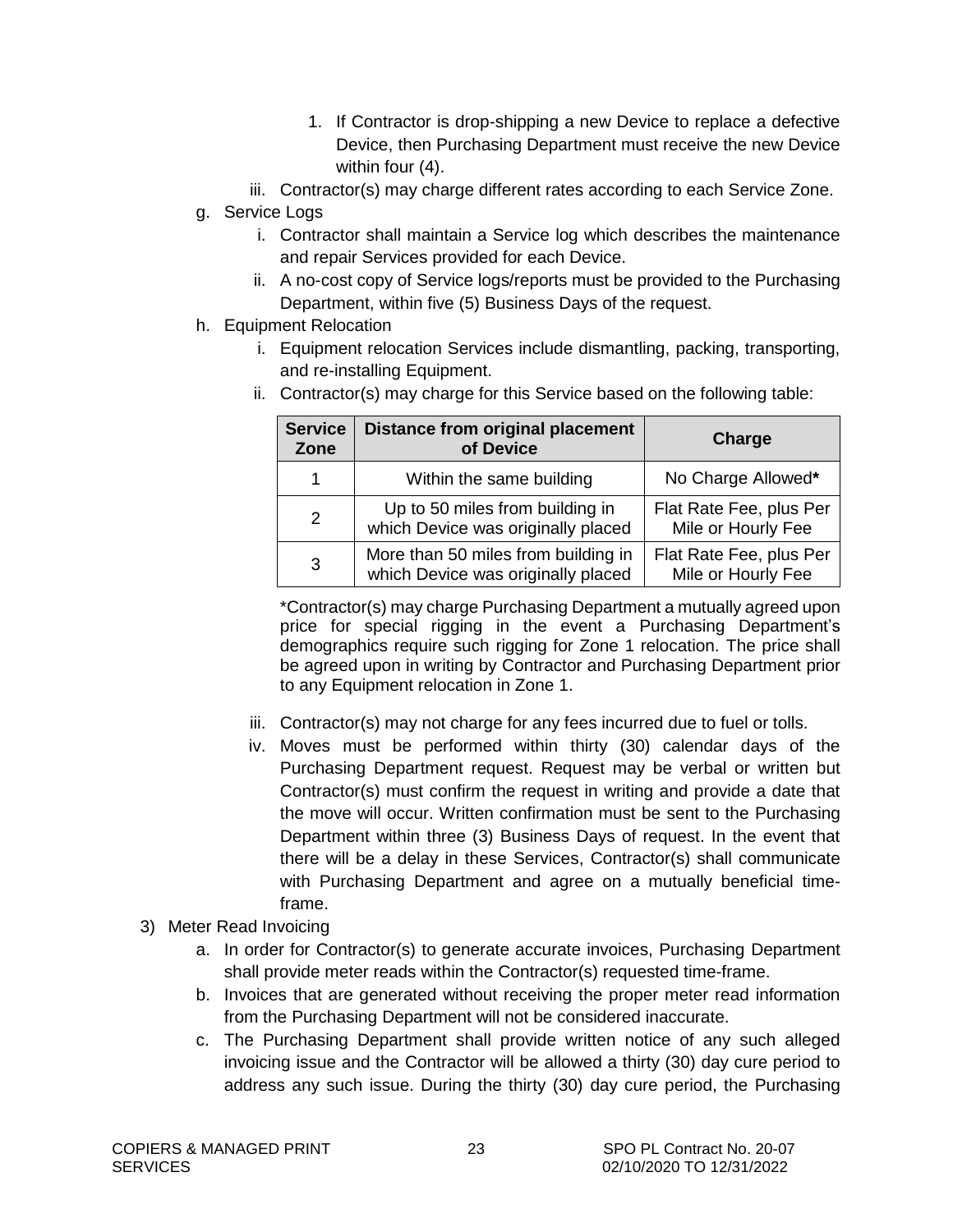Department will not be assessed any late fees for failure to submit payment by the invoice due date.

d. Failure on the Contractor(s) part to maintain accurate invoicing shall result in a \$25.00 per instance credit on the following month's invoice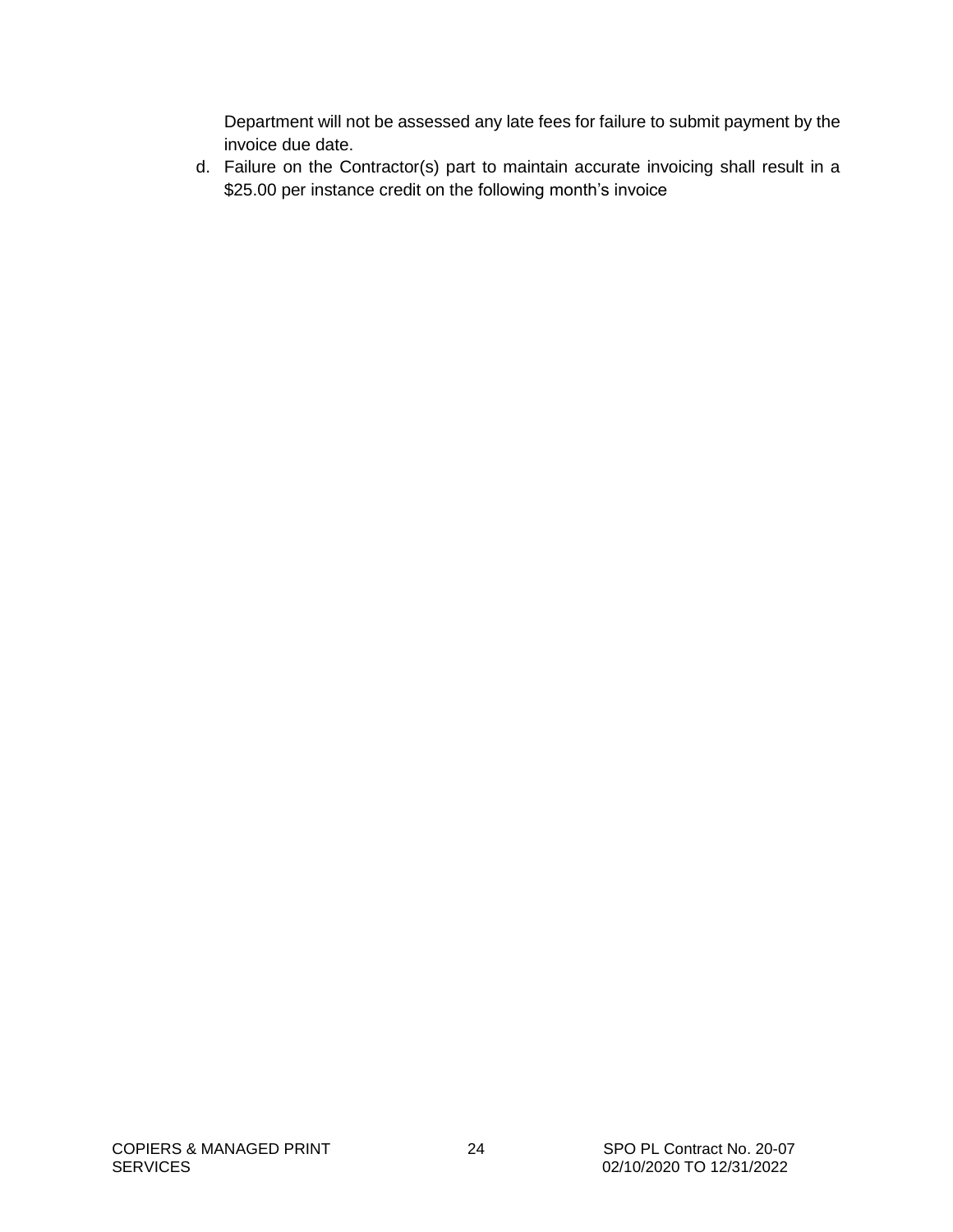#### **PURCHASE, LEASE AND RENTAL PROGRAMS**

#### <span id="page-24-0"></span>**End of Term Notification.**

Contractor or Authorized Dealer must notify a Purchasing Department, in writing, of their End of Term (EOT) options at least sixty (60) to ninety (90) days prior to the end of any Initial Lease or Rental Term. Such notification may include, but not be limited to, the following:

- 1) Any acquisition or return options, based on the type of lease or rental agreement;
- 2) Any renewal options, if applicable; and/or
- 3) Hard drive removal and surrender cost, if applicable.

If a Purchasing Department desires to exercise a purchase, renewal, or return of the Equipment, it shall give Contractor at least thirty (30) days written notice prior to the expiration of such lease or rental term. Notwithstanding anything to the contrary, if Purchasing Department fails to notify Contractor of its intent with respect to the exercise of a purchase, renewal, or return of the Equipment, the Initial Lease or Rental Term shall be terminated on the date as stated in the Order and removal of the Product will be mutually arranged.

If the Purchasing Department does not exercise the purchase or renewal option, it will immediately make the Product available to Contractor in as good of condition as when Purchasing Department received it, except for ordinary wear and tear.

**Buyout to Keep Option.** A Purchasing Department must notify the Contractor or Authorized Dealer, in writing, at least thirty (30) days in advance, if they wish to exercise the Buyout to Keep option on an FMV or Capital Lease.

**Buyout to Return Option.** A Purchasing Department must notify the Contractor or Authorized Dealer, in writing, at least thirty (30) days in advance, if they wish to exercise the Buyout to Return option on an FMV, Capital or Straight Lease, and return the Equipment to the Contractor in good working condition (ordinary wear and tear excepted).

**Equipment Upgrade or Downgrade**. A Purchasing Department may do an Equipment Upgrade or Downgrade on a lease or rental at any time throughout the term of the lease or rental agreement. The Purchasing Department and the Contractor shall negotiate the price of the Equipment Upgrade or Downgrade, but at no time shall the total cost of the Equipment Upgrade or Downgrade be less than the remaining stream of Equipment Payments

**Non-appropriation of Funds**. The continuation of any lease or rental agreement will be subject to, and contingent upon, sufficient funds being made available by the Participating State Legislature and/or federal sources. The Purchasing Department may terminate any such lease or rental agreement, and Contractor waives any and all claim(s) for damages, effective immediately upon receipt of written notice (or any date specified therein) if for any reason the Purchasing Department's funding sources are not available.

#### **Early Termination Charges**

1) Except in the case of Non-appropriation of funds, FMV, Capital, Straight Leases and Short-term Rentals shall be subject to an early termination charge and shall involve the return of the Equipment (in good working condition; ordinary wear and tear excepted) by the Purchasing Department to the Contractor. With respect to the Equipment, the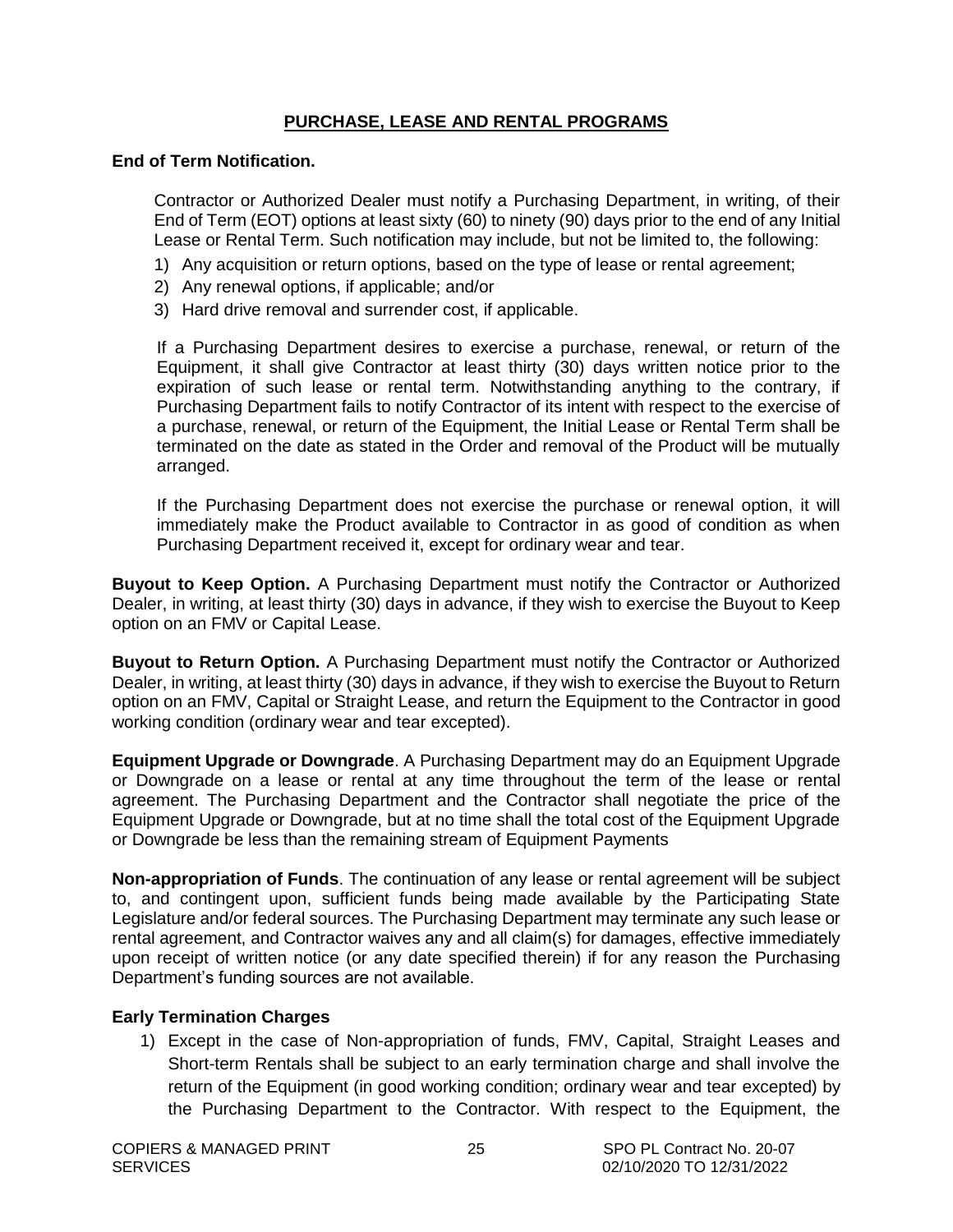<span id="page-25-0"></span>termination charge shall not exceed the balance of remaining Equipment Payments (including any current and past due amounts), and with respect to Service or maintenance obligations, the termination charge shall not exceed four (4) months of the Service and Supply base charge or twenty-five percent (25%) of the remaining Maintenance Agreement term, whichever is less.

2) Cancellable Rentals shall not exceed a termination charge of three (3) months of Total Monthly Payments, or as otherwise agreed to by the Purchasing Department.

#### **Equipment Trade-In**

- 1) A Purchasing Department shall have the option, at the Contractors sole discretion, and based upon the States regulations and laws, and Purchasing Department policies, to do an Equipment Trade-In, when placing a purchase, lease or rental Order.
- 2) The value for the Equipment Trade-In shall be negotiated by the Purchasing Department and the Contractor and shall not include any disposal or shipping fees.

Prior to Owned Device Trade-In, agencies shall follow the instructions listed in Chapter 8, *Property Disposition,* of the Inventory System User Manual. Go to:

[http://spo.hawaii.gov/for-state-county-personnel/manual/inventory-management-excess](http://spo.hawaii.gov/for-state-county-personnel/manual/inventory-management-excess-property/)[property/](http://spo.hawaii.gov/for-state-county-personnel/manual/inventory-management-excess-property/)

**Equipment Demonstration**. Any trial or demonstration period shall not exceed thirty (30) calendar days. Contractor(s) must offer trial or demonstration equipment for Groups A, B, C, D, E and Group F. Trial or demonstration Equipment may be new or used; however, no used, Remanufactured, or Refurbished Devices shall be converted to a purchase, lease, or rental. Upon request by a Purchasing Department, showroom Equipment for Groups A, B, and C may be converted to a purchase, lease, or rental providing the following conditions are met:

- a) The meter count on Group A and Group B Devices does not exceed 10,000 copies total (i.e. b&w and color combined);
- b) The meter count on Group C Devices does not exceed 50,000 copies total (i.e. b&w and color combined);
- c) The Device must be discounted by at least 5% off of the Master Agreement pricing for that same Device; and
- d) The Purchasing Department and the Contractor indicate on the Order that the Device is a showroom model.

**Installation and Environmental Requirements.** Prior to order acceptance, Contractor must advise agency of any and all specialized installation and environmental agency site requirements for the delivery and installation of contract device. This information should include, but is not limited to the following: air conditioning; electrical; special grounding; cabling; space; humidity and temperature limits, and any other considerations critical to the installation

**Paper Specifications**. Must be compatible with using recycled paper, up to and including, 100% Post-Consumer Waste (PCW) paper. Contractor(s) may not fault the use of recycled paper for Device failures, as long as the recycled paper in use meets the standard paper specifications (e.g., multi-purpose, copy, or laser paper).

**Warranty.** The Warranty period shall begin upon Acceptance of the Products and shall be for a minimum of ninety (90) days for purchase, lease and rental Equipment. Products shall be in good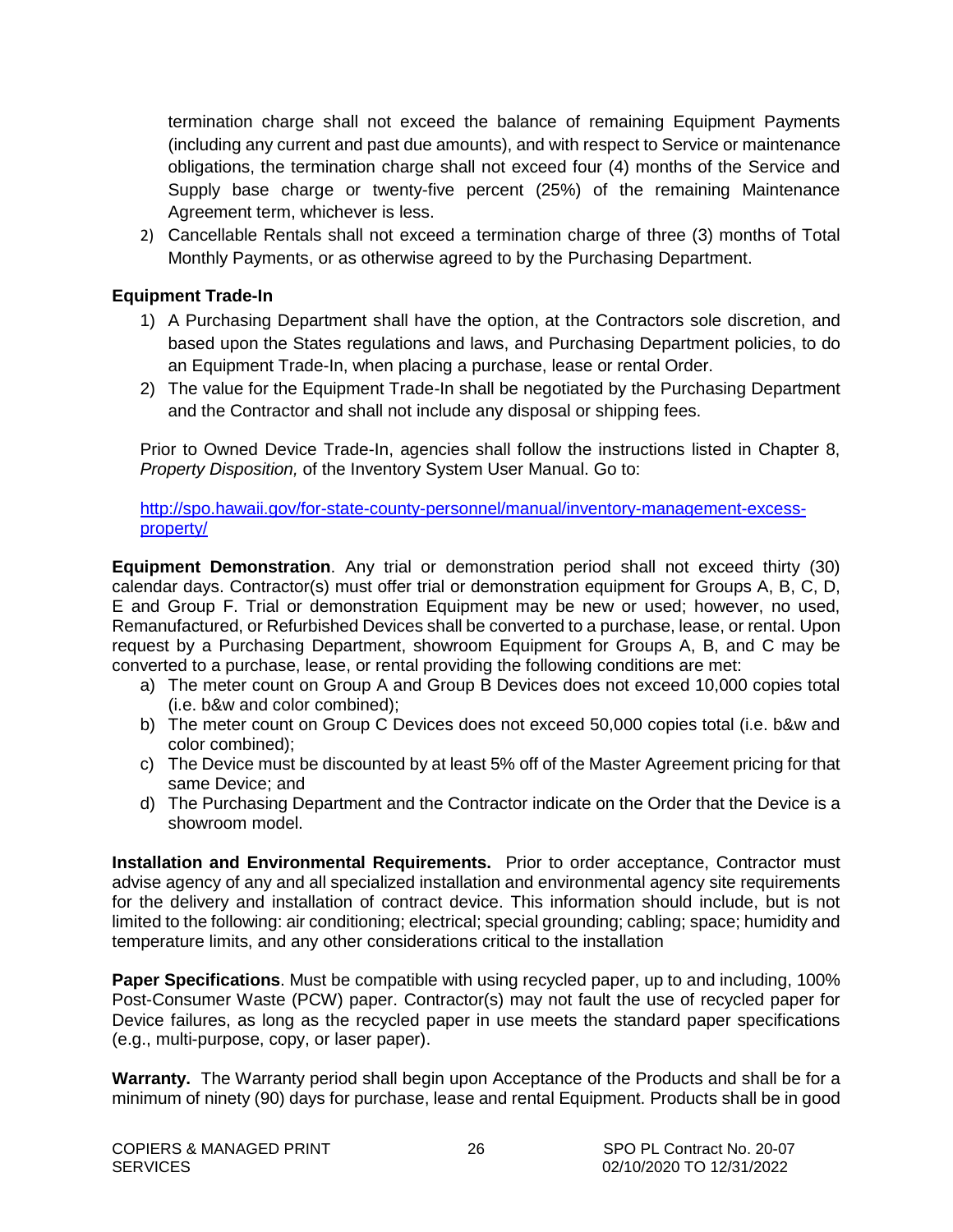<span id="page-26-0"></span>working order, free from any defects in material and workmanship, and fit for the ordinary purposes they are intended to serve. If defects are identified, per mutual agreement of Contractor and the Purchasing Department, Contractors obligations shall be limited solely to the repair or replacement of Products proven to be defective upon inspection. Repair of defective parts and/or Devices shall be at no cost to the Purchasing Department. Upon significant failure, the warranty period will commence again for a minimum ninety (90) additional days.

**Lemon Clause.** This clause shall apply to all Devices that are purchased, leased, or rented under the Contractor(s) Master Agreement(s). This clause shall not apply if Supplies are used in the Devices that were not manufactured, provided, or authorized by the Contractor(s). The application period is thirty-six (36) months from the date of Acceptance. This clause shall take precedence over any other warranty or Services clauses associated with the Contractor(s) Master Agreement(s). A Purchasing Department must maintain an uninterrupted Maintenance Agreement on all purchased Devices in order for this clause to apply past the initial ninety (90) day warranty. Any Device that fails (except due to operator error) to function in accordance with the Manufacturer's published performance specifications, four (4) times in any four (4) week period and/or is subject to recurring related problems, shall be replaced with a new Device that meets or exceeds the requirements of the original Device, at no cost to the Purchasing Department.

**Americans with Disabilities Act (ADA).** Contractor(s) must offer Devices in at least one (1) Group under the resulting Master Agreement(s) that can be accessible to people with disabilities

**Hard Drive Removal.** Contractor must propose fixed price for a technician to remove and surrender hard drive at the term of the lease or rental, when so mandated by the agency. The Contractor must disclose this additional cost to the agency prior to the completion of a lease or rental agreement.

**Delivery.** Pricing must include all inside delivery, installation, connecting to existing network, initial training and removal of all waste material. All deliveries must be FOB Destination; freight prepaid by the Contractor, to the Purchasing Department's specified location within (30) calendar days unless otherwise specified by the Purchasing Department. Software related to the device must be installed within five (5) business days of the device installation or as otherwise stated in an order. Network installation shall include configuration of the device**.** Network installation shall include configuration of the copier for the proper network protocols; and installation of the appropriate print drivers on up to five (5) computer per unit ordered. Contractor may charge for excessive installation requirements including rigging, excessive access, alternations and access to non-ground floors via stairs. Any such excessive installation charges must be quoted to the agency prior to the signature of any lease, rental or purchase agreement and the resulting charge may not exceed this quote; but shall be based on the actual expenditures by the Contractor or Dealer.

#### **Accessories**

- Contractor(s) shall provide OEM and/or Third-Party compatible Accessories that compliment or enhance the features of the Device.
- Contractor(s) may also maintain a separate price list for Accessories for Base Units that have been discontinued. The pricing must be based on the same discount offered, per the 'Discount from MSRP' tab, on the applicable Group Price List.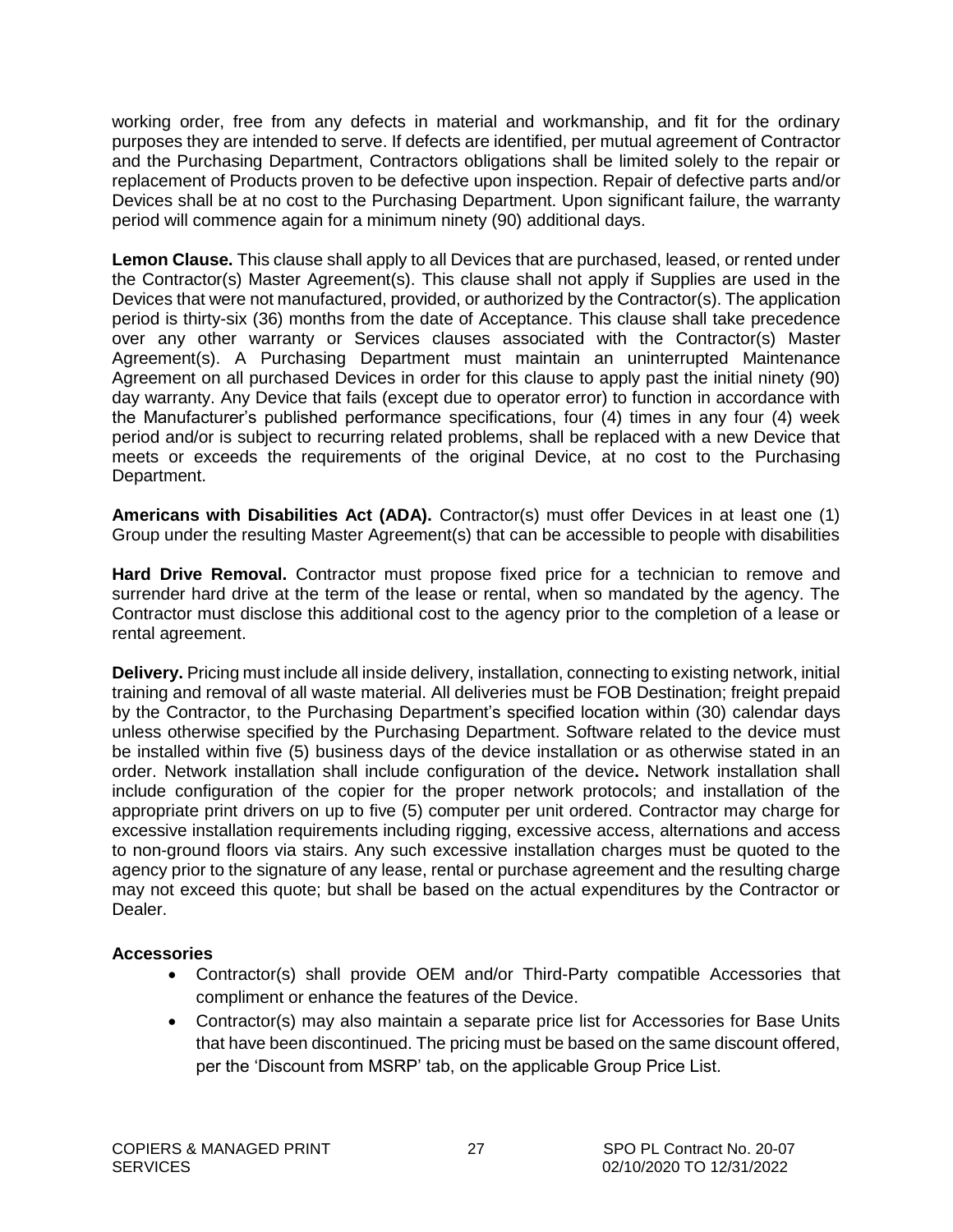<span id="page-27-0"></span> Purchasing Department may add Accessories to Devices that have been purchased, leased or rented under prior NASPO ValuePoint and/or WSCA Master Agreements, as well as via any other means.

#### **Software**

- Devices when installed and if available must be set-up to receive automatic software updates and patches.
- May be provided by Contractor(s) to enhance the capabilities of the Devices or may be provided as a standalone option on any owned, leased or rented Device.
- Contractor(s) may provide OEM and/or Third-Party software.
- All software drivers shall be, at a minimum, Windows 7 compliant, and all Devices must have universal software drivers.
- Purchasing Department that acquire software shall be subject to the license agreements distributed with such software.
- Software Subscriptions
	- 1) Software pricing shall be inclusive of available software patches and any updates
	- 2) Purchasing Department have the option to finance software subscriptions by utilizing proposed lease and rental rates of the Group listed in the Master Agreement.
	- 3) License fees and support fees shall remain firm throughout the term of the agreement.
	- 4) Software subscriptions shall not be subject to automatic renewals. Should there be any conflicting language between the software EULA and the Master Agreement, the Master Agreement shall govern and control.
	- 5) Contractor shall be responsible for communicating all updates, patches, and new releases/versions to the Purchasing Department.
	- 6) Contractor shall provide a web-based or toll-free hotline during Normal Business Hours for Purchasing Departments to report software problems or answer software related questions.

#### **Consumable Supplies**

- Contractor(s) may offer OEM or compatible Ink and Roll paper for Group E Devices. The Ink and/or paper may be purchased as standalone items and will not be included as part of a Maintenance Agreement, nor will it be wrapped into the Total Monthly Payment on a lease or rental agreement.
- Contractor(s) may offer OEM or compatible consumable Supplies for Groups A, B, C, D and F. These Supplies may be purchased as standalone items or included as part of a Maintenance Agreement. Under no circumstances may the Supplies, regardless of quantity, be financed, unless they are start-up Supplies. The Supplies that may be offered are: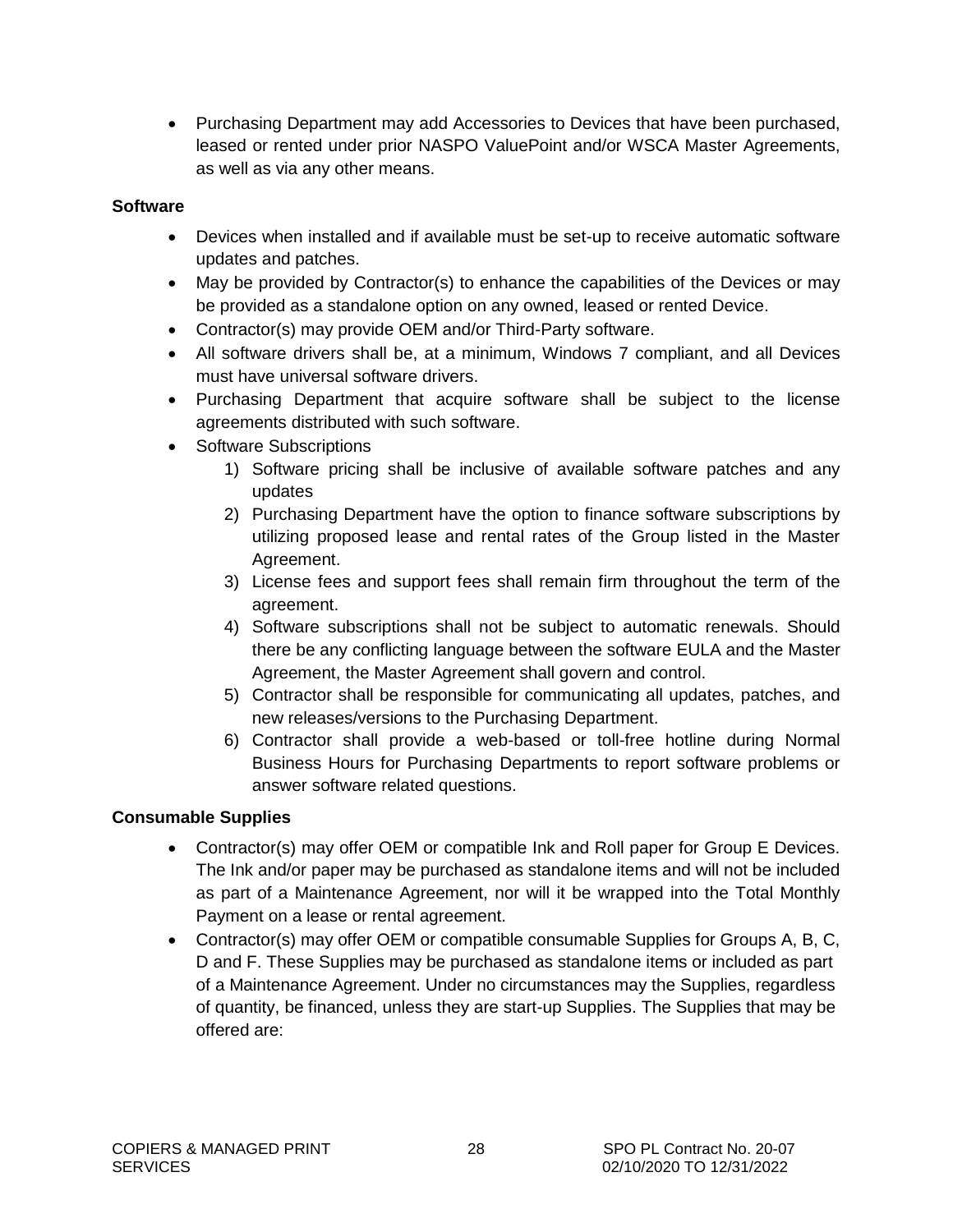<span id="page-28-0"></span>

| Toner                       | <b>Staples</b>         | Ink                                  | <b>Print Cartridges</b>        | Imaging Drums                        |
|-----------------------------|------------------------|--------------------------------------|--------------------------------|--------------------------------------|
| <b>Fuser Kits</b>           | <b>Transfer Kits</b>   | <b>Waste Toner</b><br><b>Bottles</b> | Fuser Oil                      | <b>Ozone Filters</b>                 |
| Ribbon                      | Developer              | Rollers &<br>Pads                    | <b>Maintenance Kits</b>        | Tape                                 |
| <b>Binding</b><br>materials | Undercoat<br>Cartridge | Protector<br>Cartridge               | Dye Inks                       | <b>Waste Tank for</b><br>Ink Sponges |
| <b>CMY</b><br>Sponges       | <b>MICR Sponges</b>    | <b>MICR Toner</b>                    | Air Filter Small and<br>Medium | <b>Exhaust Filter</b>                |
| Printhead                   |                        |                                      |                                |                                      |

- Toner must be free of carcinogenic, mutagenic, or teratogenic substances.
- Contractor shall provide the Purchasing Department with a method to return the empty toner cartridges at no additional charge.

#### **Survivability**

- Any Order placed under the Master Agreement shall survive the expiration of the Master Agreement. *For example:*
	- 1. A customer enters into a 60-month lease one (1) week before the Master Agreement expires. That lease will remain in effect for the full 60 months, unless the customer terminates the lease sooner. In addition, the Maintenance Agreement that accompanies the 60-month lease will also remain in effect until the lease is terminated.
- Contractor(s) are not permitted to increase pricing on any Order that was placed prior to the expiration of the Master Agreement. *For example:*
	- 1. A customer purchases a Device and enters into a 12-month Maintenance Agreement one (1) week before the Master Agreement expires. The pricing for that Maintenance Agreement must remain firm for the 12-month term.
	- 2. A customer enters into a 48-month lease one (1) year before the Master Agreement expires. The pricing for that lease (including the Equipment, the Maintenance Agreement, an MPS statement of work, etc.) must remain firm for the 48-month term, unless the customer terminates the lease sooner.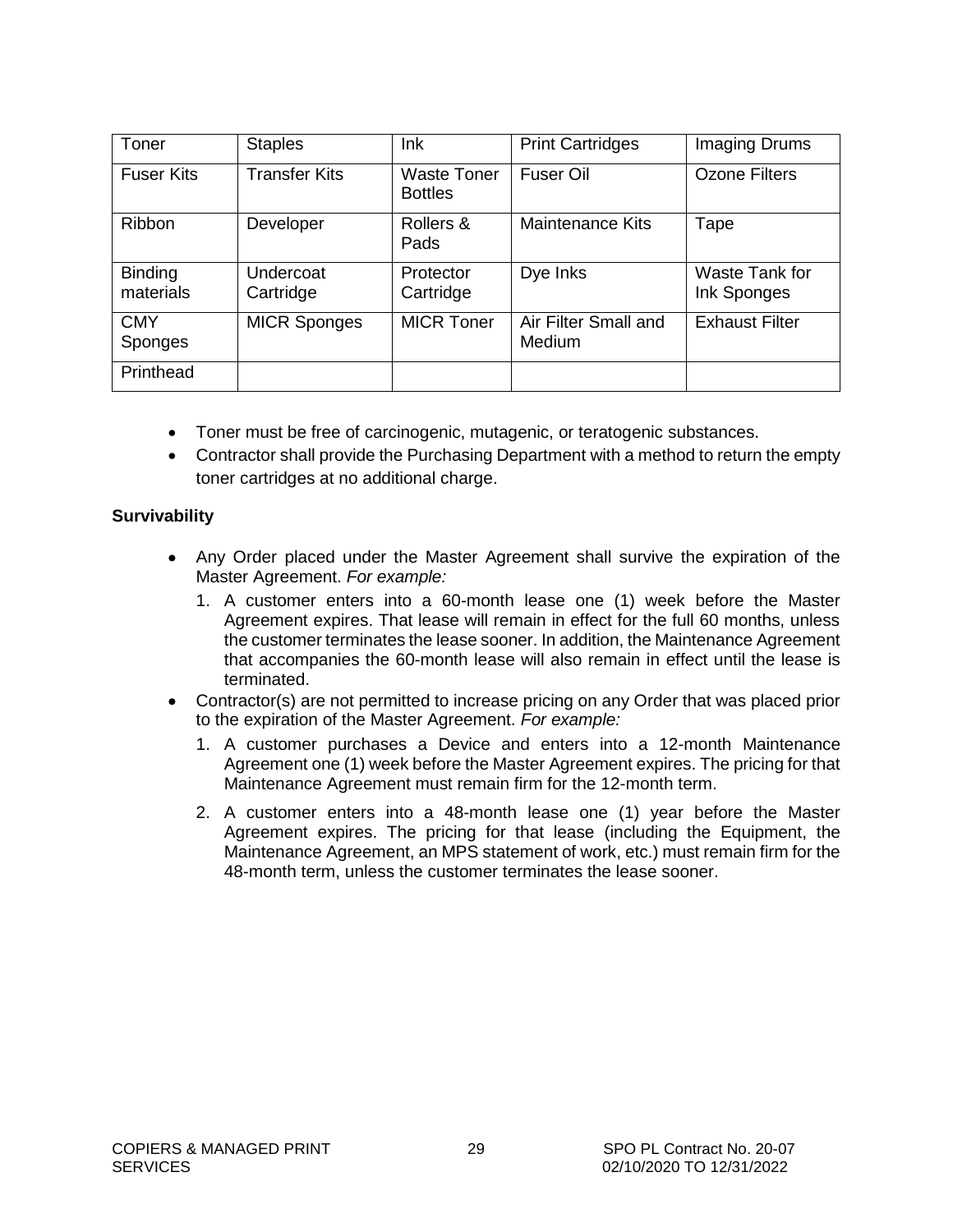### <span id="page-29-0"></span>**AGENCY INSTRUCTIONS FOR REQUESTING PRICE QUOTES**

- 1. Purchasing Department shall read SPO Price List 20-07.
- 2. For all devices PURCHASED, LEASED (Fair Market Value, Capital and Straight) OR RENTED (Cancellable and Short-term), agency shall encourage competition with nonrestrictive specifications. The Purchasing Department is required to solicit a minimum number of written quotations as follows:
	- a. Solicit a price quote from four or more different Contractors if the expenditure is less than \$15,000.
	- b. Solicit a price quote from five or more different Contractors if the expenditure is more than \$15,000.
- 3. It is the responsibility of the agency to obtain approval from Budget and Finance and the Attorney General prior to entering any financing agreements in accordance to HRS 37D.

FINANCING AGREEMENT. Any lease purchase agreement, installment sale agreement, loan agreement, line of credit, or other agreement of the department or, with the approval of the director, and any agency, to finance the improvement, use, or acquisition of real or personal property that is or will be owned or operated by one or more agencies of the State, the department, or any agency, or to refinance previously executed financing agreements including certificates of participation relating thereto are subject to Chapter 37D, Hawaii Revised Statues.

4. Uniform Request for Quotes. Purchasing Department must complete all information in Section 1, Uniform Request for Quotes. Price quotes are due within five (5) work days. Price quotes received after the due date are non-responsive and may be rejected by the agency.

Form Fillable pdf: [https://spo.hawaii.gov/wp-content/uploads/2020/08/SPO-PL-20-07-](https://spo.hawaii.gov/wp-content/uploads/2020/08/SPO-PL-20-07-Form-FIillablev08-20-2020.pdf) [Form-FIillablev08-20-2020.pdf](https://spo.hawaii.gov/wp-content/uploads/2020/08/SPO-PL-20-07-Form-FIillablev08-20-2020.pdf)

- 5. Contractors shall utilize the Uniform Request for Quotes form that is included in this price list contract. Price quotes submitted on another form shall be rejected by the agency.
- 6. Managed Print Services (MPS).
	- a. Quote
		- i. If devices are Legacy Equipment OR MPS is later obtained (not in original solicitation from SPO PL 20-07), Purchasing Department must contact the OEM (if leased) and contractor. If owned, Purchasing Department may contact contractors listed on SPO PL 20-07 for a quote. Must obtain in writing and kept in the procurement file.
		- ii. Purchasing Department must contact all Contractors provided by the OEM and listed on SPO PL 20-07.
	- b. Must have the Statement of Work (SOW) signed between the Contractor and Purchasing Department prior to any engagement.
	- c. Contractor must use an approved SOW that is posted on their contractor information page.
	- d. Contractor may not provide MPS maintenance or repair services on any devices that are being leased or rented to a Purchasing Department by another Manufacturer, unless they have a written agreement with the Manufacturer to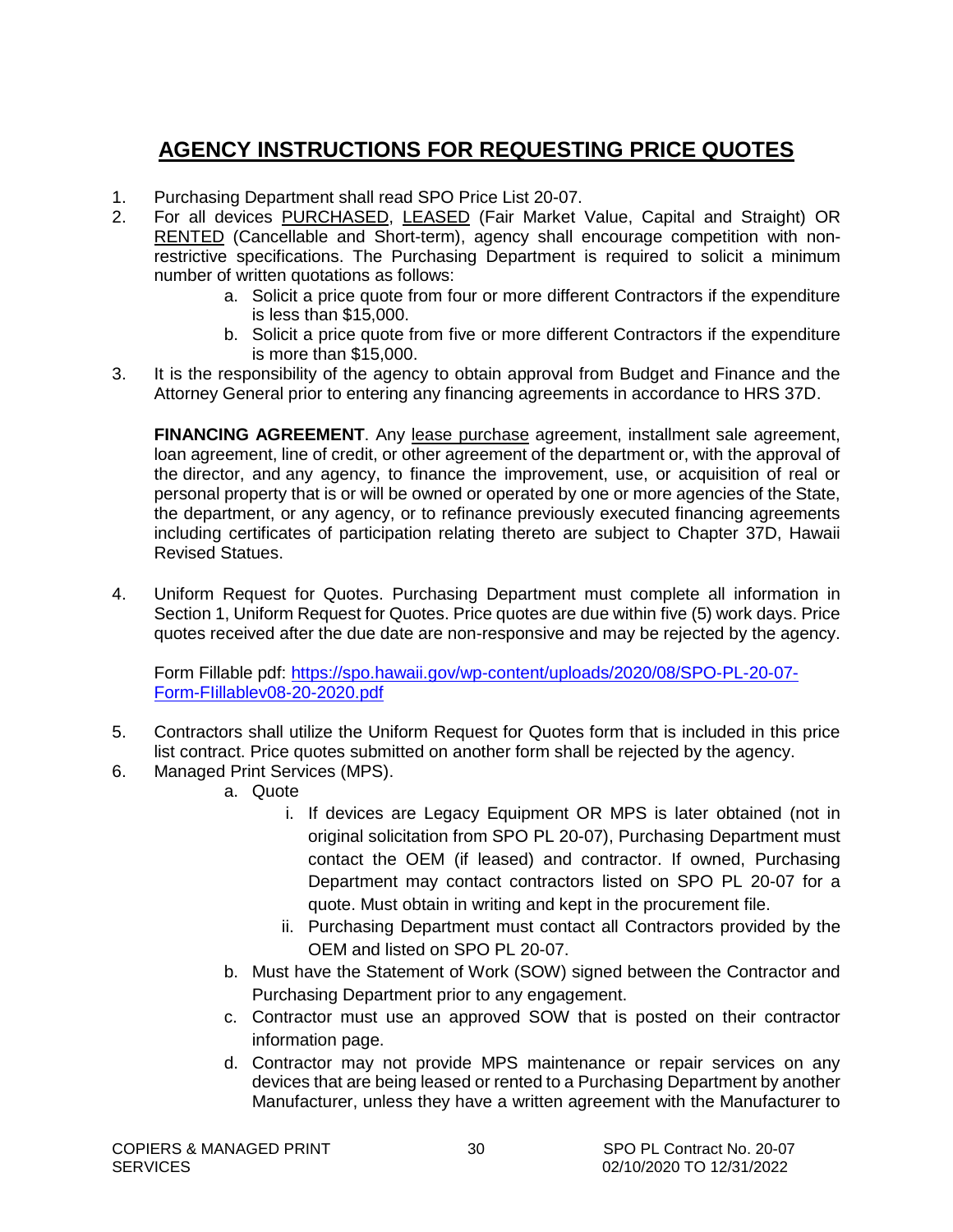do so. Purchasing Department will obtain in writing and keep in procurement file.

- 7. Maintenance Agreement
	- a. Contractor may not provide maintenance or repair services on any devices that are being leased or rented to a Purchasing Department by another Manufacturer, unless they have a written agreement with the Manufacturer to do so. Purchasing Department will obtain in writing and keep in procurement file.
- 8. Pricing and Specifications can be viewed on the NASPO URL on the vendor page. Contractor may offer state-wide promotional discounts/customer location specific discounts/bulk discounts or spot discounts which may be viewed on the contractor information page.
- 9. CONSIDERATION OF QUOTES. Purchasing Department shall consider all responsive and responsible quotes received. An award shall be made to the Contractor(s) offering the lowest price. If the lowest price does not meet the agencies specification requirement, the award may be made to the Contractor(s) whose offer represents the best value to the Purchasing Department. Best value means the most advantageous offer determined by evaluating and comparing all relevant criteria in addition to price so that the offer meeting the overall combination that best services the agency is selected. These criteria may include, in addition to others, the total cost of ownership, performance, history of the vendor, quality of goods, services, delivery and proposed technical performance.
- 10. Order. Upon award, the agency may issue a purchase order or sign the Contractor(s) lease agreement. A copy of the lease agreement is provided in the NASPO URL on the contractor information page. Contractor shall not add additional terms and conditions to the lease agreement.
- 11. Form SPO-010, RECORD OF PROCUREMENT is optional if the total contract value is under \$5,000 when leasing, renting and purchasing single or multiple devices. If the contract value is \$5,000 or greater, form SPO-010 is required to be completed and approved by the Procurement Officer.

Example when Form SPO-010 is optional:

- An agency leases or rents a single device at \$75 per month for five years. Form SPO-010 is optional because the cost is under \$5,000 (\$75/month x 60 months plus tax).
- An agency purchases a single or multiple device and the cost is under \$5,000 including tax, Form SPO-010 is optional.

Example when Form SPO-010 is required:

- An agency leases or rents a single device at \$100 per month for five years. Form SPO-010 is required because the cost exceeds \$5,000 (\$100/month x 60 months plus tax).
- An agency leases or rents two devices at \$160 per month for five years. Form SPO-010 is required because the cost exceeds \$5,000 (\$160/month x 60 months plus tax).
- An agency purchases a single or multiple device, Form SPO-010 is required if the cost exceeds \$5,000 including tax.
- 12. AWARD NOTIFICATION. After the agency issues a purchase order or executes a lease agreement, the agency shall notify the non-awarded Contractors who was the awarded contractor within five (5) work days.
- 13. Agency will work with Contractor for nonperformance issues. If Contractor fails cure within time specified, Purchasing Department will complete form SPO-012 (see Vendor and Product Evaluation on page 6) and submit with all other documentation of nonperformance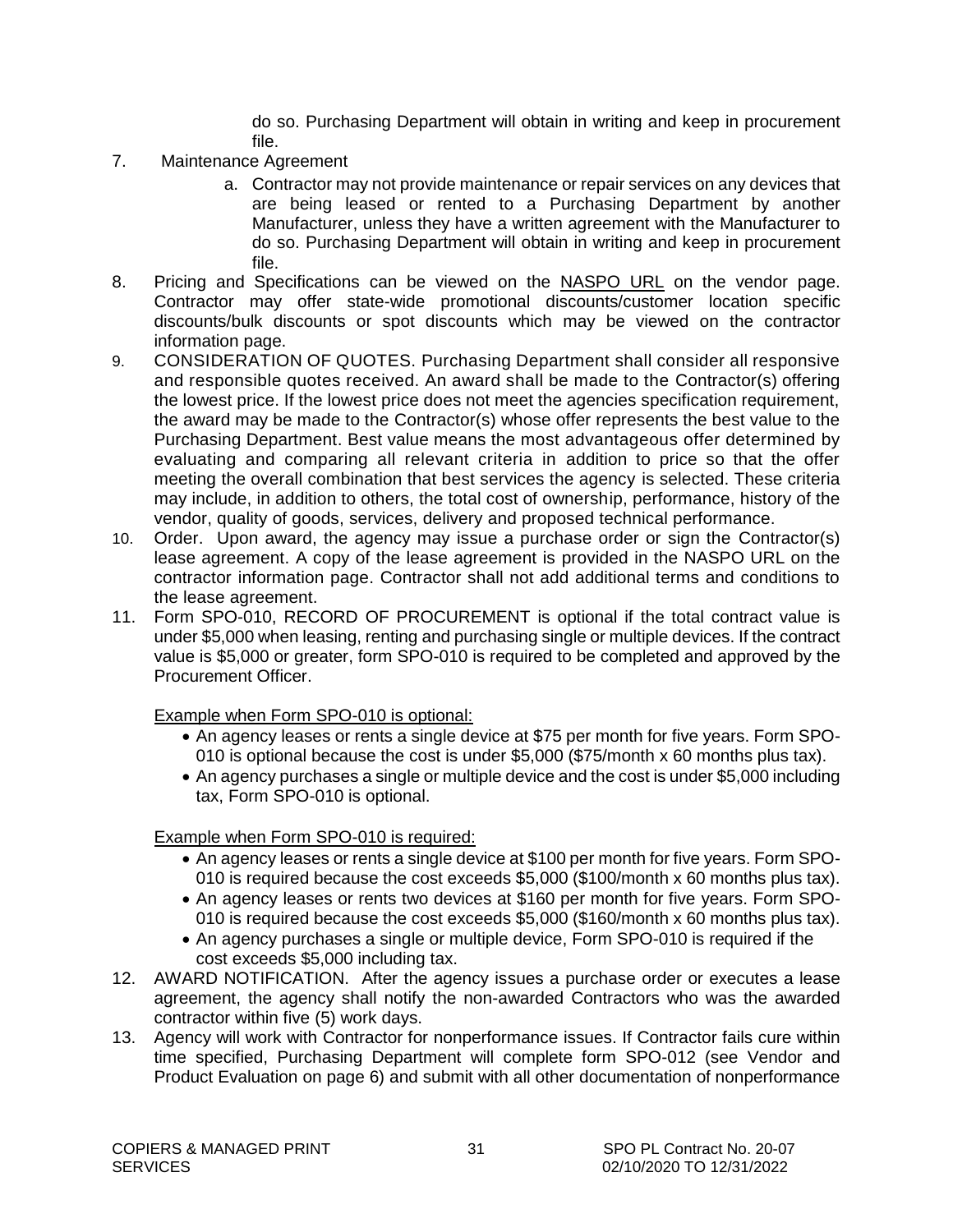to Purchasing Department's Point of Contact, who shall then email to the Executive's Point of Contact.

14. OFFICE OF INFORMATION PRACTICES (OIP). The OIP has created model forms that may be used to request access to a government record or to reply to a requester. To download a form go to: [http://oip.hawaii.gov/forms/.](http://oip.hawaii.gov/forms/) The vendor submits a *Request to Access a Government Record* form to the agency for copies of their competitor's price quotes.

The agency responds to the vendor by submitting a *Notice to Requester* form.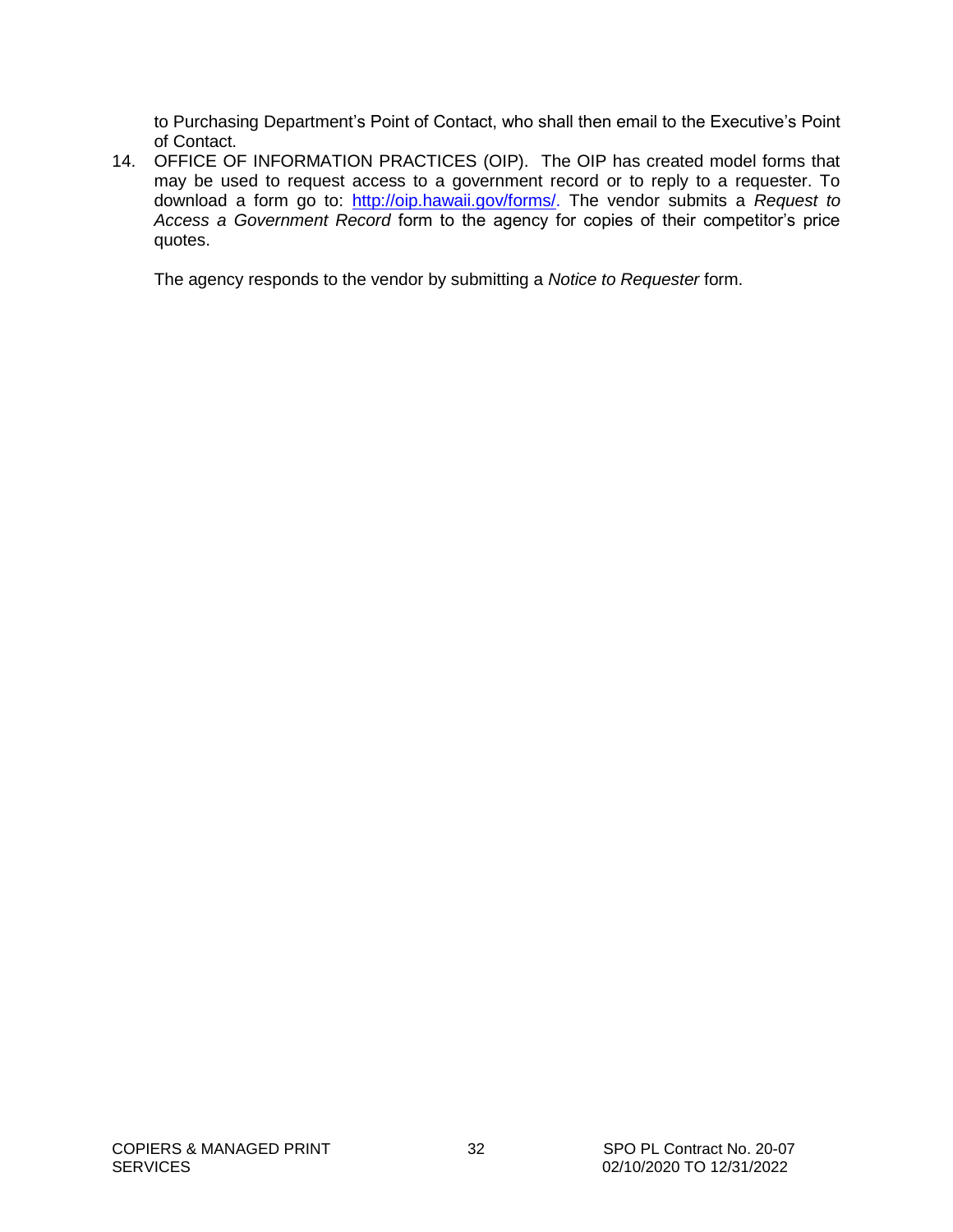#### **UNIFORM REQUEST FOR QUOTES SPO PRICE LIST 20-07 NASPO VALUEPOINT COPIERS & MANAGED PRINT SERVICES**

<span id="page-32-0"></span>

| <b>SECTION 1 - AGENCY TO COMPLETE:</b>                                                       |                                       |                  |      |  |  |  |
|----------------------------------------------------------------------------------------------|---------------------------------------|------------------|------|--|--|--|
| DATE:                                                                                        |                                       |                  |      |  |  |  |
| AUTHORIZED DEALERS INVITED TO SUBMIT QUOTES:                                                 |                                       |                  |      |  |  |  |
| $\Box$ Canon<br>HP<br>□Konica<br>$\Box$ Lexmark<br>Ricoh<br>Sharp<br>Toshiba<br>$\Box$ Xerox |                                       |                  |      |  |  |  |
| GOVERNMENT AGENCY CONTACT INFORMATION:                                                       |                                       |                  |      |  |  |  |
| Department:                                                                                  | Division/Agency:                      |                  |      |  |  |  |
| <b>Contact Person:</b>                                                                       |                                       | Phone:           | Fax: |  |  |  |
| Email:                                                                                       |                                       |                  |      |  |  |  |
| Address:                                                                                     |                                       |                  |      |  |  |  |
| <b>BILLING ADDRESS</b>                                                                       |                                       |                  |      |  |  |  |
| $\square$ Same as Contact Information                                                        |                                       |                  |      |  |  |  |
| Department:                                                                                  |                                       | Division/Agency: |      |  |  |  |
|                                                                                              |                                       | Phone:           | Fax: |  |  |  |
| Address:                                                                                     |                                       |                  |      |  |  |  |
| <b>DELIVERY ADDRESS</b>                                                                      |                                       |                  |      |  |  |  |
| $\square$ Same as Contact Information                                                        |                                       |                  |      |  |  |  |
| Department:                                                                                  |                                       | Division/Agency: |      |  |  |  |
|                                                                                              |                                       | Phone:           | Fax: |  |  |  |
| Address:                                                                                     |                                       |                  |      |  |  |  |
|                                                                                              |                                       |                  |      |  |  |  |
| Group:                                                                                       | Term:                                 |                  |      |  |  |  |
| Financial Vehicle:                                                                           | □<br><b>Additional Pages Attached</b> |                  |      |  |  |  |
| Segment Number:                                                                              | Managed Print Services Attached       |                  |      |  |  |  |
|                                                                                              |                                       |                  |      |  |  |  |
| <b>QUOTE DUE DATE:</b>                                                                       |                                       |                  |      |  |  |  |

Submit Quote via:  $\Box$  Email  $\Box$  Fax  $\Box$  US Postal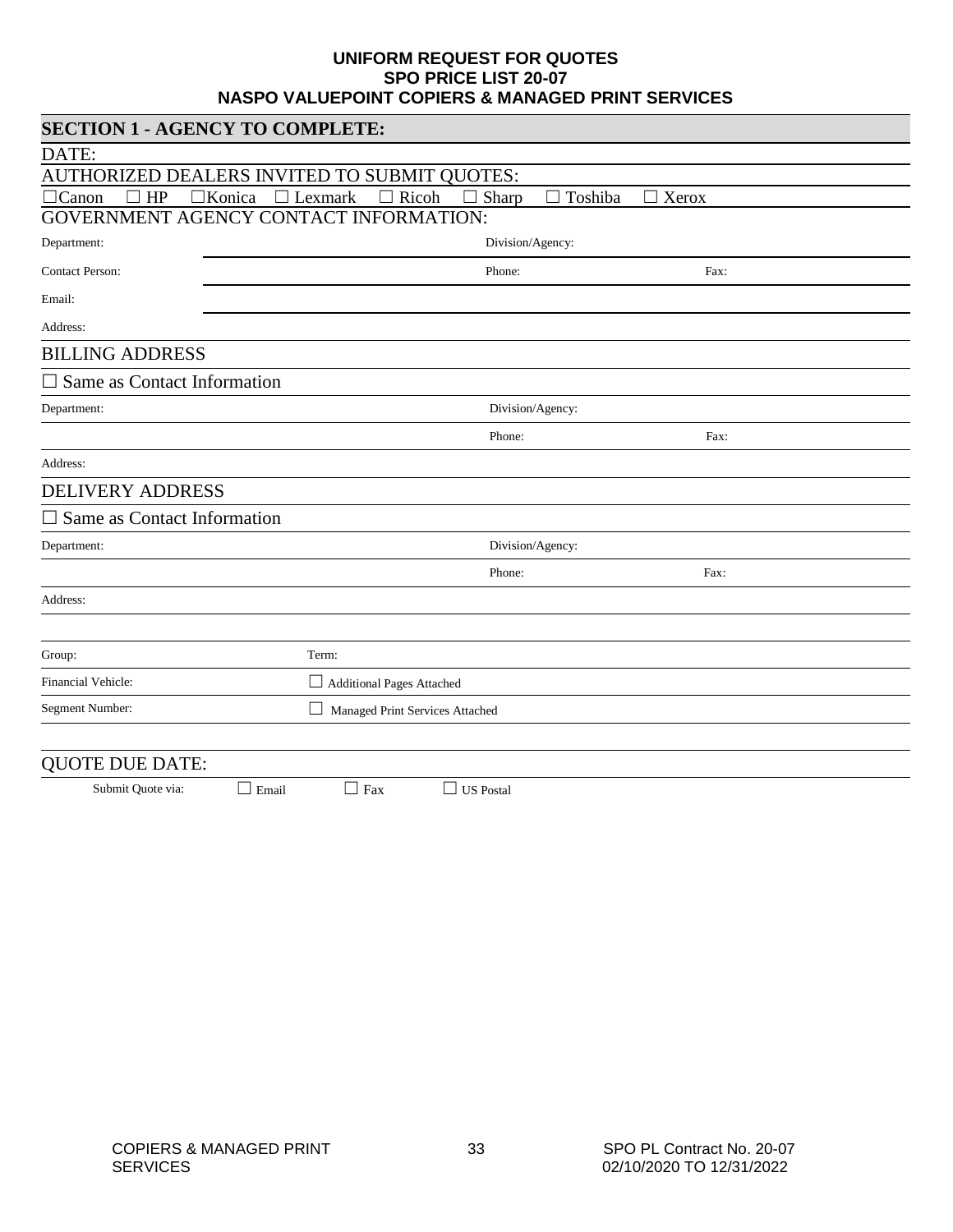#### **SECTION 2 – DEALER TO COMPLETE:**

| DEALER CONTACT INFORMATION:                  |                                                                                  |                                                                                                                                                                        |  |
|----------------------------------------------|----------------------------------------------------------------------------------|------------------------------------------------------------------------------------------------------------------------------------------------------------------------|--|
| Company Name:                                |                                                                                  |                                                                                                                                                                        |  |
| Company Representative:                      |                                                                                  | Title:                                                                                                                                                                 |  |
| Phone:                                       | Fax:                                                                             | Email:                                                                                                                                                                 |  |
| Address:                                     |                                                                                  |                                                                                                                                                                        |  |
|                                              |                                                                                  |                                                                                                                                                                        |  |
|                                              |                                                                                  |                                                                                                                                                                        |  |
| PRODUCT QUOTE:\$                             |                                                                                  | (contract price; include item list price & contracted discount percent for total term)                                                                                 |  |
| $+$ Accessories<br>\$                        |                                                                                  |                                                                                                                                                                        |  |
| $+GET$                                       |                                                                                  |                                                                                                                                                                        |  |
| $=$ TOTAL QUOTE \$                           |                                                                                  | (Include details and breakdown of quotes in Additional Information and/or<br><b>Additional Page Attached)</b>                                                          |  |
| ADDITIONAL INFORMATION:                      |                                                                                  |                                                                                                                                                                        |  |
| Additional Pages Attached                    |                                                                                  |                                                                                                                                                                        |  |
| Quote shall remain firm for                  | days                                                                             |                                                                                                                                                                        |  |
|                                              | All quotes shall be signed and dated by an authorized individual of the company. |                                                                                                                                                                        |  |
| Signature:                                   |                                                                                  | Date:                                                                                                                                                                  |  |
| Printed Name:                                |                                                                                  | Printed Title:                                                                                                                                                         |  |
| <b>SECTION 3 - STATE ACCEPTANCE, if any:</b> |                                                                                  |                                                                                                                                                                        |  |
| No. 20-07.                                   |                                                                                  | By signing below, the Department/Division/Agency stated in Section 1 above has selected the dealer stated in Section 2 above to provide services under SPO PL Contract |  |
| Signature:                                   |                                                                                  | Date:                                                                                                                                                                  |  |

Printed Name Printed Title: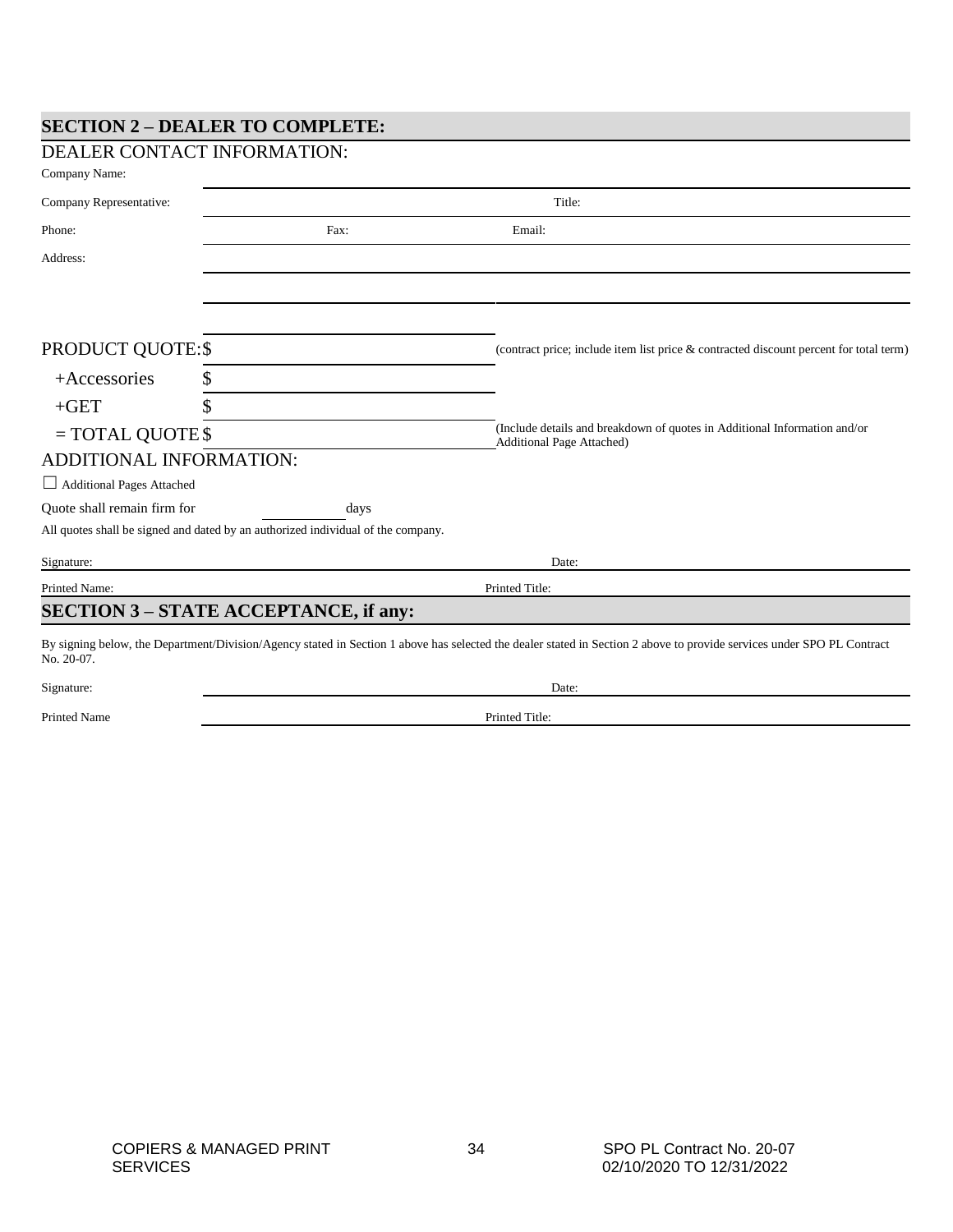# **CONTRACTOR CONTACT INFORMATION**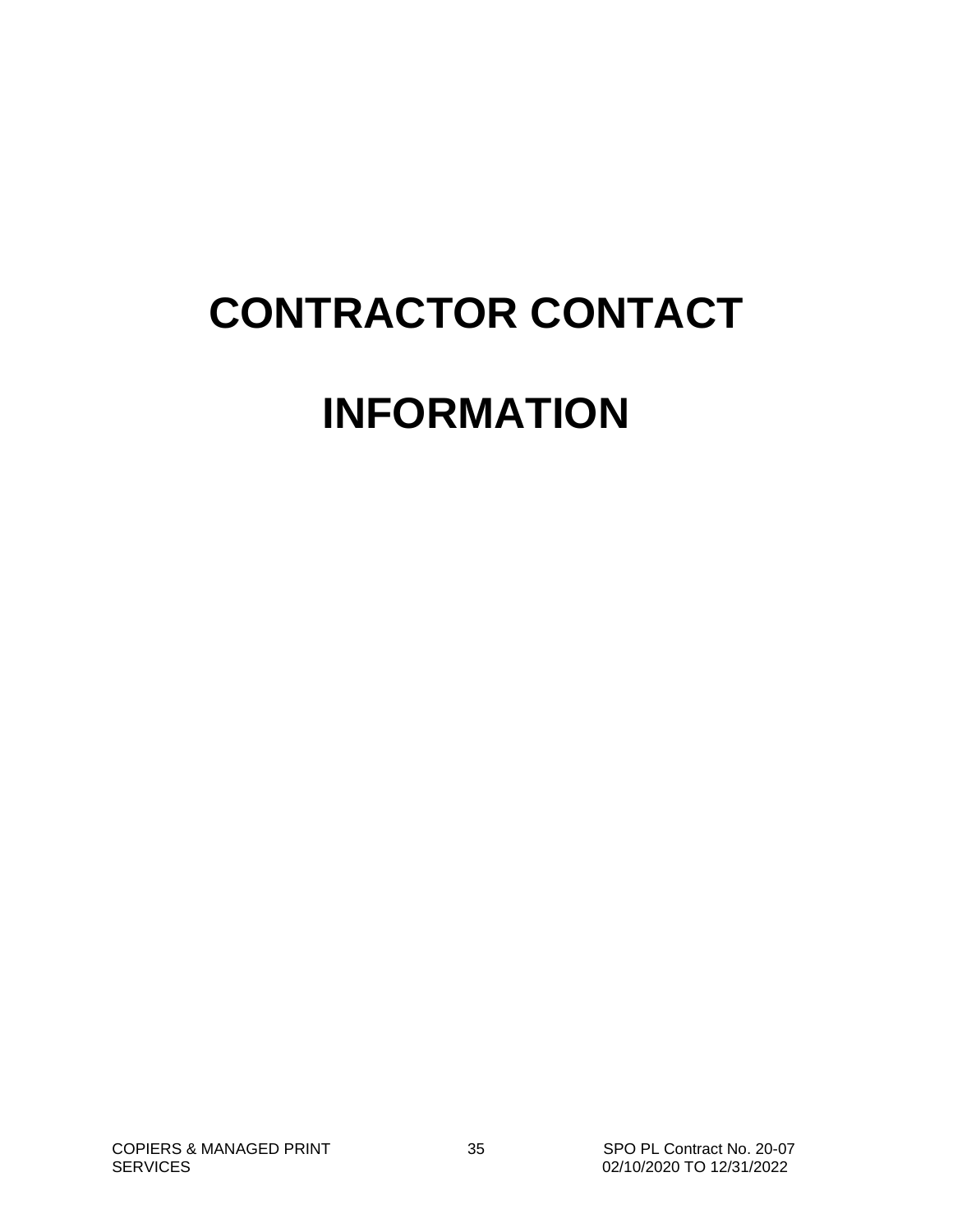# **CANON U.S.A. INC.**

Master Agreement Number: 140595

<span id="page-35-0"></span><https://www.naspovaluepoint.org/portfolio/copiers-managed-print-services-2019-2024/canon/>

**Canon U.S.A. Inc** One Canon Park Melville, NY 11747 Contact: Dave Rothauser Phone: (631) 3305443 Email: [isgbidadmin@cusa.canon.com](mailto:isgbidadmin@cusa.canon.com) Leasing Remit To: Canon Financial Services, Inc. 14904 Collections Center Dr Chicago, IL 60693-0149 Vendor No. 32004600

**Statement of Work (SOW) -** [https://spo.hawaii.gov/wp-content/uploads/2020/01/20-07\\_Canon-](https://spo.hawaii.gov/wp-content/uploads/2020/01/20-07_Canon-SOW_MA58-60.pdf)[SOW\\_MA58-60.pdf](https://spo.hawaii.gov/wp-content/uploads/2020/01/20-07_Canon-SOW_MA58-60.pdf)

**For price quotes, please contact an authorized dealer based on the product groups listed below.**

#### **Payments are made to Canon's authorized dealers or Canon Financial Services for leases**

#### **Authorized Dealers for Groups A / B / C / D / E / F:**

#### **Canon Solutions America Inc**

1 Canon Park Melville, NY 11747 Vendor Code: 32661500 Contact: Garret Iha Phone #: (808) 525-7874 Email: [giha@csa.canon.com](mailto:giha@csa.canon.com)

#### **Authorized Dealers for Groups D / E / F:**

#### **AMI Systems LLC**

1259 Aala St., Ste 302 Honolulu, HI 96817 Vendor No. 34526400 Contact: Phil Tajiri Phone #: (808) 847-1544 Email: [ptajiri@amisystems.net](mailto:ptajiri@amisystems.net)

**PC Specialists, Inc. dba Technology Integration Group** 1003 Bishop St, Ste 1250 Honolulu, HI 96813 Vendor Code: 25604801 Contact: Roland Yee Phone #: (808) 524-6652 x1562 Email: [roland.yee@tig.com](mailto:roland.yee@tig.com)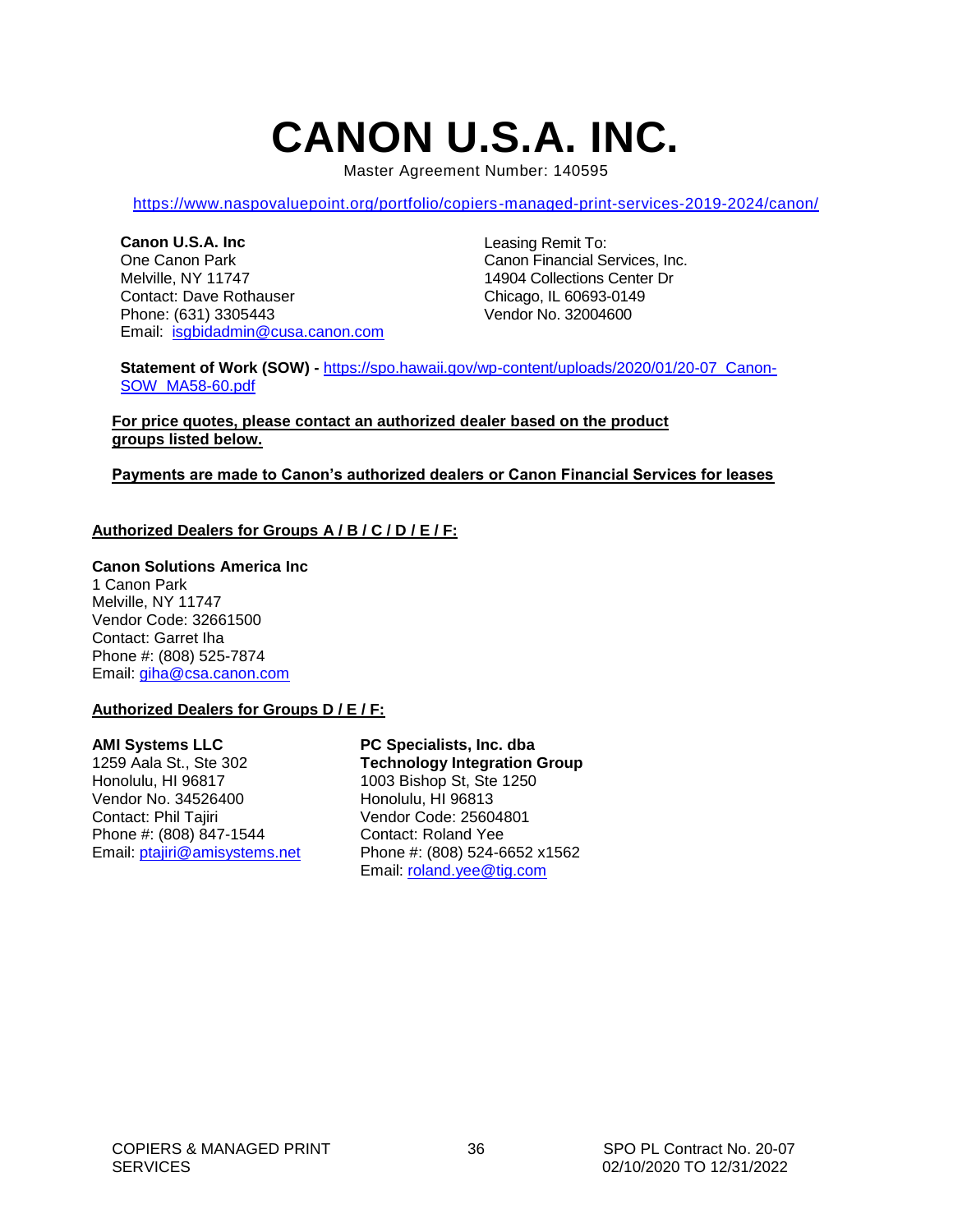### **HP Inc.** Master Agreement No. 140596

<https://www.naspovaluepoint.org/portfolio/copiers-managed-print-services-2019-2024/hp-inc/>

#### [www.hp.com/buy/naspovpcopiermps](http://www.hp.com/buy/naspovpcopiermps)

For product information, click on the above link and select the State or go directly to the HP State of Hawaii contract site at [www.hp.com/buy/hi](http://www.hp.com/buy/hi) .

**For price quotes, contact HP Inc. or Authorized Resellers. If the Purchase Order is made out to HP Inc. Payments are made to HP Inc. or if the Purchase Order is made out to an Authorized Reseller, the payment is made to that authorized reseller.**

**Inside Account Manager** Contact: Samantha Basquez Phone: (505) 349-9880 Email: [Samantha.basquez@hp.com](mailto:Samantha.basquez@hp.com) Order Address: Attn: Public Sector Sales 14231 Tandem Blvd. Austin, TX 78728

**Field Account Manager** Kristen Chaney Phone: (310) 893-9827 Email: [kristenc@hp.com](mailto:kristenc@hp.com) HP Inc Accounting Dept: Luis Guevara (844) 570-7958 Luis.guevara@hp.com

Remit To: HP Inc. PO Box 742881 Los Angeles, CA 90074-2881 Vendor Code: 33799500

**Customer Support HP Inc.** (800) 727-2472

**HP Business Tech Support:** 800) 334-5144 - (24/7)

**HP Elite Support:**  (866) 625-1175- (24/7)

#### **State and Local Government and Education (SLED) Customer Support**

For order status, Returns and order modifications, please call us or send us an email to: PS Customer Support Phone: 1- 800-727-2472 Opt. 2, 2, 2 PS Customer Support email: [DirectSLEDPacificWest@hp.com](mailto:DirectSLEDPacificWest@hp.com)

**Statement of Work (SOW) -** [https://spo.hawaii.gov/wp-content/uploads/2020/02/20-07\\_HP\\_SOW.docx](https://spo.hawaii.gov/wp-content/uploads/2020/02/20-07_HP_SOW.docx) 

#### **Authorized Dealers:**

#### **Pacific Technology Solutions, LLC**

2100 N Nimitz Hwy Honolulu, HI 96819 Vendor Code: 31405300 Contact: Michael Hirai Phone: (808) 848-0000 Email: [mhirai@network2000-hi.com](mailto:mhirai@network2000-hi.com)

#### **GovConnection, Inc. dba Connection** PO Box 536477

Pittsburgh, PA 15253-5906 Vendor Code: 27241800 Contact: Brianna Pappas Phone: (800) 800-0019 Email: [Brianna.pappas@connection.com](mailto:Brianna.pappas@connection.com) **PC Specialists, Inc. dba Technology Integration Group**  1003 Bishop St, Ste 1250 Honolulu, HI 96813 Vendor Code: 25604801 Contact: Mary Manalo Phone: (808) 524-6652 x1560 Email: [mary.manalo@tig.com](mailto:mary.manalo@tig.com)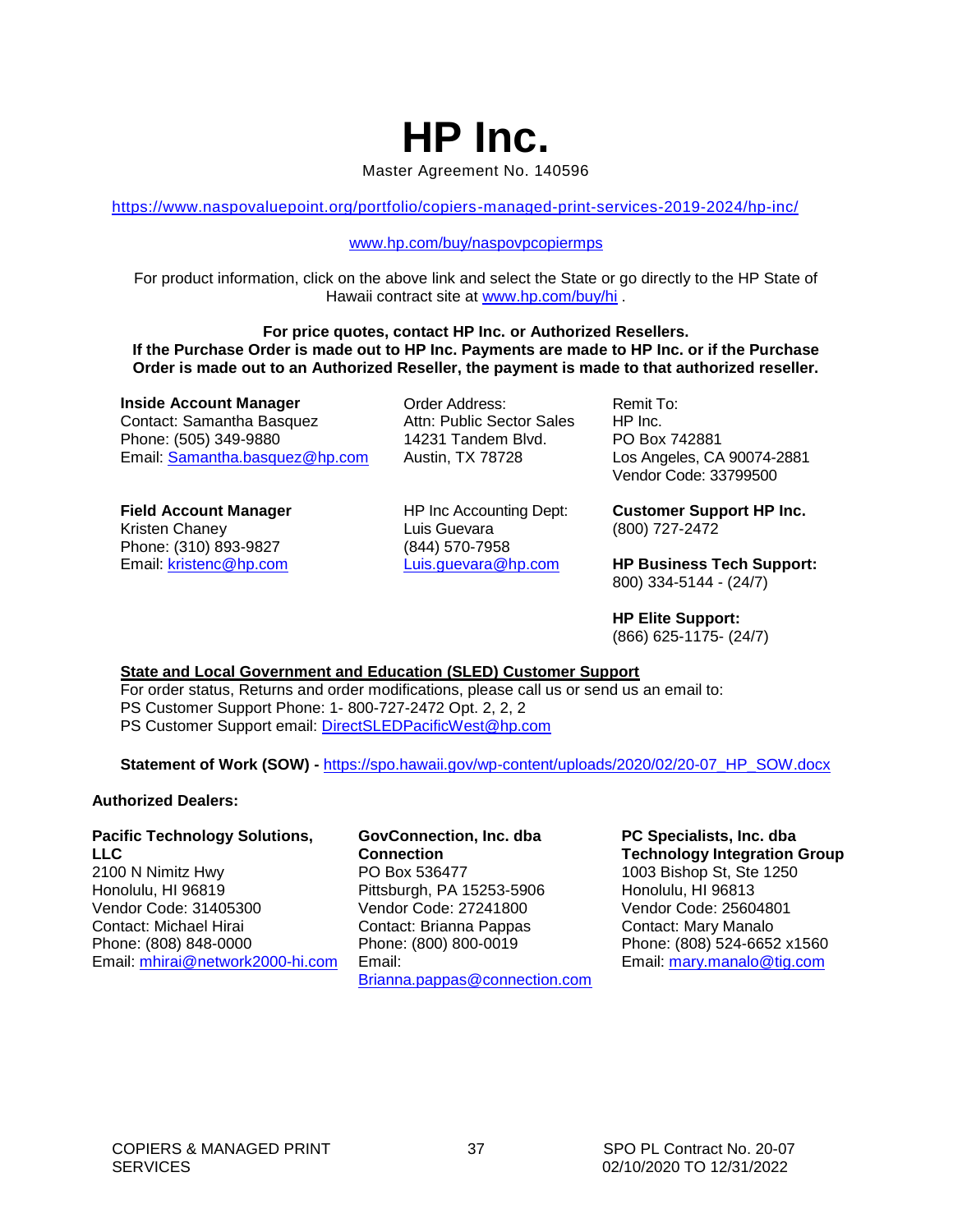# <span id="page-37-0"></span>**Konica Minolta Business Solutions USA Inc**

Master Agreement No. 140597

<https://www.naspovaluepoint.org/portfolio/copiers-managed-print-services-2019-2024/konica-minolta/>

Konica Minolta Business Solutions USA Inc Contact: Joseph Cernie Address1595 Spring Hill Rd Vienna, VA 22182 Phone:(602) 531-3636 Email: [Jcernie@kmbs.konicaminolta.us](mailto:Jcernie@kmbs.konicaminolta.us) 

Remit Payment for Lease:

Lease Servicing Center Inc 220 22nd Ave E Ste 106 Alexandria, MN 56308 Vendor Code: 32004501

**Statement of Work (SOW) -** https://spo.hawaii.gov/wp-content/uploads/2020/01/20- 07\_Konica\_SOW\_AttachmentF.docx

Purchase Order, Rental and Maintenance:

Konica Minolta Business **Solutions** c/o Applicable Authorized Dealer listed below

#### **Agencies shall contact Konica's authorized dealers listed by for price quotes. Payment is made to Konica or its authorized dealers.**

#### **Authorized Dealers:**

#### **Oahu**

Integrated Business Solutions of Hawaii 99-1046 Iwaena St Aiea, HI 96701 Vendor Code: 32856600 Contact: Max Belhaj Phone: (808) 545-5540 Fax: (808) 488-7788 Email: [Naspo@businesssolutionshi.com](mailto:Naspo@businesssolutionshi.com)

#### **Maui**

Maui Office Machines 280 Hookahi St. Wailuku, HI 96793-1452 Vendor Code: 2454300 Contact: Nic Trudeau Phone: (808) 242-8640 x224 Fax: (808) 242-8642 Email: [Naspo@businesssolutionshi.com](mailto:Naspo@businesssolutionshi.com)

#### **Kona**

Integrated Business Solutions of Hawaii 74-5599 Luhia St. Suite D3 Kailua-Kona, HI 96740 Payment is made to the Oahu Address Vendor Code: 32856600 Contact: Max Belhaj Phone: (808) 545-5540 Fax: (808) 488-7788 Email: [Naspo@businesssolutionshi.com](mailto:Naspo@businesssolutionshi.com)

#### **Molokai**

Maui Office Machines 280 Hookahi St Wailuku, HI 96793 Vendor Code: 2454300 Contact: Nic Trudeau Phone: (808) 242-8640 x224 Fax: (808) 242-8642 Email: [Naspo@businesssolutionshi.com](mailto:Naspo@businesssolutionshi.com)

#### **Hilo**

Integrated Business Solutions of Hawaii 113 Anela Street Hilo, HI 96720 Payment is made to the Oahu Address Vendor Code: 32856600 Contact: Max Belhaj Phone: (808) 545-5540 Fax: (808) 488-7788 Email: [Naspo@businesssolutionshi.com](mailto:Naspo@businesssolutionshi.com)

#### **Kauai**

Integrated Business Solutions of Hawaii 3399 Elima St Lihue, Hi, 96766 Payment is made to the Oahu Address Vendor Code: 32856600 Contact: Max Belhaj Phone: (808) 545-5540 Fax: (808) 488-7788 Email: [Naspo@businesssolutionshi.com](mailto:Naspo@businesssolutionshi.com)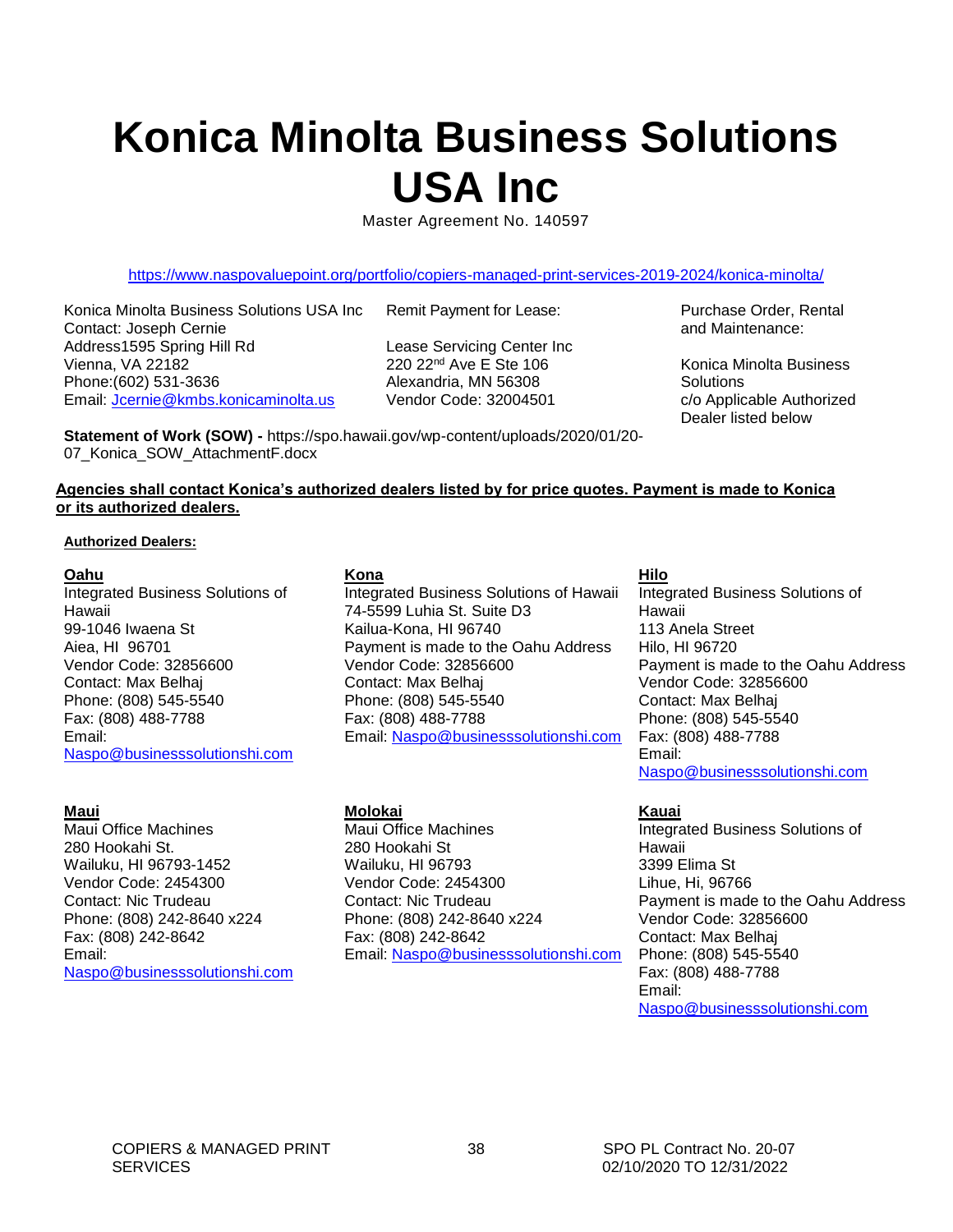# **Lexmark International, Inc.**

Master Agreement No. 140601

<span id="page-38-0"></span>[https://www.naspovaluepoint.org/portfolio/copiers-managed-print-services-2019-2024/lexmark](https://www.naspovaluepoint.org/portfolio/copiers-managed-print-services-2019-2024/lexmark-international-inc/)[international-inc/](https://www.naspovaluepoint.org/portfolio/copiers-managed-print-services-2019-2024/lexmark-international-inc/)

Lexmark Sales Contact:

Kenneth Vandre 740 West New Circle Road Lexington, KY 40550 Phone: (916) 250-7596 Email: [kenneth.vandre@lexmark.com](mailto:kenneth.vandre@lexmark.com) Lexmark Remit Payment To:

Lexmark International, Inc. PO Box 402285 Atlanta, GA 30384 Vendor Code: 30794201

**Statement of Work (SOW) -** [https://spo.hawaii.gov/wp-content/uploads/2020/01/20-](https://spo.hawaii.gov/wp-content/uploads/2020/01/20-07_Lexmark_SOW.docx) [07\\_Lexmark\\_SOW.docx](https://spo.hawaii.gov/wp-content/uploads/2020/01/20-07_Lexmark_SOW.docx)

#### **For price quotes, contact Lexmark International, Inc or Lexmark International, Inc authorized dealers. Payments are made to Lexmark International, Inc or its authorized dealers.**

#### **Authorized Dealer:**

**Zones, LLC** 1102 15th Street SW, Suite 102 Auburn, WA 98001-6524 Imran Yunus (310) 766-0124 [naspo@zones.com](mailto:imran.yunus@zones.com)

Remit Payment To: PO Box 34740 Seattle WA 98124-1740 Vendor Code: 32212300 **Trafera, LLC** PO Box 208960 Dallas, TX 75320-8960 Vendor Code: 359587-00 Eric Ogden (651) 888-7922 or (855) 862-5160 [contracts@trafera.com](mailto:contracts@trafera.com)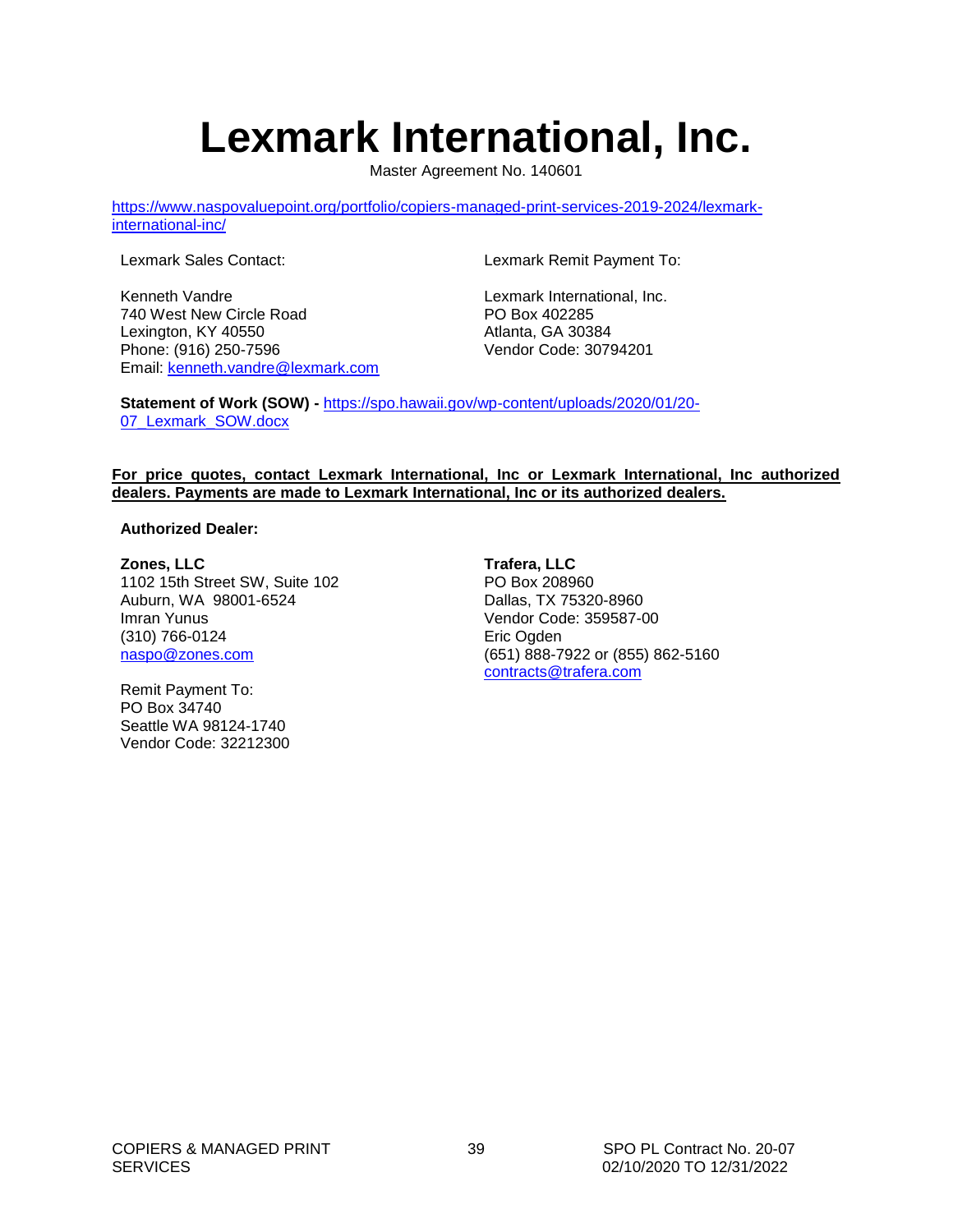## **RICOH USA, Inc.**

Master Agreement No. 140602

<span id="page-39-0"></span><https://www.naspovaluepoint.org/portfolio/copiers-managed-print-services-2019-2024/ricoh-usa-inc/>

Remit Payment for Lease & Rental

Ricoh USA, Inc. P.O. Box 650073 Dallas, TX 75265-0073 Vendor Code: 323368-00 Remit Payment for Purchase

Ricoh USA, Inc. P.O. Box 31001-0850 Pasadena, CA 91110-08503 Vendor Code: 32431200

**Statement of Work (SOW) -** [https://spo.hawaii.gov/wp-content/uploads/2020/01/20-](https://spo.hawaii.gov/wp-content/uploads/2020/01/20-07_Ricoh_SOW.docx) 07 Ricoh SOW.docx

*Agencies shall request their price quote via email to: [Ricoh.WSCA.Hawaii@ricoh-usa.com.](mailto:Ricoh.WSCA.Hawaii@ricoh-usa.com) Payments are made to Ricoh USA, Inc.*

#### **Authorized Dealers:**

#### **Oahu**

Brandon Meyer (DOE, UH) Mark Chase (BSM) 680 Iwilei Rd. Ste. 590 Honolulu, HI. 96817 **Phone:** (808) 275-2477 Fax: (808) 275-2480 Email: [brandon.meyer1@ricoh-usa.com](mailto:brandon.meyer1@ricoh-usa.com) [mark.chase@ricoh-usa.com](mailto:mark.chase@ricoh-usa.com)

#### **Maui**

Antoinette Hunter / Mark Chase (BSM) 220 Imi Kala Street Wailuku, HI. 96793 Phone: (808) 244-5236 Fax: (808) 275-2480 Email: [antoinette.hunter@ricoh-usa.com](mailto:antoinette.hunter@ricoh-usa.com) / [mark.chase@ricoh-usa.com](mailto:mark.chase@ricoh-usa.com)

#### **Hawaii (Hilo)**

Damion Clark / Mark Chase (BSM) 1032 Kilauea Ave Hilo, Hi. 96720 Phone: (808) 935-8059 Fax: (808) 935-7639 Email: [damion.clark@ricoh-usa.com/](mailto:damion.clark@ricoh-usa.com) [mark.chase@ricoh](mailto:mark.chase@ricoh-usa.com)[usa.com](mailto:mark.chase@ricoh-usa.com)

#### **Oahu**

Steve Merrill / Mark Chase (BSM) 680 Iwilei Road Suite 590 Honolulu, HI 96817 Phone: (808) 275-2417 / (808) 275-2474 Email: [steven.merrill1@ricoh-usa.com](mailto:steven.merrill1@ricoh-usa.com) / [mark.chase@ricoh-usa.com](mailto:mark.chase@ricoh-usa.com)

#### **Kauai**

Marcos Calderon/Mark Chase (BSM) 4620 Rice St. Lihue, HI. 96766 Phone: (808) 246-9531 x2472 Fax: (808) 246-9498 Email[: marcos.calderon@ricoh-usa.com](mailto:marcos.calderon@ricoh-usa.com) / [mark.chase@ricoh-usa.com](mailto:mark.chase@ricoh-usa.com)

#### **Hawaii (Kona)**

Damion Clark /Mark Chase (BSM) 73-4786 Kanalani Kailua-Kona, HI. 96740 Phone: (808) 329-6184 Fax: (808) 329-5355 Email: [damion.clark@ricoh-usa.com](mailto:damion.clark@ricoh-usa.com) / [mark.chase@ricoh-usa.com](mailto:mark.chase@ricoh-usa.com)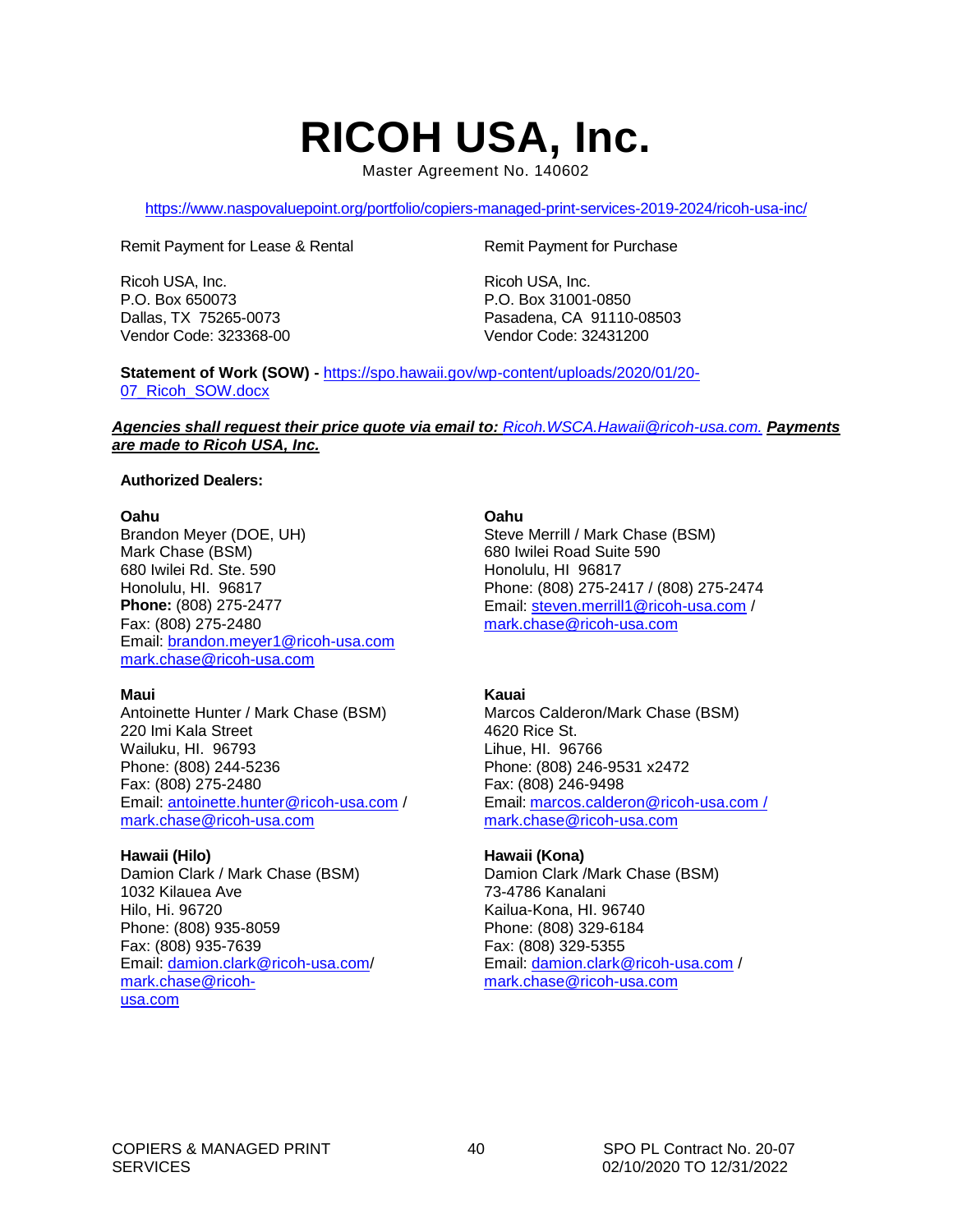# <span id="page-40-0"></span>**Sharp Electronics Corporation**

Master Agreement No. 140603

[https://www.naspovaluepoint.org/portfolio/copiers-managed-print-services-2019-2024/sharp-electronics](https://www.naspovaluepoint.org/portfolio/copiers-managed-print-services-2019-2024/sharp-electronics-corporation/)[corporation/](https://www.naspovaluepoint.org/portfolio/copiers-managed-print-services-2019-2024/sharp-electronics-corporation/)

Remit Payment for Lease & Rental

Sharp Electronics Corporation Dept. CH 14272 Palentine, IL 60055-4272 Vendor Code: 337240-00

Remit Payment for Purchase

Sharp Electronics Corporation Dept. LA 21173 Pasadena, CA. 91185-1173 Vendor Code: 219165-03

**Statement of Work (SOW)** - [https://spo.hawaii.gov/wp-content/uploads/2020/01/20-07\\_Sharp\\_SOW.docx](https://spo.hawaii.gov/wp-content/uploads/2020/01/20-07_Sharp_SOW.docx)

#### *Agencies shall contact Sharp's Authorized Dealers listed below for price quotes. Payments are made to Sharp Electronics Corporation.*

#### **Oahu**

Maunakea Integrated Solutions, LLC 155 Kapalulu Pl #220 Honolulu, HI. 96819 Contact: Trevor Maunakea Phone: (808) 208-1036 Fax: (808) 200-0008 Email: [tmaunakea@maunakeais.com](mailto:tmaunakea@maunakeais.com)

#### **Kona & Hilo**

Integrated Business Solutions of Hawaii 74-5598 Luhia St. #105P Kailua-Kona, HI 96740 Contact: Mike Murray Phone: (808) 545-5540 Email: [mike@businesssolutionshi.com](mailto:mike@businesssolutionshi.com)

#### **Kauai**

S&S Business Machines Inc. 3088-A Aukele Street Lihue, HI 96766 Contact: Leroy Sakaguchi Phone: (808) 245-9549 Fax: (808) 245-8633 Email: [ssbmi@usa.net](mailto:ssbmi@usa.net)

#### **Oahu**

Integrated Business Solutions of Hawaii 99-1046 Iwaena Street Aiea, HI. 96701 Contact: Mike Murray Phone: (808) 545-5540 Fax: (808) 488-7788 Email: [mike@businesssolutionshi.com](mailto:mike@businesssolutionshi.com)

#### **Maui**

Integrated Business Solutions of Hawaii, dba Maui Office Machines 280 Hookahi St. Wailuku, HI 96793-1452 Contact: Mike Murray Phone: (808) 545-5540 Fax: (808) 488-7788 Email: [mike@businesssolutionshi.com](mailto:mike@businesssolutionshi.com)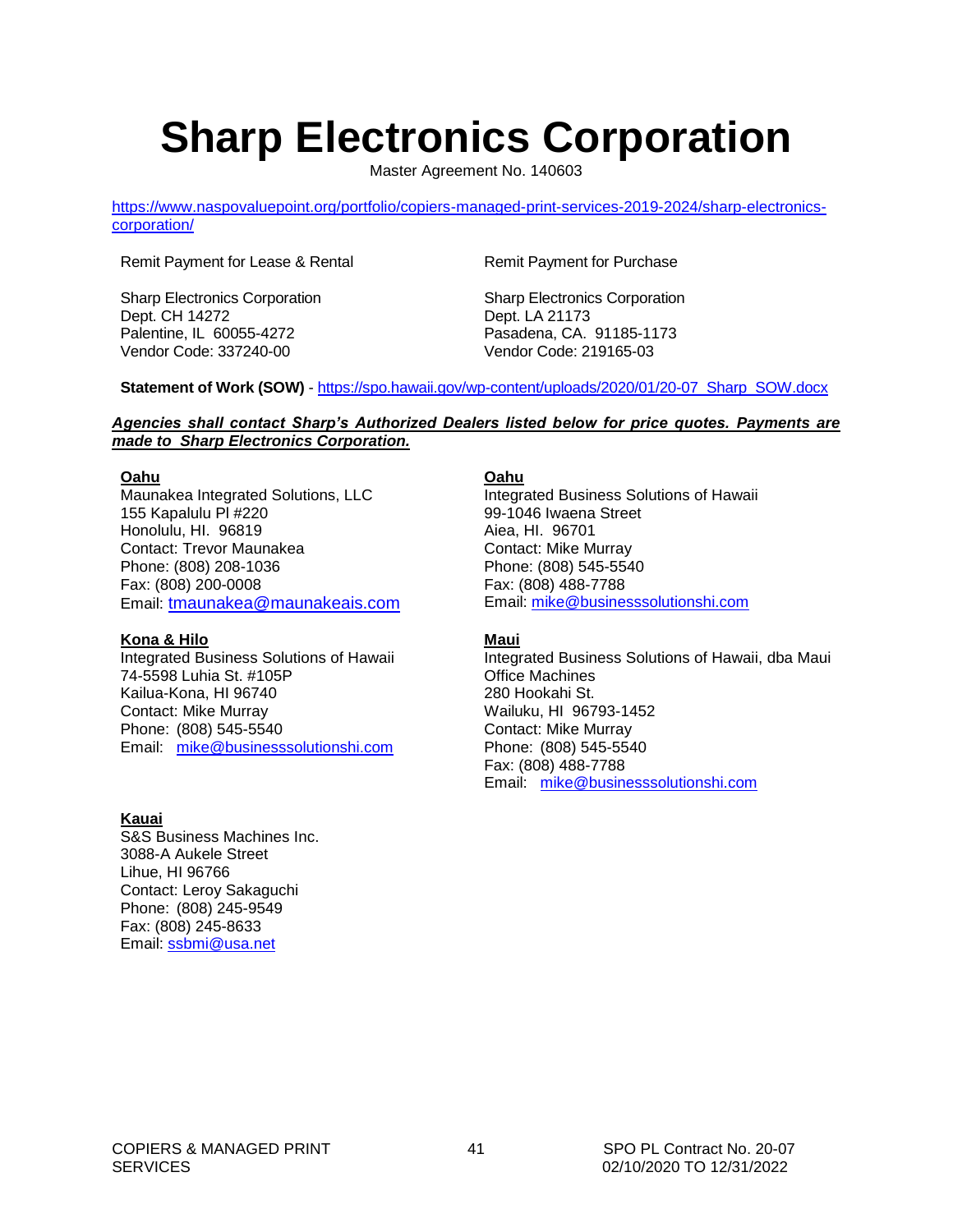# <span id="page-41-0"></span>**Toshiba America Business Solutions Inc**

Master Agreement No. 140604

[https://www.naspovaluepoint.org/portfolio/copiers-managed-print-services-2019-2024/toshiba-america](https://www.naspovaluepoint.org/portfolio/copiers-managed-print-services-2019-2024/toshiba-america-business-solutions/)[business-solutions/](https://www.naspovaluepoint.org/portfolio/copiers-managed-print-services-2019-2024/toshiba-america-business-solutions/)

Sales Contact: Eric Manlapit Phone: (800) 844-4507 *(toll free);* (808) 834-3636 *(direct)* Fax: (800) 987-6871 *(toll free);* (808) 839-1880 *(direct)* Email: [eric.manlapit@tabs.toshiba.com](mailto:eric.manlapit@tabs.toshiba.com)

Remit Payment and PO for Lease, Rental, & Purchase:

Toshiba Business Solutions 590 Paiea St Ste A Honolulu, HI. 96819 Vendor Code: 31861100

Accounting: Joy Matsukawa Phone: (800) 844-4507 *(toll free);* (808) 834-3636 *(direct)* Email: [joy.matsukawa@tbs.toshiba.com](mailto:joy.matsukawa@tbs.toshiba.com)

Technical Support (800) 867-1790 *(toll free);* (808) 834-3636 *(direct)*

**Statement of Work (SOW)** - [https://spo.hawaii.gov/wp-content/uploads/2020/01/20-07\\_Toshiba\\_SOW.docx](https://spo.hawaii.gov/wp-content/uploads/2020/01/20-07_Toshiba_SOW.docx)

#### **Authorized Dealers:**

#### **Toshiba Business Solutions - Oahu**

590-A Paiea Street Honolulu, HI. 96819 Sales Contact: Eric Manlapit Phone: (808) 834-3636 Fax: (808) 839-1880 Email: [eric.manlapit@tabs.toshiba.com](mailto:eric.manlapit@tabs.toshiba.com)

#### **Toshiba Business Solutions - Hilo**

1266 Kamehameha Ave. #A3 Hilo, HI. 96720 Sales Contact: Lyle Inouye Phone: (800) 844-4507 Email: [lyle.inouye@tabs.toshiba.com](mailto:lyle.inouye@tabs.toshiba.com)

#### **Toshiba Business Solutions - Kauai** 3184 Akahi Street

Lihue, HI. 96766 Sales Contact: Eric Manlapit Phone: (800) 844-4507 Email: [eric.manlapit@tabs.toshiba.com](mailto:eric.manlapit@tabs.toshiba.com)

#### **Toshiba Business Solutions - Maui**

775 Lower Main Street, Unit F Wailuku, HI. 96793 Sales Contact: Lyle Inouye Phone: (800) 844-4507 Email: [lyle.inouye@tabs.toshiba.com](mailto:lyle.inouye@tabs.toshiba.com)

#### **Toshiba Business Solutions - Kona**

74-5036 Lapa Nui St. Kailua-Kona, HI. 96740 Sales Contact: Lyle Inouye Phone: (800) 844-4507 Email: [lyle.inouye@tabs.toshiba.com](mailto:lyle.inouye@tabs.toshiba.com)